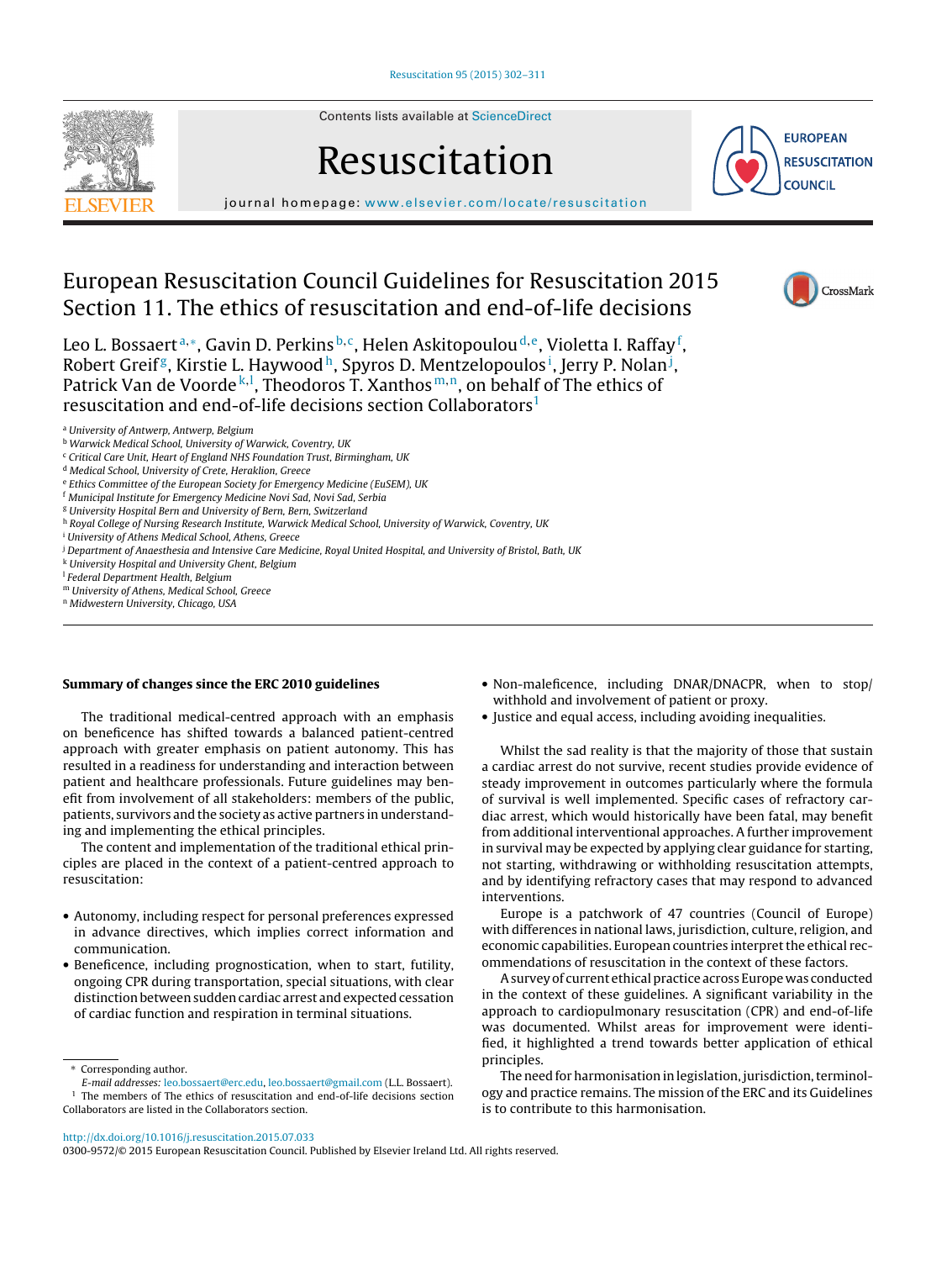New European Union (EU) regulation permitting deferred consent will harmonise and foster research of emergency interventions across EU Member States.

Healthcare professionals are responsible for maintaining their knowledge, understanding and skills, and to understand the ethical principles before being involved in a real situation where resuscitation decisions must be made.

## **Introduction**

Sudden unexpected cardiac arrest (CA) is a catastrophic unexpected but potentially reversible event that involves family, friends and society. In Europe cardiac arrest occurs in 0.5–1.0 per 1000 inhabitants per year. Although a slow improvement has been observed over recent years, survival after out-of-hospital Cardiac Arrest (OHCA) remains low with an average survival to hospital discharge of  $7.6\%$ <sup>1-9</sup>

Potentially reversible sudden unexpected cardiac arrest should be distinguished from the expected cessation of circulation and respiration in a terminal condition. Better medical knowledge, new and advanced interventions, and increasing expectations of the public have rendered ethical considerations an important part of any end-of-life intervention or decision. This includes optimising results for individual patients and society by appropriate allocation of resources.

In recent years there has been a shift from a doctor-centred approach with emphasis on beneficence,towards a patient-centred approach with greater emphasis on patient autonomy. This change is reflected in the 2015 ERC ethics guidelines for resuscitation and end-of-life decisions.

This chapter provides information and guidance on the principles of ethics: ethical and professional guidance for healthcare professionals responsible for providing resuscitation including when to start and when to stop resuscitation and special considerations required for children and for organ donation after an unsuccessful resuscitation attempt.

The healthcare professional should understand the ethical principles before being involved in a real situation where resuscitation decisions must be made.

We also report the initial findings from a European survey on Ethical Practices, which documented significant variation between countries in the approach to cardiopulmonary resuscitation (CPR) and end-of-life practices.

There is a clear need for harmonisation in legislation, terminology and practice. The mission of the ERC Guidelines is to contribute to this harmonisation.

## Aspects of ethics for resuscitation and end-of-life decisions

Ethics is defined as the ways of examining and understanding the moral life, or the application of ethical reasoning to medical decision making. The key principles of medical ethics are: autonomy of the individual, beneficence, non-maleficence and justice. Dignity and honesty are frequently added as essential elements of ethics. [11–13](#page-6-0)

## The principle of patient autonomy

Respect for autonomy refers to a physician's obligation to respect a patient's preferences and to make decisions that accord with a patient's values and beliefs. Patient-centred healthcare places the patient at the centre of the decision-making process, rather than as a recipient of a medical decision. This requires patients to have an adequate understanding of relevant issues regarding their treatment options, thus enabling them to make informed decisions or participate in shared decision-making. Patient education has contributed significantly to this change in emphasis. The principle of autonomy is implemented through free and informed consent, and recognises that the person may change their decision at any time. Applying this principle during cardiac arrest where the patient is often unable to communicate preferences is challenging. $11,14-16$  Moreover, the legally documented wishes of an individual patient may not be readily available, causing further ethical dilemma: how can healthcare professionals embrace patient-centricity when the views of the patient are unknown[?11,17–19](#page-6-0)

## The principle of beneficence

Beneficence implies that interventions must benefit the patient after assessing relevant risk and benefit. Evidence-based clinical guidelines exist to assist healthcare professionals in deciding which treatment approaches are most appropriate. $20-22$  Increasingly, patients are involved as active partners in the guideline development process, ensuring that patient's views and perspec-tive are captured in the guidance provided.<sup>[23](#page-7-0)</sup> Such involvement, however, has not yet been witnessed in the context of resuscitation guidelines.

#### The principle of non-maleficence

Non-maleficence or 'primum non nocere' stems from the Hippocratic axiom 'help or at least do no harm'. CPR should not be performed in futile cases. However, it is difficult to define futility in a way that is precise, prospective and applies to the majority of cases. CPR is an invasive procedure with a low likelihood of success. Advance directives are rarely available to emergency healthcare professionals. Therefore, CPR has become the norm for most patients with acute, life-threatening conditions.  $24,25$ 

#### The principle of justice and equitable access

Justice implies that health resources are distributed equally and fairly, irrespective of the patient's social status, in the absence of discrimination, with the right for each individual to receive the current standard of care. The appropriate allocation of resources has become an important consideration for invasive procedures. CPR is a procedure requiring coordinated efforts of many healthcare professionals. The ethical considerations regarding CPR and end-oflife decisions include achieving the best results for the individual patient, for relatives and for society as a whole by appropriate allocation of available resources. There is no consensus about what constitutes a just and fair method of balancing the preferences and requirements of individual patients against the diverse needs of society[.11,13,19,21,26](#page-6-0)

Withholding specific medical care due to financial motives is not acceptable but it may be appropriate to consider the overall costs and potential benefits to the individual patient, the family and society[.13,21,27–29](#page-6-0)

There is evidence that citizens fromlower socioeconomic groups have both an increased incidence and lower chance of survival of OHCA. The likelihood of a person receiving bystander CPR after a cardiac arrest is nearly five times greater in higher income neighbourhoods compared with lower income ones. Caucasian patients are more likely to receive bystander CPR than other ethnic groups[.2,30–39](#page-6-0)

#### Medical futility

The World Medical Association (WMA) defines futile medical treatment as a treatment that "offers no reasonable hope of recovery or improvement" or from which "the patient is permanently unable to experience any benefit". Resuscitation is considered futile when the chances of good quality survival are minimal. $40$  The first prerequisite to consider a treatment futile is the presence or absence of a medical indication. The decision not to attempt resuscitation does not require the consent of patients or of those close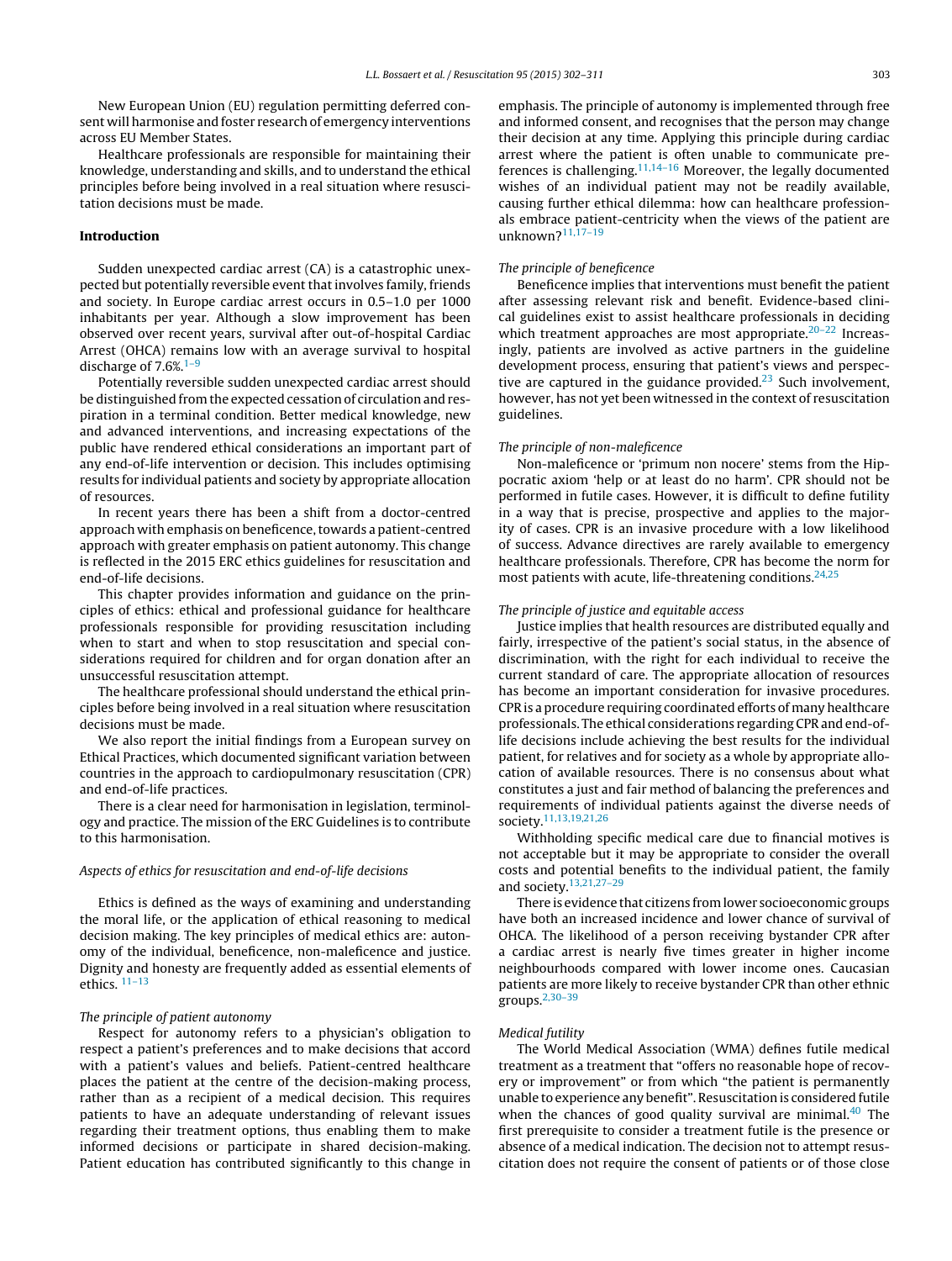to them, who often have unrealistic expectations about the likely success and potential benefits of resuscitation. $41,42$  Starting a futile treatment may offer false hope to the family and patient that may undermine the patient's ability for rational judgment and autonomy. [40,43](#page-7-0) However, decision makers have a duty to consult the patient or a representative if the patient lacks capacity, in accordance with a "clear and accessible policy"[.44–46](#page-7-0) The medical team must explain that the decision not to attempt resuscitation does not mean giving up or that the patient will be ignored or abandoned, but rather that the intent is to protect the patient from harm and to maximise comfort and quality of life. $44,47$ 

Some countries allow prospective decisions to withhold CPR whilst in others countries or religions withholding CPR is not allowed or considered illegal. There is a lack of consistency in terms such as 'Do Not Attempt Resuscitation' (DNAR), 'Do Not Attempt Cardiopulmonary Resuscitation'(DNACPR) or 'Allow Natural Death' (AND). This confusing use of acronyms may generate misunderstandings in national legislation and jurisdiction  $48,49$ 

## Advance directives

Advance directives are decisions about treatment provided prospectively by an individual in case they are unable to participate directly in medical decision-making at some point in the future. $50$ Advance directives can take two different but not mutually exclusive forms: (1) 'Living Wills' are written documents that express a person's preferences regarding the provision or the withholding of specified treatments in the event that they become unable to make decisions in the future; and (2) a 'Lasting power of attorney for health care' allows individuals to appoint a proxy (e.g., a trusted relative or friend) who can make health care decisions on their behalf in case they lose decision-making capacity. $51$ 

The advance directives must meet three criteria: existence, validity and applicability. Physicians must not delay resuscitation interventions while trying to establish if an advance directive prohibiting CPR exists.<sup>51</sup> Neither must CPR be attempted if it is considered more harmful than helpful, even if contrary to a valid and applicable advance decision.

In several countries advance directives have the same legal force as contemporaneous decisions. However, their applicability is complicated by the challenge of drafting a directive that accurately represents a patient's wishes at the time of writing.<sup>52</sup> Indeed, people often adapt to disabilities, and preferences may change over time. Therefore, periodic reviews of directives are required to ensure patients' current wishes and circumstances are accurately reflected[.41,52,53](#page-7-0)

Article 9 of the Convention on Human Rights and Biomedicine requires physicians to "take into account" previously expressed wishes of their patients.<sup>19</sup> However, the legal status of advance directives in the national legislation of European countries is very disparate. Several countries have adopted specific laws assigning binding force to advance directives about end of life decisions, including resuscitation.<sup>51</sup>

### Human Rights relevant to resuscitation and end-of-life decisions

Policies about resuscitation and individual decisions of healthcare professionals must comply with human rights. Provisions relevant to decisions about attempting CPR include the following rights: to life; to protection from inhuman or degrading treatment; to respect for privacy and family life; to freedom of expression, which includes the right to hold opinions and to receive information; and to be free from discriminatory practice in respect of these rights.<sup>19</sup> Failing to involve a patient at the time of writing a DNAR order breaches Article 8 of the European Convention of Human Rights.[45](#page-7-0)

#### Patient-centred care

The increasing centricity of the patient within healthcare demands that we seek to understand the perspective of the survivor of cardiac arrest, with assessment seeking to be inclusive of clinical and patient-reported outcomes over the short and longer-term. This has been recognised within the updated Utstein Resuscitation Registry template for out-of-hospital cardiac arrest, which recommends the assessment of patient-reported outcomes and the quality of life of survivors. $54$  However, specific assessment guidance does not currently exist. The COSCA (Core Outcome Set—Cardiac Arrest)initiative will seek international consensus on what should be measured and when in all clinical trials of cardiac arrest, and make recommendations on both clin-ical and patient-reported outcomes.<sup>[55,56](#page-7-0)</sup> Such guidance may also inform patient-centred outcome assessment in routine practice and registries, informing more targeted treatment and allocation of resources for survivors of cardiac arrest.<sup>54-58</sup>

Ethically, we cannot ignore the patient perspective. However, ensuring that patient-centred outcomes are captured to the best effect requires an improved understanding of what matters, for whom, in what context and when: this requires a further commitment to work together with the public, with the survivors of cardiac arrest and their families as partners in this process.<sup>[59](#page-7-0)</sup>

## **Practical implications for in- and out-of-hospital cardiac arrest**

## Outcome from sudden cardiac arrest

Resuscitation attempts are unsuccessful in 70–98% of cases. In pre-hospital systems with a well-organised implementation of the elements of the 'formula of survival'  $^{20}$  $^{20}$  $^{20}$  about 1/3–1/2 of patients may achieve return of spontaneous circulation (ROSC) with CPR, with a smaller proportion surviving to the hospital critical care unit. Smaller proportions still survive to hospital discharge with good neurological outcome[.8](#page-6-0)

The best resuscitation outcome is for an individual to be cognitively unimpaired and with an acceptable quality of life, or to report no significant deterioration when compared to the pre-morbid state.

However, studies have reported cognitive impairment in up to 50% of survivors. $9,60,61$  Moreover, where acceptable levels of quality of life have been reported, this has been assessed using generic, preference-based utility measures such as the EuroQoL EQ-5D or Health Utility Index, or generic health status measures such as the Short Form 12-item Health Survey (SF-12).<sup>57,62,63</sup> Whilst providing a broad overview of health status and a useful comparator with the general population, generic measures cannot capture the complexities of specific conditions and it is unclear if they accurately assess the outcomes that really matter to the CA survivors.<sup>55</sup> Consequently, they may underestimate the health needs and experiences of survivors, and are often less responsive to important changes in recovery than well-developed condition or domain specific measures.<sup>55</sup>

Early adequate CPR may increase survival beyond 50%.<sup>64,65</sup> Substantial variation in survival is seen between communities.<sup>66-69</sup> Real improvements in global outcome will require a communitycentred 'public health' approach[.8,70](#page-6-0) Policy-level executives need to become aware of their crucial role in this.

## In-hospital cardiac arrest (IHCA)

Following in-hospital cardiac arrest, the default position is to start resuscitation unless a decision was made to withhold CPR.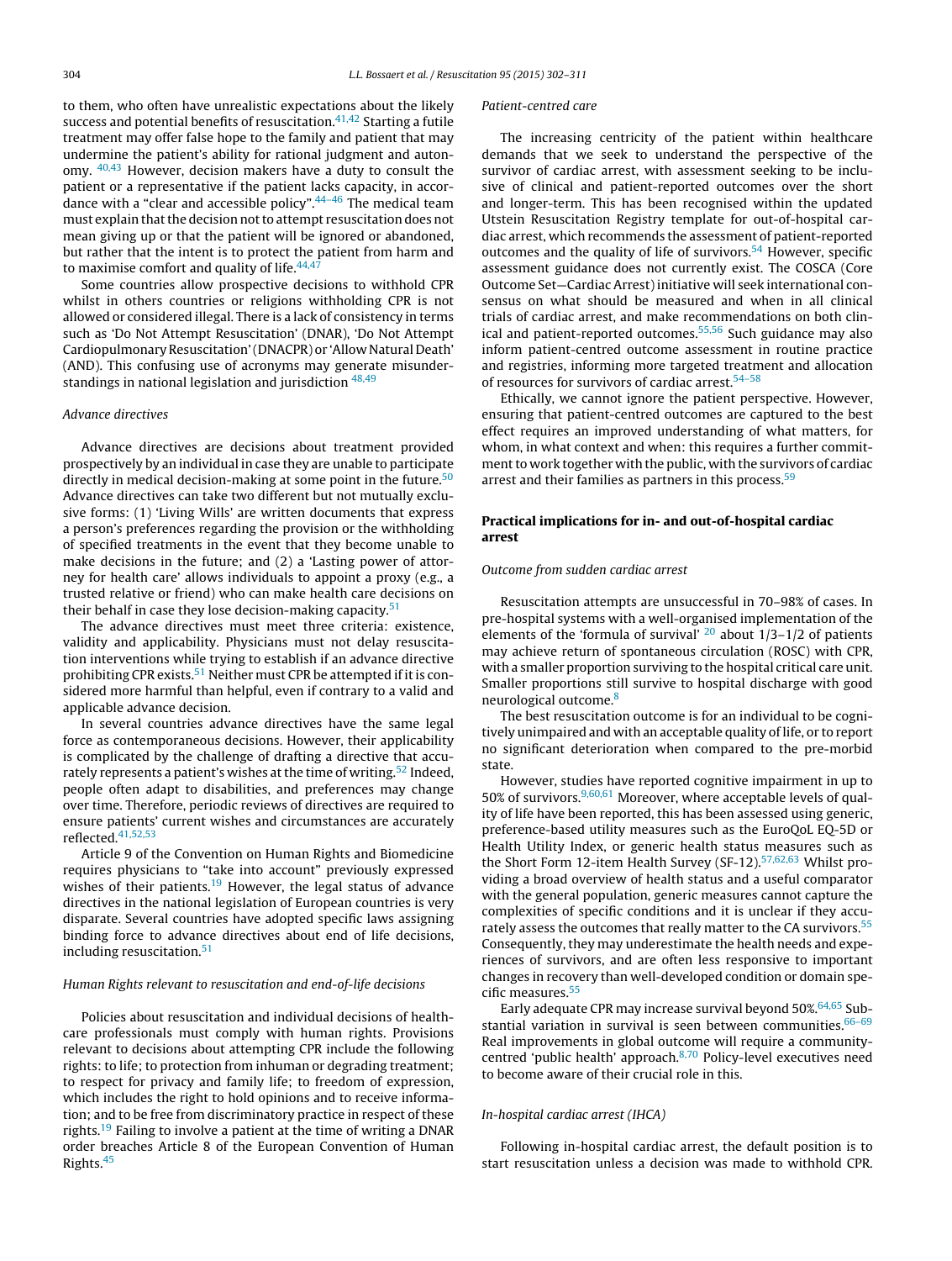Decisions to withhold resuscitation are usually taken by a senior physician in collaboration with members of the multi-professional team[.71](#page-7-0) Resuscitation decisions should be reviewed following an emergency admission to hospital, after any important changes in patient status / prognosis, following a request from the patient or their relatives, and prior to discharge / transfer to another facility.[72St](#page-7-0)andardised systems to withhold resuscitation decrease the incidence of futile resuscitation attempts.<sup>72</sup> Instructions should be specific, detailed, and transferable across health care settings, and easily understood. $73,74$  There may be occasions where a clinician decides it is necessary to override a prior decision to withhold CPR. Such circumstances might include a sudden arrest due to a readily reversible cause (e.g., choking, blocked tracheal tube) or where a patient is undergoing a specific procedure or general anaesthesia. Whenever possible such circumstances should be discussed in advance with the patient to establish their prior wishes.

Determining when CPR is likely to be unsuccessful or, in other words, futile, is often difficult. Two clinical decision rules have been developed using data from the AHA Get with the Guidelines Programme ( $n > 50,000$  cases). The first developed a flow chart indicating the likelihood of survival to discharge with good neurological function. In this model, admission from a nursing facility with a cerebral performance category (CPC) of 2 or less had a very low (2.3%) chance of survival after cardiac arrest, as did admission from home or another hospital and a CPC score of 3 (2.2% survival)[.75](#page-7-0) Other important predictors of poor outcome were advancing age, presence of organ failure, malignancy and hypotension. Absence of co-morbidities, presence of arrhythmias and myocardial infarction were associated with better outcomes. The Go-FAR score, produced by the same group uses 13 pre-arrest variables to predict outcome.<sup>[75](#page-7-0)</sup> A low score predicted good outcome (27% favourable survival) whilst a high score predicted poor outcome (0.8% favourable survival). Good neurological function at admission predicted good outcome whilst major trauma, stroke, malignancy, sepsis, non-cardiac medical admission, organ failure and advancing age were key determinants of adverse outcomes. Prediction studies are particularly dependent on system factors such as time to start of CPR and time to defibrillation. These intervals may be prolonged in the total study cohort but may not be applicable to an individual case.

Inevitably, judgements will have to be made based on all available information. Decisions should not be made based on a single element, such as age. $76$  There will remain grey areas where judgement is required for individual patients.

It is difficult to define an optimal duration for resuscitation attempts. In a further study from the AHA Get With The Guidelines-Resuscitation (GWTG-R) registry, 88% of patients who achieved sustained ROSC did so within 30 min.<sup>77</sup> As a rule, resuscitation should be continued as long as VF persists. Asystole for more than 20 min during ALS in the absence of a reversible cause is generally accepted as an indication to abandon further resuscitation attempts. However, there are reports of exceptional cases that do not support the general rule, and each case must be assessed individually.

Presently, there are no valid prognostication tools of poor outcome during the first few hours after ROSC. The prediction of final neurological outcome in CA patients remaining comatose after ROSC is generally unreliable during the first 3 days after CA and until the first 2–3 days after termination of hypothermia.

Reliable prognostication of a poor outcome in comatose cardiac arrest survivors supports discussions with relatives and decisions to withdraw life-sustaining therapy. Guidelines for prognostication in such patients are described in detail in the post resuscitation care chapter of the 2015 ERC Guidelines.[27](#page-7-0)

We should bear in mind that the implementation of a termination of resuscitation (ToR) protocol will inevitably introduce some self-fulfilling prophecy and must be challenged periodically as new treatments evolve.

The focus of most published studies has been on predicting poor outcomes amongst comatose survivors of cardiac arrest. Future research should also consider factors that would predict a good outcome in order to inform treatment decisions and discussions with relatives.

## Out-of-hospital cardiac arrest (OHCA)

The decision to start or discontinue CPR is usually more chal-lenging outside a hospital.<sup>[78,79](#page-7-0)</sup> Specific challenges include the lack of sufficient, unequivocal information about a patient's wishes and values, comorbidities and baseline health status. Access to diagnostic tests to identify reversible causes is limited and teams in general are small and in many countries only comprise emergency medical technicians or paramedics. Prognostic assessment in terms of survival and subsequent quality of life carries a higher risk of bias and thus injustice. $80,81$  Considering this and the proven correlation between time to BLS or first shock and outcome, the default for OHCA still needs to be to start CPR as soon as possible and address questions later. Exceptions are the conditions that enable recognition of life extinct (ROLE), namely massive cranial and cerebral destruction, decapitation, decomposition or putrefaction, incineration, dependent lividity (hypostasis) with rigor mortis, and foetal maceration. In such cases, the non-physician might be making a diagnosis of death but is not certifying death, which, in most countries, can be done only by a physician.

CPR that has no chance of success in terms of survival or acceptable quality of life is pointless and may violate the right for mercy and dignity in the face of death. Defining this 'no chance of success' is however very difficult and, in contrast to other medical interventions, it has been argued that success rates of less than 1% still justify the resuscitation effort.[78,81,82](#page-7-0) Institutional guidelines for the Termination Of Resuscitation (ToR) in the pre-hospital environment are very much needed to reduce unwanted variability in this decision-making.

Several authors have developed and prospectively tested unequivocal termination of resuscitation (ToR) rules. One prospective study demonstrated that a basic life support ToR rule was 100% predictive of death when applied by defibrillation-only emergency medical technicians. Subsequent studies showed external generalisability of this rule, but others challenged this. The implementation of a ToR rule significantly reduced the rate of transport of futile OHCA yet also led in two separate studies to an unexpected survival of 3.4% and 9% respectively in OHCA patients without pre-hospital sustained ROSC.

Some EMS systems use just that one component, the absence of pre-hospital return of spontaneous circulation (ROSC), as the criterion to terminate resuscitation and this clearly may exclude potential survivors for transportation[.78,83–87](#page-7-0)

Patients with refractory cardiac arrest, with ongoing CPR during transport to hospital, used to have a very poor prognosis. $88,89$  In a moving vehicle, manual CPR may be difficult and the use of mechanical devices may be considered. As advanced rescue therapies and specific circumstances-related interventions become more widely available and success rates are improving, defining which patients might benefit from these becomes crucial.  $90-92$ 

## Withholding or withdrawing CPR

Healthcare professionals should consider withholding or withdrawing CPR in children and adults when:

- the safety of the provider can no longer be sufficiently assured;
- there is obvious mortal injury or irreversible death [ROLE];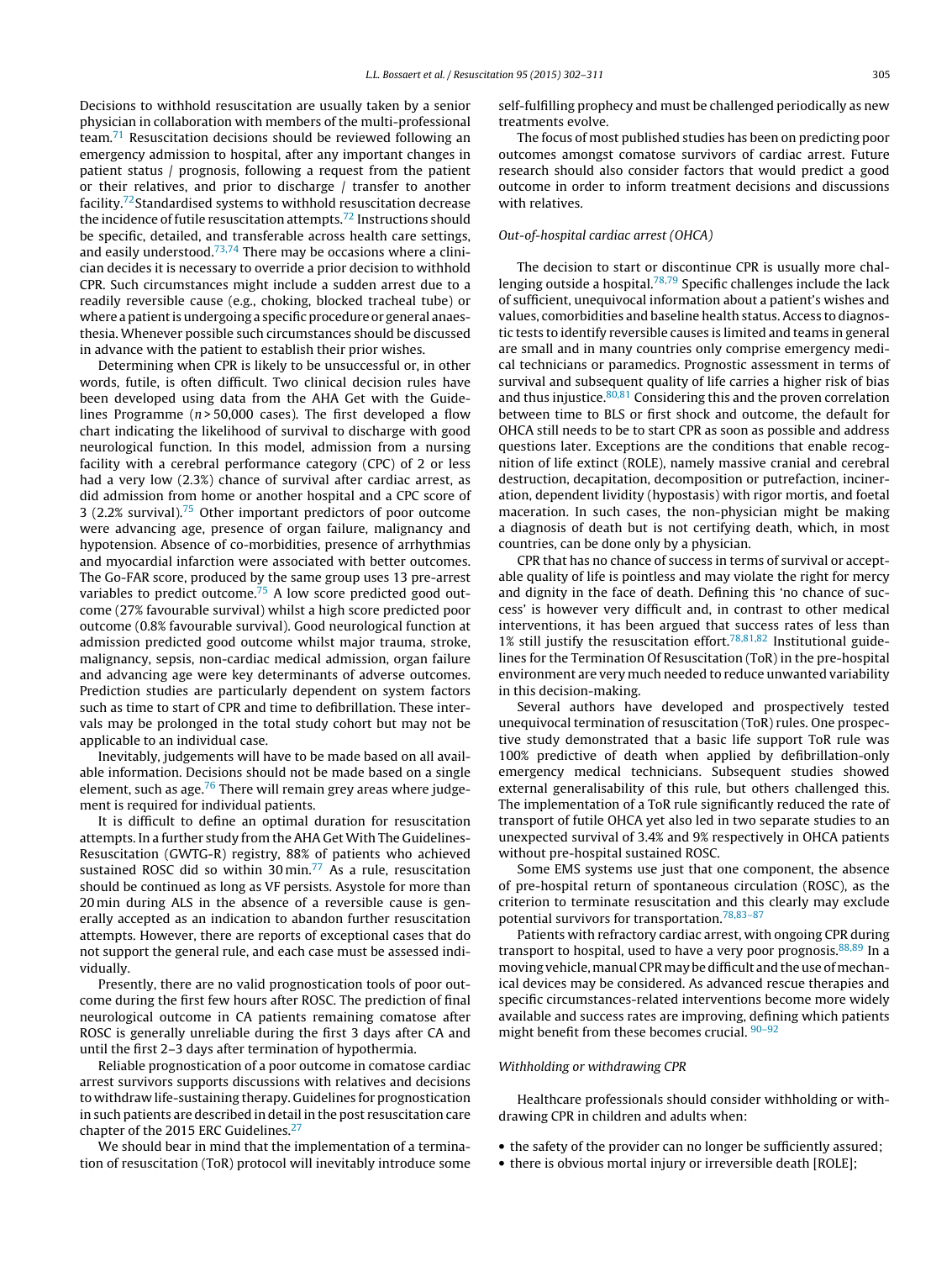- a valid and relevant advance directive becomes available;
- there is other strong evidence that further CPR would be against patient's values and preferences or is considered 'futile';
- asystole for more than 20 min despite ongoing ALS, in the absence of a reversible cause.

After stopping CPR, the possibility of ongoing support of the circulation and transport to a dedicated centre in perspective of organ donation should be considered.

## Transport to hospital with ongoing CPR

Healthcare professionals should consider transport to hospital with ongoing CPR when, in the absence of the above CPR withdrawal criteria, there is one or more of the following present:

- EMS witnessed arrest;
- ROSC at any moment;
- VT/VF as presenting rhythm;
- Presumed reversible cause (e.g., cardiac, toxic, hypothermia).

This decision should be considered early in the process e.g., after 10 min of ALS without ROSC and in view of the circumstances e.g., distance, CPR delay and presumed CPR quality in view of patient characteristics e.g., presumed QoL.

## Paediatric cardiac arrest

Despite differences in pathophysiology and aetiology, the ethicalframework for decision-making in paediatric cardiac arrest does not differ much from that described above. $93,94$  Most physicians will err even more on the side of intervention in children for emotional reasons and continue a resuscitation attempt longer, despite the overall prognosis in children often being worse than in adults. It is therefore important for clinicians to understand the factors that influence resuscitation success and the boundaries of the care they provide. As in adult practice, futile resuscitation might be considered dysthanasia (merciless prolongation of life) and should be avoided. $81$  The child's best interest might sometimes conflict with parent or guardian's rights. From a societal perspective, we allow parent's decisions to differ from so-called best interest standards as long as no unacceptable harm is done to the child. Extrapolating this to the context of resuscitation, parent's rights and decisionmaking might prevail up to the point where there would be harm. Prolonged futile resuscitation could be an example of such harm. Providing adequate information in a clear but empathic way is crucial for this decision-making process.

Most countries have procedures for medico-legal investigation of Sudden Unexplained Death Of Infancy (SUDI). In many SUDI cases no final cause is identified and death might be related to anintrinsic vulnerability, developmental changes and environmental factors. $95$  Some deaths however might be caused by infection, neuro-metabolic disease or by accidental or inflicted injury. In most countries, legal authorities are involved in cases of sudden unexplained or accidental death. In some countries systematic review of all child deaths is organised to get a better understanding and knowledge for the prevention of future children's deaths[.96](#page-8-0) Although there are still major challenges, formal child death reviews may contribute greatly to prevention, care delivered and final outcome of paediatric cardiac arrest.

## Specific circumstances

## Slow code

Some prehospital providers find it difficult to stop resuscitation once started and would argue for continuing CPR, especially in young persons, until arrival to the hospital. Some defend this practice on the ground that, at a certain point, the 'best interest' of the family might start to outweigh that of the patient.<sup>97,98</sup> This view is not supported by evidence. In the setting of post-traumatic cardiac arrest it seemed that families of patients who die out-ofhospital adapt better to their losses when there is cessation of futile resuscitative efforts in the field.  $93$  Performing futile CPR to address the grief and needs of 'significant others' is ethically unsound, being both deceptive and paternalistic. $43$ 

Likewise, certain authors argued in favour of a 'slow code' initiating some 'symbolic' resuscitation measures but unhurriedly or omitting the most aggressive ones, sparing physician and family the helpless feeling of doing nothing and avoiding potential conflict or the need to communicate bad news, especially in those settings where there is no strong physician–patient relationship and a clear lack of information. $43$  This 'slow code' is equally deceptive and paternalistic, and undermines both the patient–physician relationship and the training and education of our teams. $93$ 

A valuable alternative may be a 'tailored code', where high quality resuscitation is performed but clear limits are defined. Family members are informed in a transparent way what will be done and what not.<sup>[99,100](#page-8-0)</sup>

## Provider safety

Safety of the healthcare provider is vitally important. Infectious disease epidemics have raised concerns about the safety of healthcare providers involved in the care of cardiac arrest patients. Specific attention to the use of proper protective equipment is essential, especially when there is insufficient information about a patient's history and potential infectious state. To date there is little information about the precise risk of transmission when doing CPR on an infectious patient, and as such – if properly protected – providers should attempt resuscitation in these patients. Possible exemptions to this standard rule would be those infections or situations where a clear danger remains for the healthcare provider, even when protected. In these cases the provider's own safety would be priority. When attempting CPR in infectious patients' healthcare professionals must use proper protective equipment and be sufficiently trained in its use.<sup>101,102</sup>

## Resuscitation after suicide attempts

A person with mental illness is not necessarily considered mentally incompetent and may have an equal right to reject medical treatment and opt for palliative care. Based on the concept of autonomy, one could argue that a suicide attempt may in itself be an expression of personal preferences. In an emergency it is difficult to assess mental capacity reliably even if a suicide note is found. Given that non-treatment leads to serious harm, the default remains to start CPR as soon as possible and address potential issues later.[103,104](#page-8-0)

#### Organ donation

The primary goal of resuscitation is to save the patient's life.<sup>[105](#page-8-0)</sup> Nonetheless, resuscitation efforts may result in brain death. In these cases, the aim of resuscitation could change to the preservation of organs for possible donation.<sup>[106](#page-8-0)</sup> Several studies have shown that the outcome of organs transplanted from patients who received CPR and are brain dead is not different from the outcomes of organs transplanted from patients who have been pronounced brain dead from other causes (see section on Post Resuscitation Care).<sup>107–109</sup> However, the duty of resuscitation teams for the living patient should not be confused with the duty of physicians for the dead donors, where the organs are preserved to save other people's lives. On the other hand, it is reasonable to suggest that all European countries should enhance their efforts to maximise the possibility of organ donation from cardiac arrest patients who became brain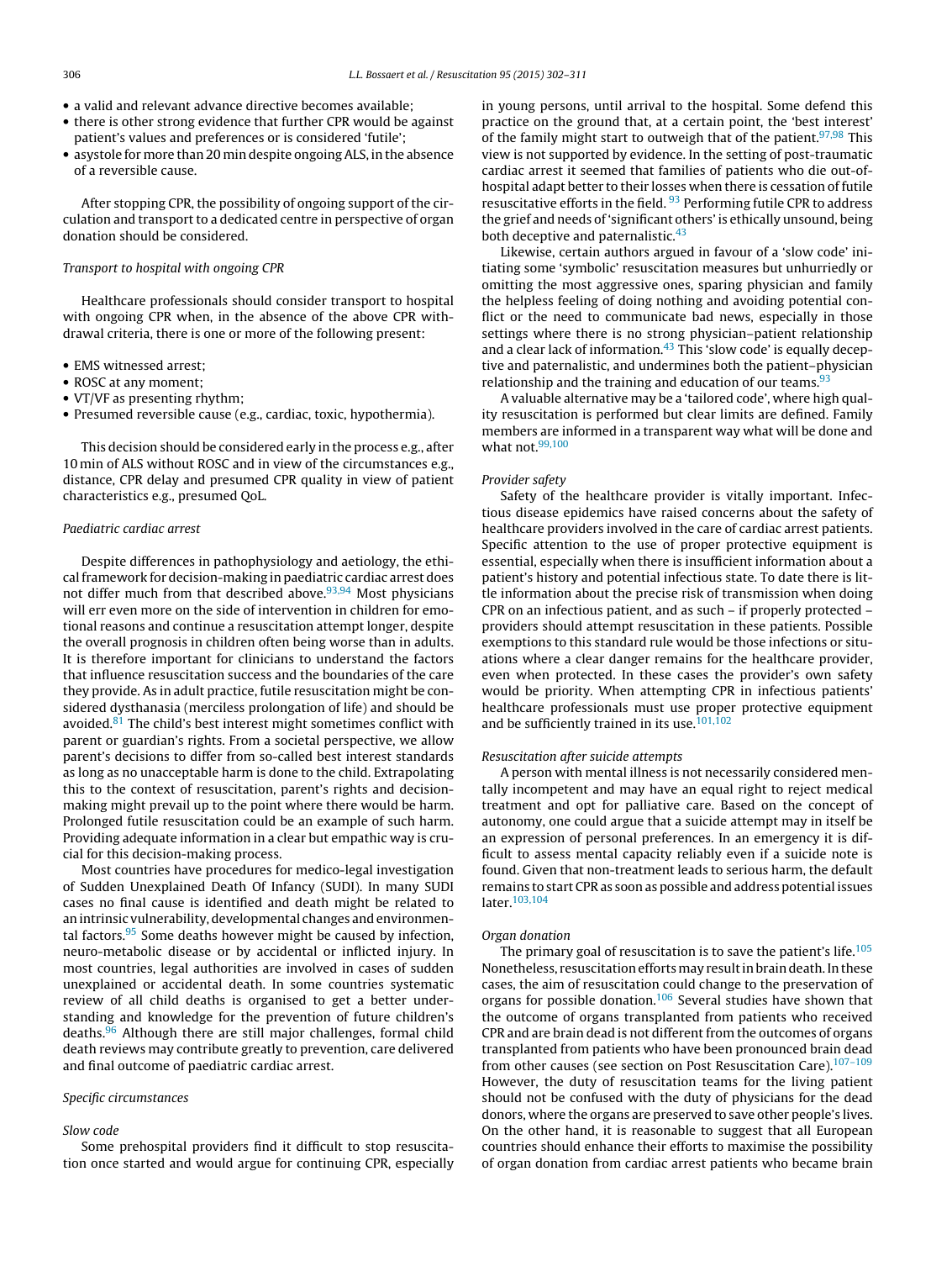dead or after stopping resuscitation in case of CPR failure.<sup>[110](#page-8-0)</sup> Procedures should ensure that any possible interference of the transplant team in the decision making of the resuscitation team is avoided.

## **Variability in ethical CPR practices in Europe**

Ten years after a report by Baskett and  $Lim$ ,  $111$  opinion leaders representing 32 European countries where the activities of the European Resuscitation Council are organised, have responded to questions regarding local ethical legislation and practice of resuscitation, and organisation of out-of-hospital and in-hospital resuscitation services. The survey methods and results are detailed and discussed elsewhere.

The survey showed that there is still a wide variability in the implementation of ethical practices in European countries.

Equal access to emergency care and to early defibrillation is now well established: the first attending ambulance arrives at the scene within 10 min in the majority of countries (18/32 in rural areas and 24/32 in urban areas). Defibrillation by the first attending ambulance is available in 29/32 countries.

The principle of patient autonomy is now legally supported in the majority of countries (advance directives in 20 countries and DNAR in 22 countries).

However, areas for improvement were identified: in less than half of countries family members are usually allowed to be present during CPR (adult in 10/32 and children in 13/32 countries). This has not substantially changed in the last 10 years.

At this time euthanasia and physician-assisted suicide are controversial subjects in many European countries and the discussion is ongoing in several European countries.

Certain forms of treatment limitations such as withholding CPR are allowed (19 countries) and practiced (21 countries) in most European countries.

Harmonisation of legislation relating to resuscitation and endof-life would further support ethical practices.

Healthcare professionals should know and apply the established national and local legislation and policies.

## **Communication**

## Family presence during resuscitation

Since the 1980s, the concept of a family member being present at the resuscitation process became an accepted practice in many countries. $112-116$  The majority of relatives and parents who were present during resuscitation attempts would wish to be so again.<sup>[113](#page-8-0)</sup> A recent European survey reported that in only 31% of countries family members are usually allowed to be present during inhospital resuscitation attempts of an adult and only slightly more if the victim was a child (41%).

The ERC supports relatives being offered the choice to be present during a resuscitation attempt whilst cultural and social variations must be understood and appreciated with sensitivity. Observing the resuscitation attempt may provide benefit to family members by reducing guilt or disappointment, allowing time to accept the reality of death and help the grieving process. When possible, an experienced member of staff should facilitate and support the relative during the resuscitation attempt.<sup>114,115</sup> Family presence during resuscitation attempts will contribute to an increasingly open attitude and appreciation of the autonomy of both patient and relatives[.111,112](#page-8-0) No data support the concerns that family members may be traumatised witnessing CPR, or may interfere with med-ical care procedures.<sup>[117](#page-8-0)</sup> We should focus our efforts on working together with the survivors of cardiac arrest, family members and the public as partners in the co-production of future guidance.

#### Bringing bad news and bereavement counselling

Amultidisciplinary approach to the care atthe end oflife, including communication, taking into account cultural, social, emotional, religious, spiritual preferences and local differences needs further development and implementation in healthcare systems worldwide.

Compassionate communication with patients and loved ones is essential when dealing with end of-life-care. The aim is to understand the patient's goals and expectations of medical treatment to support the individual choice of the best care. Some patients wish to prolong life as long as possible, while others value dignity and pain relief even at the expense of a potentially shortened lifetime. Privacy and adequate time are essential for good communication about life values and significant decisions. $118$ 

Multidisciplinary bereavement programs are beneficial to fam-ilies of patients who die in the emergency department.<sup>[119](#page-8-0)</sup> The grieving process may be supported by allowing unrestricted visiting, provision of clear verbal and written information, providing the opportunity to visit the deceased and facilitating religious procedures.[120,121](#page-8-0) Patients and their beloved ones deserve respect.

Clinicians should be honest about what can and cannot be achieved. Sharing the truth of the situation can act as a symbolic expression of a complex set of commitments.<sup>29</sup> This will allow the patients to make informed decisions about the choices available to them at the end of their lives.

## Documentation of DNAR order in the patient's chart

DNAR decisions and discussions relating to DNAR should be recorded clearly in the patient's notes.[72,73,122,123](#page-7-0) Whatever system is used it must be highly visible in order to inform personnel on the spot.

Over time the situation or the perspectives of patients might change and DNAR orders should be revised accordingly.<sup>124</sup> Exemptions from DNAR order should be clearly specified (e.g., cardiac arrest complicating diagnostic procedures, such as allergic shock due to radiology dye or intracardiac catheter investigation) to ensure the patient will receive appropriate treatment.

## **Training, research and audit**

It is the individual responsibility of healthcare professionals to maintain their knowledge, understanding and skills related to resuscitation. Their knowledge about relevant national legal and organisational policies in their country should be kept up to date.

## Improving public education regarding Cardiopulmonary Resuscitation

The shift from medical-centred to patient-centred practice constitutes a major ethical development. This requires that the patient is aware (and not misinformed) of the true limitations and possible outcomes of resuscitation.<sup>125–127</sup> Lay people may have unrealistic expectations from CPR[128,129](#page-8-0) and exposure to realistic outcome data may affect personal preferences.<sup>130</sup>

#### Training health care professionals about DNAR issues

Healthcare professionals should receive training about the legal and ethical basis of DNAR decisions and about how to communicate effectively with patients, relatives or next of kin. Quality of life, supportive care and end-of-life decisions need to be explained as an integrative part of the medical and nursing practice.<sup>[131](#page-8-0)</sup> Training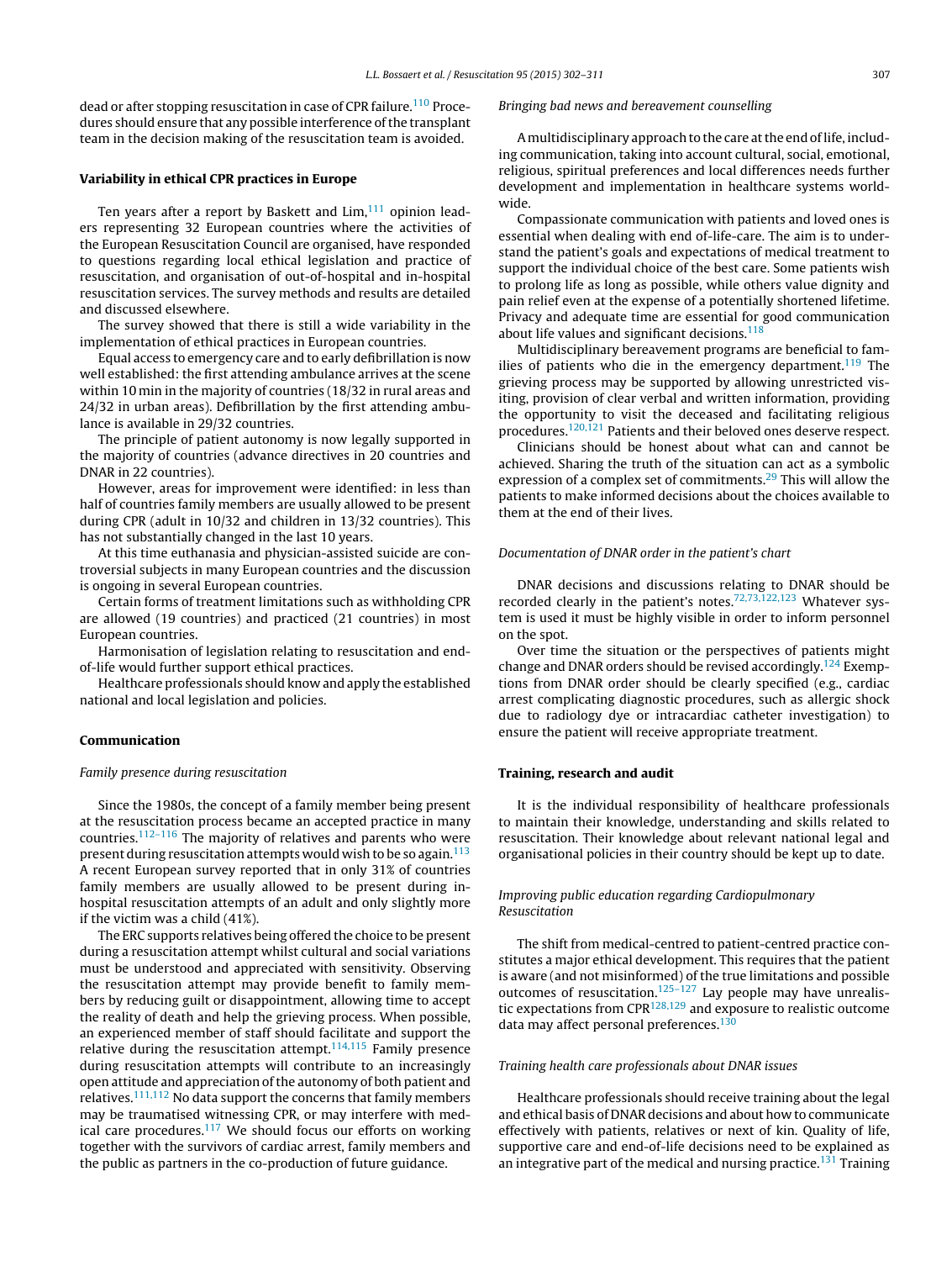<span id="page-6-0"></span>will need to be sensitive to personal, moral and religious beliefs and feelings.

## Practicing procedures on the recently dead

There is a wide diversity of opinion about practicing on the newly dead ranging from complete non-acceptance because of an innate respect for the deceased $132$  to the acceptance of noninvasive procedures not leaving major marks. $133$  Others accept training of any procedure on dead bodies and justify skills training as paramount for the well-being of future patients.<sup>134-137</sup>

Healthcare students and teaching professionals are advised to learn and follow the established legal, regional and local hospital policies.

## Research and informed consent

Research in the field of resuscitation is necessary to test commonly used interventions with uncertain efficacy or new potentially beneficial treatments.<sup>138,139</sup> To include participants in a study, informed consent must be obtained. In emergencies, there is often insufficient time to obtain informed consent. Deferred consent or exception to informed consent with prior community consultation, are considered ethically acceptable alternatives for respecting autonomy.<sup>[140,141](#page-8-0)</sup> Following 12 years of ambiguity, a new European Union (EU) Regulation permitting deferred consent is expected to harmonise and foster emergency research across Member States.<sup>139,140,142,143</sup> Further regulatory improvements are needed for emergency surgical research  $144$  and for researching non-medicinal interventions[.139](#page-8-0) Despite this progress, regulations still need to converge at an international level to harmonise multinational emergency research.<sup>145</sup>

#### Audit of in-hospital cardiac arrests and registry analyses

Local CPR management can be improved through post-CPR debriefing and feedback to ensure a PDCA (plan-do-checkact) circle of quality improvement. Debriefing and feedback enables identification of CPR quality errors and prevents their repetition.[146–148](#page-9-0) Submission of CPR data to national audits and/or international registries has led to outcome-prediction models, which may facilitate advance care planning $149-153$ , and to quantification of the frequency of resuscitation system errors and their impact on in-hospital mortality[.154](#page-9-0) Data from registries have shown significant improvements in cardiac arrest outcomes from 2000 to 2010.<sup>3,155-157</sup>

Published evidence suggests that resuscitation team-based infrastructure and multilevel institutional audit, $158$  accurate reporting<sup>[54](#page-7-0)</sup> of resuscitation attempts at national audit level and/or multinational registry level, and subsequent data analysis and feedback from reported results may contribute to continuous improvement of in-hospital CPR quality and cardiac arrest outcomes.2,3,159–161

## **Collaborators**

Marios Georgiou, American Medical Center, University of Nikosia, Cyprus

Freddy K. Lippert, Emergency Medical Services Copenhagen, University of Copenhagen, Denmark

Petter A. Steen, University of Oslo, Oslo University Hospital Ulleval, Oslo, Norway.

#### **Conflicts of interest**

Gavin D. Perkins **Editor Resuscitation** 

Leo L. Bossaert No conflict of interest reported Helen Askitopoulou https://www.mateural.com/lict of interest reported Jerry P. Nolan **Editor-in-Chief Resuscitation**<br>
Kirstie L. Havwood **Editor-in-Chief Resuscitation** No conflict of interest reported Patrick Van de Voorde No conflict of interest reported Robert Greif No conflict of interest reported Spyros D. Mentzelopoulos No conflict of interest reported Violetta I. Raffay No conflict of interest reported Theodoros T. Xanthos **President Hellenic Society CPR** [www.EEKA.gr](http://www.eeka.gr/), Lab research grants ELPEN Pharma

#### **Acknowledgements**

The authors thank Hilary Phelan for her professional support in preparing the on-line questionnaire for the European Survey on Ethical Practices and for organising the data ina dedicated database.

The authors thank all contributors to the European Survey on Ethical Practices: M. Baubin, A. Caballero, P. Cassan, G. Cebula, A. Certug, D. Cimpoesu, S. Denereaz, C. Dioszeghy, M. Filipovic, Z. Fiser, M. Georgiou, E. Gomez, P. Gradisel, JT. Gräsner, R. Greif, H. Havic, S. Hoppu, S. Hunyadi, M. Ioannides, J. Andres, J. Joslin, D. Kiss, J. Köppl, P. Krawczyk, K. Lexow, F. Lippert, S. Mentzelopoulos, P. Mols, N. Mpotos, P. Mraz, V. Nedelkovska, H. Oddsson, D. Pitcher, V. Raffay, P. Stammet, F. Semeraro, A. Truhlar, H. Van Schuppen, D. Vlahovic, A. Wagner.

## **References**

- 1. [Berdowski](http://refhub.elsevier.com/S0300-9572(15)00345-7/sbref0810) [J,](http://refhub.elsevier.com/S0300-9572(15)00345-7/sbref0810) [Berg](http://refhub.elsevier.com/S0300-9572(15)00345-7/sbref0810) [RA,](http://refhub.elsevier.com/S0300-9572(15)00345-7/sbref0810) [Tijssen](http://refhub.elsevier.com/S0300-9572(15)00345-7/sbref0810) [JG,](http://refhub.elsevier.com/S0300-9572(15)00345-7/sbref0810) [Koster](http://refhub.elsevier.com/S0300-9572(15)00345-7/sbref0810) [RW.](http://refhub.elsevier.com/S0300-9572(15)00345-7/sbref0810) [Global](http://refhub.elsevier.com/S0300-9572(15)00345-7/sbref0810) [incidences](http://refhub.elsevier.com/S0300-9572(15)00345-7/sbref0810) [of](http://refhub.elsevier.com/S0300-9572(15)00345-7/sbref0810) [out-of](http://refhub.elsevier.com/S0300-9572(15)00345-7/sbref0810)[hospital](http://refhub.elsevier.com/S0300-9572(15)00345-7/sbref0810) [cardiac](http://refhub.elsevier.com/S0300-9572(15)00345-7/sbref0810) [arrest](http://refhub.elsevier.com/S0300-9572(15)00345-7/sbref0810) [and](http://refhub.elsevier.com/S0300-9572(15)00345-7/sbref0810) [survival](http://refhub.elsevier.com/S0300-9572(15)00345-7/sbref0810) [rates:](http://refhub.elsevier.com/S0300-9572(15)00345-7/sbref0810) [systematic](http://refhub.elsevier.com/S0300-9572(15)00345-7/sbref0810) [review](http://refhub.elsevier.com/S0300-9572(15)00345-7/sbref0810) [of](http://refhub.elsevier.com/S0300-9572(15)00345-7/sbref0810) [67](http://refhub.elsevier.com/S0300-9572(15)00345-7/sbref0810) [prospective](http://refhub.elsevier.com/S0300-9572(15)00345-7/sbref0810) [studies.](http://refhub.elsevier.com/S0300-9572(15)00345-7/sbref0810) [Resuscitation](http://refhub.elsevier.com/S0300-9572(15)00345-7/sbref0810) [2010;81:1479](http://refhub.elsevier.com/S0300-9572(15)00345-7/sbref0810)–[87.](http://refhub.elsevier.com/S0300-9572(15)00345-7/sbref0810)
- 2. [McNally](http://refhub.elsevier.com/S0300-9572(15)00345-7/sbref0815) [B,](http://refhub.elsevier.com/S0300-9572(15)00345-7/sbref0815) [Robb](http://refhub.elsevier.com/S0300-9572(15)00345-7/sbref0815) [R,](http://refhub.elsevier.com/S0300-9572(15)00345-7/sbref0815) [Mehta](http://refhub.elsevier.com/S0300-9572(15)00345-7/sbref0815) [M,](http://refhub.elsevier.com/S0300-9572(15)00345-7/sbref0815) [et](http://refhub.elsevier.com/S0300-9572(15)00345-7/sbref0815) [al.](http://refhub.elsevier.com/S0300-9572(15)00345-7/sbref0815) [Out-of-hospital](http://refhub.elsevier.com/S0300-9572(15)00345-7/sbref0815) [cardiac](http://refhub.elsevier.com/S0300-9572(15)00345-7/sbref0815) [arrest](http://refhub.elsevier.com/S0300-9572(15)00345-7/sbref0815) [surveillance](http://refhub.elsevier.com/S0300-9572(15)00345-7/sbref0815)—[cardiac](http://refhub.elsevier.com/S0300-9572(15)00345-7/sbref0815) [arrest](http://refhub.elsevier.com/S0300-9572(15)00345-7/sbref0815) [registry](http://refhub.elsevier.com/S0300-9572(15)00345-7/sbref0815) [to](http://refhub.elsevier.com/S0300-9572(15)00345-7/sbref0815) [enhance](http://refhub.elsevier.com/S0300-9572(15)00345-7/sbref0815) [survival](http://refhub.elsevier.com/S0300-9572(15)00345-7/sbref0815) [\(CARES\),](http://refhub.elsevier.com/S0300-9572(15)00345-7/sbref0815) [60.](http://refhub.elsevier.com/S0300-9572(15)00345-7/sbref0815) [United](http://refhub.elsevier.com/S0300-9572(15)00345-7/sbref0815) [States:](http://refhub.elsevier.com/S0300-9572(15)00345-7/sbref0815) [MMWR](http://refhub.elsevier.com/S0300-9572(15)00345-7/sbref0815) [Surveillance](http://refhub.elsevier.com/S0300-9572(15)00345-7/sbref0815) [Summaries;](http://refhub.elsevier.com/S0300-9572(15)00345-7/sbref0815) [2011.](http://refhub.elsevier.com/S0300-9572(15)00345-7/sbref0815) [p.](http://refhub.elsevier.com/S0300-9572(15)00345-7/sbref0815) [1](http://refhub.elsevier.com/S0300-9572(15)00345-7/sbref0815)–[19.](http://refhub.elsevier.com/S0300-9572(15)00345-7/sbref0815)
- 3. [Daya](http://refhub.elsevier.com/S0300-9572(15)00345-7/sbref0820) [MR,](http://refhub.elsevier.com/S0300-9572(15)00345-7/sbref0820) [Schmicker](http://refhub.elsevier.com/S0300-9572(15)00345-7/sbref0820) [RH,](http://refhub.elsevier.com/S0300-9572(15)00345-7/sbref0820) [Zive](http://refhub.elsevier.com/S0300-9572(15)00345-7/sbref0820) [DM,](http://refhub.elsevier.com/S0300-9572(15)00345-7/sbref0820) [et](http://refhub.elsevier.com/S0300-9572(15)00345-7/sbref0820) [al.](http://refhub.elsevier.com/S0300-9572(15)00345-7/sbref0820) [Out-of-hospital](http://refhub.elsevier.com/S0300-9572(15)00345-7/sbref0820) [cardiac](http://refhub.elsevier.com/S0300-9572(15)00345-7/sbref0820) [arrest](http://refhub.elsevier.com/S0300-9572(15)00345-7/sbref0820) [sur](http://refhub.elsevier.com/S0300-9572(15)00345-7/sbref0820)[vival](http://refhub.elsevier.com/S0300-9572(15)00345-7/sbref0820) [improving](http://refhub.elsevier.com/S0300-9572(15)00345-7/sbref0820) [over](http://refhub.elsevier.com/S0300-9572(15)00345-7/sbref0820) [time:](http://refhub.elsevier.com/S0300-9572(15)00345-7/sbref0820) [results](http://refhub.elsevier.com/S0300-9572(15)00345-7/sbref0820) [from](http://refhub.elsevier.com/S0300-9572(15)00345-7/sbref0820) [the](http://refhub.elsevier.com/S0300-9572(15)00345-7/sbref0820) [resuscitation](http://refhub.elsevier.com/S0300-9572(15)00345-7/sbref0820) [outcomes](http://refhub.elsevier.com/S0300-9572(15)00345-7/sbref0820) [consortium](http://refhub.elsevier.com/S0300-9572(15)00345-7/sbref0820) [\(ROC\).](http://refhub.elsevier.com/S0300-9572(15)00345-7/sbref0820) [Resuscitation](http://refhub.elsevier.com/S0300-9572(15)00345-7/sbref0820) [2015;91:108](http://refhub.elsevier.com/S0300-9572(15)00345-7/sbref0820)–[15.](http://refhub.elsevier.com/S0300-9572(15)00345-7/sbref0820)
- 4. [Sasson](http://refhub.elsevier.com/S0300-9572(15)00345-7/sbref0825) [C,](http://refhub.elsevier.com/S0300-9572(15)00345-7/sbref0825) [Rogers](http://refhub.elsevier.com/S0300-9572(15)00345-7/sbref0825) [MA,](http://refhub.elsevier.com/S0300-9572(15)00345-7/sbref0825) [Dahl](http://refhub.elsevier.com/S0300-9572(15)00345-7/sbref0825) [J,](http://refhub.elsevier.com/S0300-9572(15)00345-7/sbref0825) [Kellermann](http://refhub.elsevier.com/S0300-9572(15)00345-7/sbref0825) [AL.](http://refhub.elsevier.com/S0300-9572(15)00345-7/sbref0825) [Predictors](http://refhub.elsevier.com/S0300-9572(15)00345-7/sbref0825) [of](http://refhub.elsevier.com/S0300-9572(15)00345-7/sbref0825) [survival](http://refhub.elsevier.com/S0300-9572(15)00345-7/sbref0825) [from](http://refhub.elsevier.com/S0300-9572(15)00345-7/sbref0825) [out-of](http://refhub.elsevier.com/S0300-9572(15)00345-7/sbref0825)[hospital](http://refhub.elsevier.com/S0300-9572(15)00345-7/sbref0825) [cardiac](http://refhub.elsevier.com/S0300-9572(15)00345-7/sbref0825) [arrest:](http://refhub.elsevier.com/S0300-9572(15)00345-7/sbref0825) [a](http://refhub.elsevier.com/S0300-9572(15)00345-7/sbref0825) [systematic](http://refhub.elsevier.com/S0300-9572(15)00345-7/sbref0825) [review](http://refhub.elsevier.com/S0300-9572(15)00345-7/sbref0825) [and](http://refhub.elsevier.com/S0300-9572(15)00345-7/sbref0825) [meta-analysis.](http://refhub.elsevier.com/S0300-9572(15)00345-7/sbref0825) [Circ](http://refhub.elsevier.com/S0300-9572(15)00345-7/sbref0825) [Cardiovasc](http://refhub.elsevier.com/S0300-9572(15)00345-7/sbref0825) [Qual](http://refhub.elsevier.com/S0300-9572(15)00345-7/sbref0825) [Outcomes](http://refhub.elsevier.com/S0300-9572(15)00345-7/sbref0825) [2010;3:63](http://refhub.elsevier.com/S0300-9572(15)00345-7/sbref0825)–[81.](http://refhub.elsevier.com/S0300-9572(15)00345-7/sbref0825)
- 5. [Kolte](http://refhub.elsevier.com/S0300-9572(15)00345-7/sbref0830) [D,](http://refhub.elsevier.com/S0300-9572(15)00345-7/sbref0830) [Khera](http://refhub.elsevier.com/S0300-9572(15)00345-7/sbref0830) [S,](http://refhub.elsevier.com/S0300-9572(15)00345-7/sbref0830) [Aronow](http://refhub.elsevier.com/S0300-9572(15)00345-7/sbref0830) [WS,](http://refhub.elsevier.com/S0300-9572(15)00345-7/sbref0830) [et](http://refhub.elsevier.com/S0300-9572(15)00345-7/sbref0830) [al.](http://refhub.elsevier.com/S0300-9572(15)00345-7/sbref0830) [Regional](http://refhub.elsevier.com/S0300-9572(15)00345-7/sbref0830) [variation](http://refhub.elsevier.com/S0300-9572(15)00345-7/sbref0830) [in](http://refhub.elsevier.com/S0300-9572(15)00345-7/sbref0830) [the](http://refhub.elsevier.com/S0300-9572(15)00345-7/sbref0830) [incidence](http://refhub.elsevier.com/S0300-9572(15)00345-7/sbref0830) [and](http://refhub.elsevier.com/S0300-9572(15)00345-7/sbref0830) [outcomes](http://refhub.elsevier.com/S0300-9572(15)00345-7/sbref0830) [of](http://refhub.elsevier.com/S0300-9572(15)00345-7/sbref0830) [in-hospital](http://refhub.elsevier.com/S0300-9572(15)00345-7/sbref0830) [cardiac](http://refhub.elsevier.com/S0300-9572(15)00345-7/sbref0830) [arrest](http://refhub.elsevier.com/S0300-9572(15)00345-7/sbref0830) [in](http://refhub.elsevier.com/S0300-9572(15)00345-7/sbref0830) [the](http://refhub.elsevier.com/S0300-9572(15)00345-7/sbref0830) [United](http://refhub.elsevier.com/S0300-9572(15)00345-7/sbref0830) [States.](http://refhub.elsevier.com/S0300-9572(15)00345-7/sbref0830) [Circulation](http://refhub.elsevier.com/S0300-9572(15)00345-7/sbref0830) [2015;131:1415](http://refhub.elsevier.com/S0300-9572(15)00345-7/sbref0830)–[25.](http://refhub.elsevier.com/S0300-9572(15)00345-7/sbref0830)
- 6. [Nichols](http://refhub.elsevier.com/S0300-9572(15)00345-7/sbref0835) [M,](http://refhub.elsevier.com/S0300-9572(15)00345-7/sbref0835) [Townsend](http://refhub.elsevier.com/S0300-9572(15)00345-7/sbref0835) [N,](http://refhub.elsevier.com/S0300-9572(15)00345-7/sbref0835) [Scarborough](http://refhub.elsevier.com/S0300-9572(15)00345-7/sbref0835) [P,](http://refhub.elsevier.com/S0300-9572(15)00345-7/sbref0835) [Rayner](http://refhub.elsevier.com/S0300-9572(15)00345-7/sbref0835) [M.](http://refhub.elsevier.com/S0300-9572(15)00345-7/sbref0835) [Cardiovascular](http://refhub.elsevier.com/S0300-9572(15)00345-7/sbref0835) [disease](http://refhub.elsevier.com/S0300-9572(15)00345-7/sbref0835) [in](http://refhub.elsevier.com/S0300-9572(15)00345-7/sbref0835) [Europe:](http://refhub.elsevier.com/S0300-9572(15)00345-7/sbref0835) [epidemiological](http://refhub.elsevier.com/S0300-9572(15)00345-7/sbref0835) [update.](http://refhub.elsevier.com/S0300-9572(15)00345-7/sbref0835) [Eur](http://refhub.elsevier.com/S0300-9572(15)00345-7/sbref0835) [Heart](http://refhub.elsevier.com/S0300-9572(15)00345-7/sbref0835) [J](http://refhub.elsevier.com/S0300-9572(15)00345-7/sbref0835) [2013;34:3028–34.](http://refhub.elsevier.com/S0300-9572(15)00345-7/sbref0835)
- 7. [Mozaffarian](http://refhub.elsevier.com/S0300-9572(15)00345-7/sbref0840) [D,](http://refhub.elsevier.com/S0300-9572(15)00345-7/sbref0840) [Benjamin](http://refhub.elsevier.com/S0300-9572(15)00345-7/sbref0840) [EJ,](http://refhub.elsevier.com/S0300-9572(15)00345-7/sbref0840) [Go](http://refhub.elsevier.com/S0300-9572(15)00345-7/sbref0840) [AS,](http://refhub.elsevier.com/S0300-9572(15)00345-7/sbref0840) [et](http://refhub.elsevier.com/S0300-9572(15)00345-7/sbref0840) [al.](http://refhub.elsevier.com/S0300-9572(15)00345-7/sbref0840) [Heart](http://refhub.elsevier.com/S0300-9572(15)00345-7/sbref0840) [disease](http://refhub.elsevier.com/S0300-9572(15)00345-7/sbref0840) [and](http://refhub.elsevier.com/S0300-9572(15)00345-7/sbref0840) [stroke](http://refhub.elsevier.com/S0300-9572(15)00345-7/sbref0840) [statistics—2015](http://refhub.elsevier.com/S0300-9572(15)00345-7/sbref0840) [update:](http://refhub.elsevier.com/S0300-9572(15)00345-7/sbref0840) [a](http://refhub.elsevier.com/S0300-9572(15)00345-7/sbref0840) [report](http://refhub.elsevier.com/S0300-9572(15)00345-7/sbref0840) [from](http://refhub.elsevier.com/S0300-9572(15)00345-7/sbref0840) [the](http://refhub.elsevier.com/S0300-9572(15)00345-7/sbref0840) [American](http://refhub.elsevier.com/S0300-9572(15)00345-7/sbref0840) [Heart](http://refhub.elsevier.com/S0300-9572(15)00345-7/sbref0840) [Association.](http://refhub.elsevier.com/S0300-9572(15)00345-7/sbref0840) [Cir](http://refhub.elsevier.com/S0300-9572(15)00345-7/sbref0840)[culation](http://refhub.elsevier.com/S0300-9572(15)00345-7/sbref0840) [2015;131:e29–322.](http://refhub.elsevier.com/S0300-9572(15)00345-7/sbref0840)
- 8. [Wissenberg](http://refhub.elsevier.com/S0300-9572(15)00345-7/sbref0845) [M,](http://refhub.elsevier.com/S0300-9572(15)00345-7/sbref0845) [Lippert](http://refhub.elsevier.com/S0300-9572(15)00345-7/sbref0845) [FK,](http://refhub.elsevier.com/S0300-9572(15)00345-7/sbref0845) [Folke](http://refhub.elsevier.com/S0300-9572(15)00345-7/sbref0845) [F,](http://refhub.elsevier.com/S0300-9572(15)00345-7/sbref0845) [et](http://refhub.elsevier.com/S0300-9572(15)00345-7/sbref0845) [al.](http://refhub.elsevier.com/S0300-9572(15)00345-7/sbref0845) [Association](http://refhub.elsevier.com/S0300-9572(15)00345-7/sbref0845) [of](http://refhub.elsevier.com/S0300-9572(15)00345-7/sbref0845) [national](http://refhub.elsevier.com/S0300-9572(15)00345-7/sbref0845) [initiatives](http://refhub.elsevier.com/S0300-9572(15)00345-7/sbref0845) [to](http://refhub.elsevier.com/S0300-9572(15)00345-7/sbref0845) [improve](http://refhub.elsevier.com/S0300-9572(15)00345-7/sbref0845) [cardiac](http://refhub.elsevier.com/S0300-9572(15)00345-7/sbref0845) [arrest](http://refhub.elsevier.com/S0300-9572(15)00345-7/sbref0845) [management](http://refhub.elsevier.com/S0300-9572(15)00345-7/sbref0845) [with](http://refhub.elsevier.com/S0300-9572(15)00345-7/sbref0845) [rates](http://refhub.elsevier.com/S0300-9572(15)00345-7/sbref0845) [of](http://refhub.elsevier.com/S0300-9572(15)00345-7/sbref0845) [bystander](http://refhub.elsevier.com/S0300-9572(15)00345-7/sbref0845) [intervention](http://refhub.elsevier.com/S0300-9572(15)00345-7/sbref0845) [and](http://refhub.elsevier.com/S0300-9572(15)00345-7/sbref0845) [patient](http://refhub.elsevier.com/S0300-9572(15)00345-7/sbref0845) [survival](http://refhub.elsevier.com/S0300-9572(15)00345-7/sbref0845) [after](http://refhub.elsevier.com/S0300-9572(15)00345-7/sbref0845) [out-of-hospital](http://refhub.elsevier.com/S0300-9572(15)00345-7/sbref0845) [cardiac](http://refhub.elsevier.com/S0300-9572(15)00345-7/sbref0845) [arrest.](http://refhub.elsevier.com/S0300-9572(15)00345-7/sbref0845) [JAMA](http://refhub.elsevier.com/S0300-9572(15)00345-7/sbref0845) [2013;310:1377–84.](http://refhub.elsevier.com/S0300-9572(15)00345-7/sbref0845)
- 9. [Holler](http://refhub.elsevier.com/S0300-9572(15)00345-7/sbref0850) [NG,](http://refhub.elsevier.com/S0300-9572(15)00345-7/sbref0850) [Mantoni](http://refhub.elsevier.com/S0300-9572(15)00345-7/sbref0850) [T,](http://refhub.elsevier.com/S0300-9572(15)00345-7/sbref0850) [Nielsen](http://refhub.elsevier.com/S0300-9572(15)00345-7/sbref0850) [SL,](http://refhub.elsevier.com/S0300-9572(15)00345-7/sbref0850) [Lippert](http://refhub.elsevier.com/S0300-9572(15)00345-7/sbref0850) [F,](http://refhub.elsevier.com/S0300-9572(15)00345-7/sbref0850) [Rasmussen](http://refhub.elsevier.com/S0300-9572(15)00345-7/sbref0850) [LS.](http://refhub.elsevier.com/S0300-9572(15)00345-7/sbref0850) [Long-term](http://refhub.elsevier.com/S0300-9572(15)00345-7/sbref0850) [survival](http://refhub.elsevier.com/S0300-9572(15)00345-7/sbref0850) [after](http://refhub.elsevier.com/S0300-9572(15)00345-7/sbref0850) [out-of-hospital](http://refhub.elsevier.com/S0300-9572(15)00345-7/sbref0850) [cardiac](http://refhub.elsevier.com/S0300-9572(15)00345-7/sbref0850) [arrest.](http://refhub.elsevier.com/S0300-9572(15)00345-7/sbref0850) [Resuscitation](http://refhub.elsevier.com/S0300-9572(15)00345-7/sbref0850) [2007;75:23–8.](http://refhub.elsevier.com/S0300-9572(15)00345-7/sbref0850)
- 11. [Beauchamp](http://refhub.elsevier.com/S0300-9572(15)00345-7/sbref0860) [TL,](http://refhub.elsevier.com/S0300-9572(15)00345-7/sbref0860) [Childress](http://refhub.elsevier.com/S0300-9572(15)00345-7/sbref0860) [JF.](http://refhub.elsevier.com/S0300-9572(15)00345-7/sbref0860) [Principles](http://refhub.elsevier.com/S0300-9572(15)00345-7/sbref0860) [of](http://refhub.elsevier.com/S0300-9572(15)00345-7/sbref0860) [biomedical](http://refhub.elsevier.com/S0300-9572(15)00345-7/sbref0860) [ethics.](http://refhub.elsevier.com/S0300-9572(15)00345-7/sbref0860) [6th](http://refhub.elsevier.com/S0300-9572(15)00345-7/sbref0860) [ed.](http://refhub.elsevier.com/S0300-9572(15)00345-7/sbref0860) [New](http://refhub.elsevier.com/S0300-9572(15)00345-7/sbref0860) [York:](http://refhub.elsevier.com/S0300-9572(15)00345-7/sbref0860) [Oxford](http://refhub.elsevier.com/S0300-9572(15)00345-7/sbref0860) [University](http://refhub.elsevier.com/S0300-9572(15)00345-7/sbref0860) [Press;](http://refhub.elsevier.com/S0300-9572(15)00345-7/sbref0860) [2009.](http://refhub.elsevier.com/S0300-9572(15)00345-7/sbref0860)
- 12. [English](http://refhub.elsevier.com/S0300-9572(15)00345-7/sbref0865) [V,](http://refhub.elsevier.com/S0300-9572(15)00345-7/sbref0865) [Sommerville](http://refhub.elsevier.com/S0300-9572(15)00345-7/sbref0865) [A.](http://refhub.elsevier.com/S0300-9572(15)00345-7/sbref0865) [Medical](http://refhub.elsevier.com/S0300-9572(15)00345-7/sbref0865) [ethics](http://refhub.elsevier.com/S0300-9572(15)00345-7/sbref0865) [today:](http://refhub.elsevier.com/S0300-9572(15)00345-7/sbref0865) [the](http://refhub.elsevier.com/S0300-9572(15)00345-7/sbref0865) [BMA's](http://refhub.elsevier.com/S0300-9572(15)00345-7/sbref0865) [handbook](http://refhub.elsevier.com/S0300-9572(15)00345-7/sbref0865) [of](http://refhub.elsevier.com/S0300-9572(15)00345-7/sbref0865) [ethics](http://refhub.elsevier.com/S0300-9572(15)00345-7/sbref0865) [and](http://refhub.elsevier.com/S0300-9572(15)00345-7/sbref0865) [law.](http://refhub.elsevier.com/S0300-9572(15)00345-7/sbref0865) [2nd](http://refhub.elsevier.com/S0300-9572(15)00345-7/sbref0865) [ed.](http://refhub.elsevier.com/S0300-9572(15)00345-7/sbref0865) [London:](http://refhub.elsevier.com/S0300-9572(15)00345-7/sbref0865) [BMJ](http://refhub.elsevier.com/S0300-9572(15)00345-7/sbref0865) [Books;](http://refhub.elsevier.com/S0300-9572(15)00345-7/sbref0865) [2004.](http://refhub.elsevier.com/S0300-9572(15)00345-7/sbref0865)
- 13. [Marco](http://refhub.elsevier.com/S0300-9572(15)00345-7/sbref0870) [CA,](http://refhub.elsevier.com/S0300-9572(15)00345-7/sbref0870) [Marco](http://refhub.elsevier.com/S0300-9572(15)00345-7/sbref0870) [CA.](http://refhub.elsevier.com/S0300-9572(15)00345-7/sbref0870) [Ethical](http://refhub.elsevier.com/S0300-9572(15)00345-7/sbref0870) [issues](http://refhub.elsevier.com/S0300-9572(15)00345-7/sbref0870) [of](http://refhub.elsevier.com/S0300-9572(15)00345-7/sbref0870) [resuscitation:](http://refhub.elsevier.com/S0300-9572(15)00345-7/sbref0870) [an](http://refhub.elsevier.com/S0300-9572(15)00345-7/sbref0870) [American](http://refhub.elsevier.com/S0300-9572(15)00345-7/sbref0870) [perspective.](http://refhub.elsevier.com/S0300-9572(15)00345-7/sbref0870) [Postgrad](http://refhub.elsevier.com/S0300-9572(15)00345-7/sbref0870) [Med](http://refhub.elsevier.com/S0300-9572(15)00345-7/sbref0870) [J](http://refhub.elsevier.com/S0300-9572(15)00345-7/sbref0870) [2005;81:608–12.](http://refhub.elsevier.com/S0300-9572(15)00345-7/sbref0870)
- 14. [Kaldjian](http://refhub.elsevier.com/S0300-9572(15)00345-7/sbref0875) [LC,](http://refhub.elsevier.com/S0300-9572(15)00345-7/sbref0875) [Weir](http://refhub.elsevier.com/S0300-9572(15)00345-7/sbref0875) [RF,](http://refhub.elsevier.com/S0300-9572(15)00345-7/sbref0875) [Duffy](http://refhub.elsevier.com/S0300-9572(15)00345-7/sbref0875) [TP.](http://refhub.elsevier.com/S0300-9572(15)00345-7/sbref0875) [A](http://refhub.elsevier.com/S0300-9572(15)00345-7/sbref0875) [clinician's](http://refhub.elsevier.com/S0300-9572(15)00345-7/sbref0875) [approach](http://refhub.elsevier.com/S0300-9572(15)00345-7/sbref0875) [to](http://refhub.elsevier.com/S0300-9572(15)00345-7/sbref0875) [clinical](http://refhub.elsevier.com/S0300-9572(15)00345-7/sbref0875) [ethical](http://refhub.elsevier.com/S0300-9572(15)00345-7/sbref0875) [reason](http://refhub.elsevier.com/S0300-9572(15)00345-7/sbref0875)[ing.](http://refhub.elsevier.com/S0300-9572(15)00345-7/sbref0875) [J](http://refhub.elsevier.com/S0300-9572(15)00345-7/sbref0875) [Gen](http://refhub.elsevier.com/S0300-9572(15)00345-7/sbref0875) [Intern](http://refhub.elsevier.com/S0300-9572(15)00345-7/sbref0875) [Med](http://refhub.elsevier.com/S0300-9572(15)00345-7/sbref0875) [2005;20:306](http://refhub.elsevier.com/S0300-9572(15)00345-7/sbref0875)–[11.](http://refhub.elsevier.com/S0300-9572(15)00345-7/sbref0875)
- 15. [O'Neill](http://refhub.elsevier.com/S0300-9572(15)00345-7/sbref0880) [O.](http://refhub.elsevier.com/S0300-9572(15)00345-7/sbref0880) [Autonomy](http://refhub.elsevier.com/S0300-9572(15)00345-7/sbref0880) [and](http://refhub.elsevier.com/S0300-9572(15)00345-7/sbref0880) [trust](http://refhub.elsevier.com/S0300-9572(15)00345-7/sbref0880) [in](http://refhub.elsevier.com/S0300-9572(15)00345-7/sbref0880) [bioethics.](http://refhub.elsevier.com/S0300-9572(15)00345-7/sbref0880) [Cambridge,](http://refhub.elsevier.com/S0300-9572(15)00345-7/sbref0880) [New](http://refhub.elsevier.com/S0300-9572(15)00345-7/sbref0880) [York:](http://refhub.elsevier.com/S0300-9572(15)00345-7/sbref0880) [Cambridge](http://refhub.elsevier.com/S0300-9572(15)00345-7/sbref0880) [University](http://refhub.elsevier.com/S0300-9572(15)00345-7/sbref0880) [Press;](http://refhub.elsevier.com/S0300-9572(15)00345-7/sbref0880) [2002.](http://refhub.elsevier.com/S0300-9572(15)00345-7/sbref0880)
- 16. [World](http://refhub.elsevier.com/S0300-9572(15)00345-7/sbref0885) [Medical](http://refhub.elsevier.com/S0300-9572(15)00345-7/sbref0885) Association. Medical [ethics](http://refhub.elsevier.com/S0300-9572(15)00345-7/sbref0885) [manual.](http://refhub.elsevier.com/S0300-9572(15)00345-7/sbref0885) [second](http://refhub.elsevier.com/S0300-9572(15)00345-7/sbref0885) [edn](http://refhub.elsevier.com/S0300-9572(15)00345-7/sbref0885) [Ferney-Voltaire](http://refhub.elsevier.com/S0300-9572(15)00345-7/sbref0885) [Cedex:](http://refhub.elsevier.com/S0300-9572(15)00345-7/sbref0885) [The](http://refhub.elsevier.com/S0300-9572(15)00345-7/sbref0885) [World](http://refhub.elsevier.com/S0300-9572(15)00345-7/sbref0885) [Medical](http://refhub.elsevier.com/S0300-9572(15)00345-7/sbref0885) [Association;](http://refhub.elsevier.com/S0300-9572(15)00345-7/sbref0885) [2009.](http://refhub.elsevier.com/S0300-9572(15)00345-7/sbref0885)
- 17. [Rysavy](http://refhub.elsevier.com/S0300-9572(15)00345-7/sbref0890) [M.](http://refhub.elsevier.com/S0300-9572(15)00345-7/sbref0890) [Evidence-based](http://refhub.elsevier.com/S0300-9572(15)00345-7/sbref0890) [medicine:](http://refhub.elsevier.com/S0300-9572(15)00345-7/sbref0890) [a](http://refhub.elsevier.com/S0300-9572(15)00345-7/sbref0890) [science](http://refhub.elsevier.com/S0300-9572(15)00345-7/sbref0890) [of](http://refhub.elsevier.com/S0300-9572(15)00345-7/sbref0890) [uncertainty](http://refhub.elsevier.com/S0300-9572(15)00345-7/sbref0890) [and](http://refhub.elsevier.com/S0300-9572(15)00345-7/sbref0890) [an](http://refhub.elsevier.com/S0300-9572(15)00345-7/sbref0890) [art](http://refhub.elsevier.com/S0300-9572(15)00345-7/sbref0890) [of](http://refhub.elsevier.com/S0300-9572(15)00345-7/sbref0890) [probability.](http://refhub.elsevier.com/S0300-9572(15)00345-7/sbref0890) [Virtual](http://refhub.elsevier.com/S0300-9572(15)00345-7/sbref0890) [Mentor](http://refhub.elsevier.com/S0300-9572(15)00345-7/sbref0890) [2013;15:4](http://refhub.elsevier.com/S0300-9572(15)00345-7/sbref0890)–[8.](http://refhub.elsevier.com/S0300-9572(15)00345-7/sbref0890)
- 18. [Christine](http://refhub.elsevier.com/S0300-9572(15)00345-7/sbref0895) [PJ,](http://refhub.elsevier.com/S0300-9572(15)00345-7/sbref0895) [Kaldjian](http://refhub.elsevier.com/S0300-9572(15)00345-7/sbref0895) [LC.](http://refhub.elsevier.com/S0300-9572(15)00345-7/sbref0895) [Communicating](http://refhub.elsevier.com/S0300-9572(15)00345-7/sbref0895) [evidence](http://refhub.elsevier.com/S0300-9572(15)00345-7/sbref0895) [in](http://refhub.elsevier.com/S0300-9572(15)00345-7/sbref0895) [shared](http://refhub.elsevier.com/S0300-9572(15)00345-7/sbref0895) [decision](http://refhub.elsevier.com/S0300-9572(15)00345-7/sbref0895) [making.](http://refhub.elsevier.com/S0300-9572(15)00345-7/sbref0895) [Virtual](http://refhub.elsevier.com/S0300-9572(15)00345-7/sbref0895) [Mentor](http://refhub.elsevier.com/S0300-9572(15)00345-7/sbref0895) [2013;15:9](http://refhub.elsevier.com/S0300-9572(15)00345-7/sbref0895)–[17.](http://refhub.elsevier.com/S0300-9572(15)00345-7/sbref0895)
- 19. [Council](http://refhub.elsevier.com/S0300-9572(15)00345-7/sbref0900) [of](http://refhub.elsevier.com/S0300-9572(15)00345-7/sbref0900) [Europe.](http://refhub.elsevier.com/S0300-9572(15)00345-7/sbref0900) [Biomedicine](http://refhub.elsevier.com/S0300-9572(15)00345-7/sbref0900) [human](http://refhub.elsevier.com/S0300-9572(15)00345-7/sbref0900) [rights](http://refhub.elsevier.com/S0300-9572(15)00345-7/sbref0900)—[the](http://refhub.elsevier.com/S0300-9572(15)00345-7/sbref0900) [Oviedo](http://refhub.elsevier.com/S0300-9572(15)00345-7/sbref0900) [convention](http://refhub.elsevier.com/S0300-9572(15)00345-7/sbref0900) [its](http://refhub.elsevier.com/S0300-9572(15)00345-7/sbref0900) [addi](http://refhub.elsevier.com/S0300-9572(15)00345-7/sbref0900)[tional](http://refhub.elsevier.com/S0300-9572(15)00345-7/sbref0900) [protocols.](http://refhub.elsevier.com/S0300-9572(15)00345-7/sbref0900) [Strasbourg:](http://refhub.elsevier.com/S0300-9572(15)00345-7/sbref0900) [Council](http://refhub.elsevier.com/S0300-9572(15)00345-7/sbref0900) [of](http://refhub.elsevier.com/S0300-9572(15)00345-7/sbref0900) [Europe;](http://refhub.elsevier.com/S0300-9572(15)00345-7/sbref0900) [2010.](http://refhub.elsevier.com/S0300-9572(15)00345-7/sbref0900)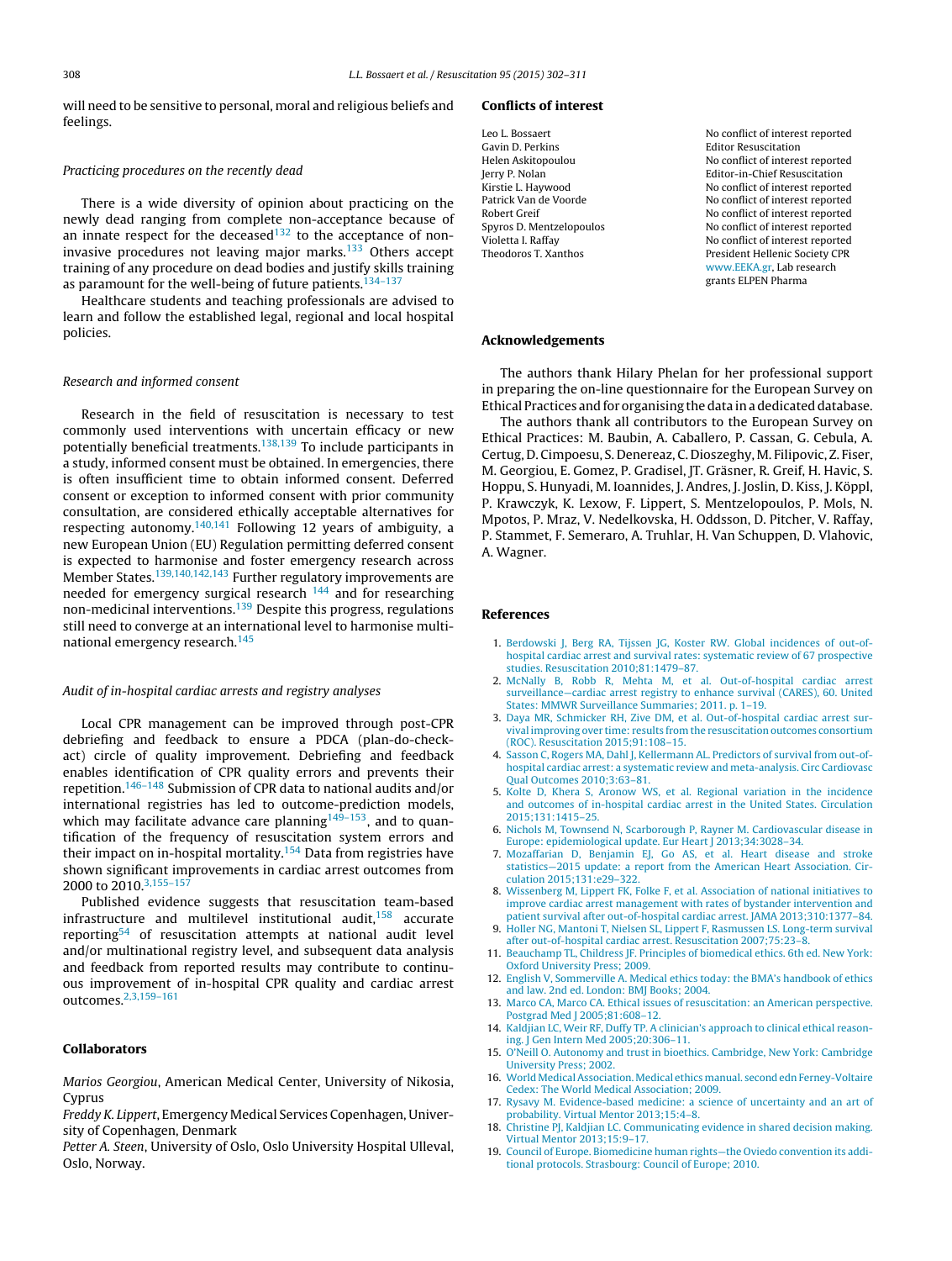- <span id="page-7-0"></span>20. [Soreide](http://refhub.elsevier.com/S0300-9572(15)00345-7/sbref0905) [E,](http://refhub.elsevier.com/S0300-9572(15)00345-7/sbref0905) [Morrison](http://refhub.elsevier.com/S0300-9572(15)00345-7/sbref0905) [L,](http://refhub.elsevier.com/S0300-9572(15)00345-7/sbref0905) [Hillman](http://refhub.elsevier.com/S0300-9572(15)00345-7/sbref0905) [K,](http://refhub.elsevier.com/S0300-9572(15)00345-7/sbref0905) [et](http://refhub.elsevier.com/S0300-9572(15)00345-7/sbref0905) [al.](http://refhub.elsevier.com/S0300-9572(15)00345-7/sbref0905) [The](http://refhub.elsevier.com/S0300-9572(15)00345-7/sbref0905) [formula](http://refhub.elsevier.com/S0300-9572(15)00345-7/sbref0905) [for](http://refhub.elsevier.com/S0300-9572(15)00345-7/sbref0905) [survival](http://refhub.elsevier.com/S0300-9572(15)00345-7/sbref0905) [in](http://refhub.elsevier.com/S0300-9572(15)00345-7/sbref0905) [resuscitation.](http://refhub.elsevier.com/S0300-9572(15)00345-7/sbref0905) [Resuscitation](http://refhub.elsevier.com/S0300-9572(15)00345-7/sbref0905) [2013;84:1487](http://refhub.elsevier.com/S0300-9572(15)00345-7/sbref0905)–[93.](http://refhub.elsevier.com/S0300-9572(15)00345-7/sbref0905)
- 21. [Lippert](http://refhub.elsevier.com/S0300-9572(15)00345-7/sbref0910) [FK,](http://refhub.elsevier.com/S0300-9572(15)00345-7/sbref0910) [Raffay](http://refhub.elsevier.com/S0300-9572(15)00345-7/sbref0910) [V,](http://refhub.elsevier.com/S0300-9572(15)00345-7/sbref0910) [Georgiou](http://refhub.elsevier.com/S0300-9572(15)00345-7/sbref0910) [M,](http://refhub.elsevier.com/S0300-9572(15)00345-7/sbref0910) [Steen](http://refhub.elsevier.com/S0300-9572(15)00345-7/sbref0910) [PA,](http://refhub.elsevier.com/S0300-9572(15)00345-7/sbref0910) [Bossaert](http://refhub.elsevier.com/S0300-9572(15)00345-7/sbref0910) [L.](http://refhub.elsevier.com/S0300-9572(15)00345-7/sbref0910) [European](http://refhub.elsevier.com/S0300-9572(15)00345-7/sbref0910) [Resuscitation](http://refhub.elsevier.com/S0300-9572(15)00345-7/sbref0910) [Council](http://refhub.elsevier.com/S0300-9572(15)00345-7/sbref0910) [guidelines](http://refhub.elsevier.com/S0300-9572(15)00345-7/sbref0910) [for](http://refhub.elsevier.com/S0300-9572(15)00345-7/sbref0910) [resuscitation](http://refhub.elsevier.com/S0300-9572(15)00345-7/sbref0910) [2010](http://refhub.elsevier.com/S0300-9572(15)00345-7/sbref0910) [Section](http://refhub.elsevier.com/S0300-9572(15)00345-7/sbref0910) [10.](http://refhub.elsevier.com/S0300-9572(15)00345-7/sbref0910) [The](http://refhub.elsevier.com/S0300-9572(15)00345-7/sbref0910) [ethics](http://refhub.elsevier.com/S0300-9572(15)00345-7/sbref0910) [of](http://refhub.elsevier.com/S0300-9572(15)00345-7/sbref0910) [resuscitation](http://refhub.elsevier.com/S0300-9572(15)00345-7/sbref0910) [and](http://refhub.elsevier.com/S0300-9572(15)00345-7/sbref0910) [end-of-life](http://refhub.elsevier.com/S0300-9572(15)00345-7/sbref0910) [decisions.](http://refhub.elsevier.com/S0300-9572(15)00345-7/sbref0910) [Resuscitation](http://refhub.elsevier.com/S0300-9572(15)00345-7/sbref0910) [2010;81:1445](http://refhub.elsevier.com/S0300-9572(15)00345-7/sbref0910)–[51.](http://refhub.elsevier.com/S0300-9572(15)00345-7/sbref0910)
- 22. [Morrison](http://refhub.elsevier.com/S0300-9572(15)00345-7/sbref0915) [LJ,](http://refhub.elsevier.com/S0300-9572(15)00345-7/sbref0915) [Kierzek](http://refhub.elsevier.com/S0300-9572(15)00345-7/sbref0915) [G,](http://refhub.elsevier.com/S0300-9572(15)00345-7/sbref0915) [Diekema](http://refhub.elsevier.com/S0300-9572(15)00345-7/sbref0915) [DS,](http://refhub.elsevier.com/S0300-9572(15)00345-7/sbref0915) [et](http://refhub.elsevier.com/S0300-9572(15)00345-7/sbref0915) [al.](http://refhub.elsevier.com/S0300-9572(15)00345-7/sbref0915) [Part](http://refhub.elsevier.com/S0300-9572(15)00345-7/sbref0915) [3:](http://refhub.elsevier.com/S0300-9572(15)00345-7/sbref0915) [ethics:](http://refhub.elsevier.com/S0300-9572(15)00345-7/sbref0915) [2010](http://refhub.elsevier.com/S0300-9572(15)00345-7/sbref0915) [American](http://refhub.elsevier.com/S0300-9572(15)00345-7/sbref0915) [heart](http://refhub.elsevier.com/S0300-9572(15)00345-7/sbref0915) [association](http://refhub.elsevier.com/S0300-9572(15)00345-7/sbref0915) [guidelines](http://refhub.elsevier.com/S0300-9572(15)00345-7/sbref0915) [for](http://refhub.elsevier.com/S0300-9572(15)00345-7/sbref0915) [cardiopulmonary](http://refhub.elsevier.com/S0300-9572(15)00345-7/sbref0915) [resuscitation](http://refhub.elsevier.com/S0300-9572(15)00345-7/sbref0915) [and](http://refhub.elsevier.com/S0300-9572(15)00345-7/sbref0915) [emergency](http://refhub.elsevier.com/S0300-9572(15)00345-7/sbref0915) [car](http://refhub.elsevier.com/S0300-9572(15)00345-7/sbref0915)[diovascular](http://refhub.elsevier.com/S0300-9572(15)00345-7/sbref0915) [care.](http://refhub.elsevier.com/S0300-9572(15)00345-7/sbref0915) [Circulation](http://refhub.elsevier.com/S0300-9572(15)00345-7/sbref0915) [2010;122:S665](http://refhub.elsevier.com/S0300-9572(15)00345-7/sbref0915)–[75.](http://refhub.elsevier.com/S0300-9572(15)00345-7/sbref0915)
- 23. [National](http://refhub.elsevier.com/S0300-9572(15)00345-7/sbref0920) [Institute](http://refhub.elsevier.com/S0300-9572(15)00345-7/sbref0920) [for](http://refhub.elsevier.com/S0300-9572(15)00345-7/sbref0920) [Health](http://refhub.elsevier.com/S0300-9572(15)00345-7/sbref0920) [and](http://refhub.elsevier.com/S0300-9572(15)00345-7/sbref0920) [Clinical](http://refhub.elsevier.com/S0300-9572(15)00345-7/sbref0920) [Excellence.](http://refhub.elsevier.com/S0300-9572(15)00345-7/sbref0920) [How](http://refhub.elsevier.com/S0300-9572(15)00345-7/sbref0920) [NICE](http://refhub.elsevier.com/S0300-9572(15)00345-7/sbref0920) [clinical](http://refhub.elsevier.com/S0300-9572(15)00345-7/sbref0920) [guide](http://refhub.elsevier.com/S0300-9572(15)00345-7/sbref0920)[lines](http://refhub.elsevier.com/S0300-9572(15)00345-7/sbref0920) [are](http://refhub.elsevier.com/S0300-9572(15)00345-7/sbref0920) [developed:](http://refhub.elsevier.com/S0300-9572(15)00345-7/sbref0920) [an](http://refhub.elsevier.com/S0300-9572(15)00345-7/sbref0920) [overview](http://refhub.elsevier.com/S0300-9572(15)00345-7/sbref0920) [for](http://refhub.elsevier.com/S0300-9572(15)00345-7/sbref0920) [stakeholders,](http://refhub.elsevier.com/S0300-9572(15)00345-7/sbref0920) [the](http://refhub.elsevier.com/S0300-9572(15)00345-7/sbref0920) [public](http://refhub.elsevier.com/S0300-9572(15)00345-7/sbref0920) [and](http://refhub.elsevier.com/S0300-9572(15)00345-7/sbref0920) [the](http://refhub.elsevier.com/S0300-9572(15)00345-7/sbref0920) [NHS.](http://refhub.elsevier.com/S0300-9572(15)00345-7/sbref0920) [In:](http://refhub.elsevier.com/S0300-9572(15)00345-7/sbref0920) [Process](http://refhub.elsevier.com/S0300-9572(15)00345-7/sbref0920) [and](http://refhub.elsevier.com/S0300-9572(15)00345-7/sbref0920) [Methods](http://refhub.elsevier.com/S0300-9572(15)00345-7/sbref0920) [Guides.](http://refhub.elsevier.com/S0300-9572(15)00345-7/sbref0920) [5th](http://refhub.elsevier.com/S0300-9572(15)00345-7/sbref0920) [edition](http://refhub.elsevier.com/S0300-9572(15)00345-7/sbref0920) [London:](http://refhub.elsevier.com/S0300-9572(15)00345-7/sbref0920) [National](http://refhub.elsevier.com/S0300-9572(15)00345-7/sbref0920) [Institute](http://refhub.elsevier.com/S0300-9572(15)00345-7/sbref0920) [for](http://refhub.elsevier.com/S0300-9572(15)00345-7/sbref0920) [Health](http://refhub.elsevier.com/S0300-9572(15)00345-7/sbref0920) [and](http://refhub.elsevier.com/S0300-9572(15)00345-7/sbref0920) [Clinical](http://refhub.elsevier.com/S0300-9572(15)00345-7/sbref0920) [Excellence;](http://refhub.elsevier.com/S0300-9572(15)00345-7/sbref0920) [2012.](http://refhub.elsevier.com/S0300-9572(15)00345-7/sbref0920)
- 24. [Brody](http://refhub.elsevier.com/S0300-9572(15)00345-7/sbref0925) [BA,](http://refhub.elsevier.com/S0300-9572(15)00345-7/sbref0925) [Halevy](http://refhub.elsevier.com/S0300-9572(15)00345-7/sbref0925) [A.](http://refhub.elsevier.com/S0300-9572(15)00345-7/sbref0925) [Is](http://refhub.elsevier.com/S0300-9572(15)00345-7/sbref0925) [futility](http://refhub.elsevier.com/S0300-9572(15)00345-7/sbref0925) [a](http://refhub.elsevier.com/S0300-9572(15)00345-7/sbref0925) [futile](http://refhub.elsevier.com/S0300-9572(15)00345-7/sbref0925) [concept?](http://refhub.elsevier.com/S0300-9572(15)00345-7/sbref0925) [J](http://refhub.elsevier.com/S0300-9572(15)00345-7/sbref0925) [Med](http://refhub.elsevier.com/S0300-9572(15)00345-7/sbref0925) [Philos](http://refhub.elsevier.com/S0300-9572(15)00345-7/sbref0925) [1995;20:123–44.](http://refhub.elsevier.com/S0300-9572(15)00345-7/sbref0925)
- 25. [Swig](http://refhub.elsevier.com/S0300-9572(15)00345-7/sbref0930) [L,](http://refhub.elsevier.com/S0300-9572(15)00345-7/sbref0930) [Cooke](http://refhub.elsevier.com/S0300-9572(15)00345-7/sbref0930) [M,](http://refhub.elsevier.com/S0300-9572(15)00345-7/sbref0930) [Osmond](http://refhub.elsevier.com/S0300-9572(15)00345-7/sbref0930) [D,](http://refhub.elsevier.com/S0300-9572(15)00345-7/sbref0930) [et](http://refhub.elsevier.com/S0300-9572(15)00345-7/sbref0930) [al.](http://refhub.elsevier.com/S0300-9572(15)00345-7/sbref0930) [Physician](http://refhub.elsevier.com/S0300-9572(15)00345-7/sbref0930) [responses](http://refhub.elsevier.com/S0300-9572(15)00345-7/sbref0930) [to](http://refhub.elsevier.com/S0300-9572(15)00345-7/sbref0930) [a](http://refhub.elsevier.com/S0300-9572(15)00345-7/sbref0930) [hospital](http://refhub.elsevier.com/S0300-9572(15)00345-7/sbref0930) [policy](http://refhub.elsevier.com/S0300-9572(15)00345-7/sbref0930) [allowing](http://refhub.elsevier.com/S0300-9572(15)00345-7/sbref0930) [them](http://refhub.elsevier.com/S0300-9572(15)00345-7/sbref0930) [to](http://refhub.elsevier.com/S0300-9572(15)00345-7/sbref0930) [not](http://refhub.elsevier.com/S0300-9572(15)00345-7/sbref0930) [offer](http://refhub.elsevier.com/S0300-9572(15)00345-7/sbref0930) [cardiopulmonary](http://refhub.elsevier.com/S0300-9572(15)00345-7/sbref0930) [resuscitation.](http://refhub.elsevier.com/S0300-9572(15)00345-7/sbref0930) [J](http://refhub.elsevier.com/S0300-9572(15)00345-7/sbref0930) [Am](http://refhub.elsevier.com/S0300-9572(15)00345-7/sbref0930) [Geriatr](http://refhub.elsevier.com/S0300-9572(15)00345-7/sbref0930) [Soc](http://refhub.elsevier.com/S0300-9572(15)00345-7/sbref0930) [1996;44:1215–9.](http://refhub.elsevier.com/S0300-9572(15)00345-7/sbref0930)
- 26. [Truog](http://refhub.elsevier.com/S0300-9572(15)00345-7/sbref0935) [RD,](http://refhub.elsevier.com/S0300-9572(15)00345-7/sbref0935) [Brett](http://refhub.elsevier.com/S0300-9572(15)00345-7/sbref0935) [AS,](http://refhub.elsevier.com/S0300-9572(15)00345-7/sbref0935) [Frader](http://refhub.elsevier.com/S0300-9572(15)00345-7/sbref0935) [J.](http://refhub.elsevier.com/S0300-9572(15)00345-7/sbref0935) [The](http://refhub.elsevier.com/S0300-9572(15)00345-7/sbref0935) [problem](http://refhub.elsevier.com/S0300-9572(15)00345-7/sbref0935) [with](http://refhub.elsevier.com/S0300-9572(15)00345-7/sbref0935) [futility.](http://refhub.elsevier.com/S0300-9572(15)00345-7/sbref0935) [N](http://refhub.elsevier.com/S0300-9572(15)00345-7/sbref0935) [Engl](http://refhub.elsevier.com/S0300-9572(15)00345-7/sbref0935) [J](http://refhub.elsevier.com/S0300-9572(15)00345-7/sbref0935) [Med](http://refhub.elsevier.com/S0300-9572(15)00345-7/sbref0935) [1992;326:1560–4.](http://refhub.elsevier.com/S0300-9572(15)00345-7/sbref0935)
- 27. [Sandroni](http://refhub.elsevier.com/S0300-9572(15)00345-7/sbref0940) [C,](http://refhub.elsevier.com/S0300-9572(15)00345-7/sbref0940) [Cariou](http://refhub.elsevier.com/S0300-9572(15)00345-7/sbref0940) [A,](http://refhub.elsevier.com/S0300-9572(15)00345-7/sbref0940) [Cavallaro](http://refhub.elsevier.com/S0300-9572(15)00345-7/sbref0940) [F,](http://refhub.elsevier.com/S0300-9572(15)00345-7/sbref0940) [et](http://refhub.elsevier.com/S0300-9572(15)00345-7/sbref0940) [al.](http://refhub.elsevier.com/S0300-9572(15)00345-7/sbref0940) [Prognostication](http://refhub.elsevier.com/S0300-9572(15)00345-7/sbref0940) [in](http://refhub.elsevier.com/S0300-9572(15)00345-7/sbref0940) [comatose](http://refhub.elsevier.com/S0300-9572(15)00345-7/sbref0940) [survivors](http://refhub.elsevier.com/S0300-9572(15)00345-7/sbref0940) [of](http://refhub.elsevier.com/S0300-9572(15)00345-7/sbref0940) [cardiac](http://refhub.elsevier.com/S0300-9572(15)00345-7/sbref0940) [arrest:](http://refhub.elsevier.com/S0300-9572(15)00345-7/sbref0940) [an](http://refhub.elsevier.com/S0300-9572(15)00345-7/sbref0940) [advisory](http://refhub.elsevier.com/S0300-9572(15)00345-7/sbref0940) [statement](http://refhub.elsevier.com/S0300-9572(15)00345-7/sbref0940) [from](http://refhub.elsevier.com/S0300-9572(15)00345-7/sbref0940) [the](http://refhub.elsevier.com/S0300-9572(15)00345-7/sbref0940) [European](http://refhub.elsevier.com/S0300-9572(15)00345-7/sbref0940) [Resuscitation](http://refhub.elsevier.com/S0300-9572(15)00345-7/sbref0940) [Council](http://refhub.elsevier.com/S0300-9572(15)00345-7/sbref0940) [and](http://refhub.elsevier.com/S0300-9572(15)00345-7/sbref0940) [the](http://refhub.elsevier.com/S0300-9572(15)00345-7/sbref0940) [European](http://refhub.elsevier.com/S0300-9572(15)00345-7/sbref0940) [Society](http://refhub.elsevier.com/S0300-9572(15)00345-7/sbref0940) [of](http://refhub.elsevier.com/S0300-9572(15)00345-7/sbref0940) [Intensive](http://refhub.elsevier.com/S0300-9572(15)00345-7/sbref0940) [Care](http://refhub.elsevier.com/S0300-9572(15)00345-7/sbref0940) [Medicine.](http://refhub.elsevier.com/S0300-9572(15)00345-7/sbref0940) [Resuscitation](http://refhub.elsevier.com/S0300-9572(15)00345-7/sbref0940) [2014;85:1779–89.](http://refhub.elsevier.com/S0300-9572(15)00345-7/sbref0940)
- 28. [Frader](http://refhub.elsevier.com/S0300-9572(15)00345-7/sbref0945) [J,](http://refhub.elsevier.com/S0300-9572(15)00345-7/sbref0945) [Kodish](http://refhub.elsevier.com/S0300-9572(15)00345-7/sbref0945) [E,](http://refhub.elsevier.com/S0300-9572(15)00345-7/sbref0945) [Lantos](http://refhub.elsevier.com/S0300-9572(15)00345-7/sbref0945) [JD.](http://refhub.elsevier.com/S0300-9572(15)00345-7/sbref0945) [Ethics](http://refhub.elsevier.com/S0300-9572(15)00345-7/sbref0945) [rounds.](http://refhub.elsevier.com/S0300-9572(15)00345-7/sbref0945) [Symbolic](http://refhub.elsevier.com/S0300-9572(15)00345-7/sbref0945) [resuscitation,](http://refhub.elsevier.com/S0300-9572(15)00345-7/sbref0945) [medical](http://refhub.elsevier.com/S0300-9572(15)00345-7/sbref0945) [futility,](http://refhub.elsevier.com/S0300-9572(15)00345-7/sbref0945) [and](http://refhub.elsevier.com/S0300-9572(15)00345-7/sbref0945) [parental](http://refhub.elsevier.com/S0300-9572(15)00345-7/sbref0945) [rights.](http://refhub.elsevier.com/S0300-9572(15)00345-7/sbref0945) [Pediatrics](http://refhub.elsevier.com/S0300-9572(15)00345-7/sbref0945) [2010;126:769–72.](http://refhub.elsevier.com/S0300-9572(15)00345-7/sbref0945)
- 29. [Lantos](http://refhub.elsevier.com/S0300-9572(15)00345-7/sbref0950) [JD,](http://refhub.elsevier.com/S0300-9572(15)00345-7/sbref0950) [Meadow](http://refhub.elsevier.com/S0300-9572(15)00345-7/sbref0950) WL, [Should](http://refhub.elsevier.com/S0300-9572(15)00345-7/sbref0950) [the](http://refhub.elsevier.com/S0300-9572(15)00345-7/sbref0950) ["slow](http://refhub.elsevier.com/S0300-9572(15)00345-7/sbref0950) [code"](http://refhub.elsevier.com/S0300-9572(15)00345-7/sbref0950) [be](http://refhub.elsevier.com/S0300-9572(15)00345-7/sbref0950) [resuscitated?](http://refhub.elsevier.com/S0300-9572(15)00345-7/sbref0950) [Am](http://refhub.elsevier.com/S0300-9572(15)00345-7/sbref0950) [J](http://refhub.elsevier.com/S0300-9572(15)00345-7/sbref0950) [Bioethics](http://refhub.elsevier.com/S0300-9572(15)00345-7/sbref0950) [2011;11:8](http://refhub.elsevier.com/S0300-9572(15)00345-7/sbref0950)–[12.](http://refhub.elsevier.com/S0300-9572(15)00345-7/sbref0950)
- 30. [Chu](http://refhub.elsevier.com/S0300-9572(15)00345-7/sbref0955) [K,](http://refhub.elsevier.com/S0300-9572(15)00345-7/sbref0955) [Swor](http://refhub.elsevier.com/S0300-9572(15)00345-7/sbref0955) [R,](http://refhub.elsevier.com/S0300-9572(15)00345-7/sbref0955) [Jackson](http://refhub.elsevier.com/S0300-9572(15)00345-7/sbref0955) [R,](http://refhub.elsevier.com/S0300-9572(15)00345-7/sbref0955) [et](http://refhub.elsevier.com/S0300-9572(15)00345-7/sbref0955) [al.](http://refhub.elsevier.com/S0300-9572(15)00345-7/sbref0955) [Race](http://refhub.elsevier.com/S0300-9572(15)00345-7/sbref0955) [and](http://refhub.elsevier.com/S0300-9572(15)00345-7/sbref0955) [survival](http://refhub.elsevier.com/S0300-9572(15)00345-7/sbref0955) [after](http://refhub.elsevier.com/S0300-9572(15)00345-7/sbref0955) [out-of-hospital](http://refhub.elsevier.com/S0300-9572(15)00345-7/sbref0955) [cardiac](http://refhub.elsevier.com/S0300-9572(15)00345-7/sbref0955) [arrest](http://refhub.elsevier.com/S0300-9572(15)00345-7/sbref0955) [in](http://refhub.elsevier.com/S0300-9572(15)00345-7/sbref0955) [a](http://refhub.elsevier.com/S0300-9572(15)00345-7/sbref0955) [suburban](http://refhub.elsevier.com/S0300-9572(15)00345-7/sbref0955) [community.](http://refhub.elsevier.com/S0300-9572(15)00345-7/sbref0955) [Ann](http://refhub.elsevier.com/S0300-9572(15)00345-7/sbref0955) [Emerg](http://refhub.elsevier.com/S0300-9572(15)00345-7/sbref0955) [Med](http://refhub.elsevier.com/S0300-9572(15)00345-7/sbref0955) [1998;31:478](http://refhub.elsevier.com/S0300-9572(15)00345-7/sbref0955)–[82.](http://refhub.elsevier.com/S0300-9572(15)00345-7/sbref0955)
- 31. [Vaillancourt](http://refhub.elsevier.com/S0300-9572(15)00345-7/sbref0960) [C,](http://refhub.elsevier.com/S0300-9572(15)00345-7/sbref0960) [Lui](http://refhub.elsevier.com/S0300-9572(15)00345-7/sbref0960) [A,](http://refhub.elsevier.com/S0300-9572(15)00345-7/sbref0960) [De](http://refhub.elsevier.com/S0300-9572(15)00345-7/sbref0960) [Maio](http://refhub.elsevier.com/S0300-9572(15)00345-7/sbref0960) [VJ,](http://refhub.elsevier.com/S0300-9572(15)00345-7/sbref0960) [Wells](http://refhub.elsevier.com/S0300-9572(15)00345-7/sbref0960) [GA,](http://refhub.elsevier.com/S0300-9572(15)00345-7/sbref0960) [Stiell](http://refhub.elsevier.com/S0300-9572(15)00345-7/sbref0960) [IG.](http://refhub.elsevier.com/S0300-9572(15)00345-7/sbref0960) [Socioeconomic](http://refhub.elsevier.com/S0300-9572(15)00345-7/sbref0960) [status](http://refhub.elsevier.com/S0300-9572(15)00345-7/sbref0960) [influences](http://refhub.elsevier.com/S0300-9572(15)00345-7/sbref0960) [bystander](http://refhub.elsevier.com/S0300-9572(15)00345-7/sbref0960) [CPR](http://refhub.elsevier.com/S0300-9572(15)00345-7/sbref0960) [and](http://refhub.elsevier.com/S0300-9572(15)00345-7/sbref0960) [survival](http://refhub.elsevier.com/S0300-9572(15)00345-7/sbref0960) [rates](http://refhub.elsevier.com/S0300-9572(15)00345-7/sbref0960) [for](http://refhub.elsevier.com/S0300-9572(15)00345-7/sbref0960) [out-of-hospital](http://refhub.elsevier.com/S0300-9572(15)00345-7/sbref0960) [cardiac](http://refhub.elsevier.com/S0300-9572(15)00345-7/sbref0960) [arrest](http://refhub.elsevier.com/S0300-9572(15)00345-7/sbref0960) [victims.](http://refhub.elsevier.com/S0300-9572(15)00345-7/sbref0960) [Resuscitation](http://refhub.elsevier.com/S0300-9572(15)00345-7/sbref0960) [2008;79:417](http://refhub.elsevier.com/S0300-9572(15)00345-7/sbref0960)–[23.](http://refhub.elsevier.com/S0300-9572(15)00345-7/sbref0960)
- 32. [Folke](http://refhub.elsevier.com/S0300-9572(15)00345-7/sbref0965) [F,](http://refhub.elsevier.com/S0300-9572(15)00345-7/sbref0965) [Gislason](http://refhub.elsevier.com/S0300-9572(15)00345-7/sbref0965) [GH,](http://refhub.elsevier.com/S0300-9572(15)00345-7/sbref0965) [Lippert](http://refhub.elsevier.com/S0300-9572(15)00345-7/sbref0965) [FK,](http://refhub.elsevier.com/S0300-9572(15)00345-7/sbref0965) [et](http://refhub.elsevier.com/S0300-9572(15)00345-7/sbref0965) [al.](http://refhub.elsevier.com/S0300-9572(15)00345-7/sbref0965) [Differences](http://refhub.elsevier.com/S0300-9572(15)00345-7/sbref0965) [between](http://refhub.elsevier.com/S0300-9572(15)00345-7/sbref0965) [out-of-hospital](http://refhub.elsevier.com/S0300-9572(15)00345-7/sbref0965) [cardiac](http://refhub.elsevier.com/S0300-9572(15)00345-7/sbref0965) [arrest](http://refhub.elsevier.com/S0300-9572(15)00345-7/sbref0965) [in](http://refhub.elsevier.com/S0300-9572(15)00345-7/sbref0965) [residential](http://refhub.elsevier.com/S0300-9572(15)00345-7/sbref0965) [and](http://refhub.elsevier.com/S0300-9572(15)00345-7/sbref0965) [public](http://refhub.elsevier.com/S0300-9572(15)00345-7/sbref0965) [locations](http://refhub.elsevier.com/S0300-9572(15)00345-7/sbref0965) [and](http://refhub.elsevier.com/S0300-9572(15)00345-7/sbref0965) [implications](http://refhub.elsevier.com/S0300-9572(15)00345-7/sbref0965) [for](http://refhub.elsevier.com/S0300-9572(15)00345-7/sbref0965) [public](http://refhub.elsevier.com/S0300-9572(15)00345-7/sbref0965)[access](http://refhub.elsevier.com/S0300-9572(15)00345-7/sbref0965) [defibrillation.](http://refhub.elsevier.com/S0300-9572(15)00345-7/sbref0965) [Circulation](http://refhub.elsevier.com/S0300-9572(15)00345-7/sbref0965) [2010;122:623](http://refhub.elsevier.com/S0300-9572(15)00345-7/sbref0965)–[30.](http://refhub.elsevier.com/S0300-9572(15)00345-7/sbref0965)
- 33. [Ahn](http://refhub.elsevier.com/S0300-9572(15)00345-7/sbref0970) [KO,](http://refhub.elsevier.com/S0300-9572(15)00345-7/sbref0970) [Shin](http://refhub.elsevier.com/S0300-9572(15)00345-7/sbref0970) [SD,](http://refhub.elsevier.com/S0300-9572(15)00345-7/sbref0970) [Hwang](http://refhub.elsevier.com/S0300-9572(15)00345-7/sbref0970) [SS,](http://refhub.elsevier.com/S0300-9572(15)00345-7/sbref0970) [et](http://refhub.elsevier.com/S0300-9572(15)00345-7/sbref0970) [al.](http://refhub.elsevier.com/S0300-9572(15)00345-7/sbref0970) [Association](http://refhub.elsevier.com/S0300-9572(15)00345-7/sbref0970) [between](http://refhub.elsevier.com/S0300-9572(15)00345-7/sbref0970) [deprivation](http://refhub.elsevier.com/S0300-9572(15)00345-7/sbref0970) [status](http://refhub.elsevier.com/S0300-9572(15)00345-7/sbref0970) [at](http://refhub.elsevier.com/S0300-9572(15)00345-7/sbref0970) [community](http://refhub.elsevier.com/S0300-9572(15)00345-7/sbref0970) [level](http://refhub.elsevier.com/S0300-9572(15)00345-7/sbref0970) [and](http://refhub.elsevier.com/S0300-9572(15)00345-7/sbref0970) [outcomes](http://refhub.elsevier.com/S0300-9572(15)00345-7/sbref0970) [from](http://refhub.elsevier.com/S0300-9572(15)00345-7/sbref0970) [out-of-hospital](http://refhub.elsevier.com/S0300-9572(15)00345-7/sbref0970) [cardiac](http://refhub.elsevier.com/S0300-9572(15)00345-7/sbref0970) [arrest:](http://refhub.elsevier.com/S0300-9572(15)00345-7/sbref0970) [a](http://refhub.elsevier.com/S0300-9572(15)00345-7/sbref0970) [nation](http://refhub.elsevier.com/S0300-9572(15)00345-7/sbref0970)[wide](http://refhub.elsevier.com/S0300-9572(15)00345-7/sbref0970) [observational](http://refhub.elsevier.com/S0300-9572(15)00345-7/sbref0970) [study.](http://refhub.elsevier.com/S0300-9572(15)00345-7/sbref0970) [Resuscitation](http://refhub.elsevier.com/S0300-9572(15)00345-7/sbref0970) [2011;82:270–6.](http://refhub.elsevier.com/S0300-9572(15)00345-7/sbref0970)
- 34. [Aufderheide](http://refhub.elsevier.com/S0300-9572(15)00345-7/sbref0975) [TP,](http://refhub.elsevier.com/S0300-9572(15)00345-7/sbref0975) [Nolan](http://refhub.elsevier.com/S0300-9572(15)00345-7/sbref0975) [JP,](http://refhub.elsevier.com/S0300-9572(15)00345-7/sbref0975) [Jacobs](http://refhub.elsevier.com/S0300-9572(15)00345-7/sbref0975) [IG,](http://refhub.elsevier.com/S0300-9572(15)00345-7/sbref0975) [et](http://refhub.elsevier.com/S0300-9572(15)00345-7/sbref0975) [al.](http://refhub.elsevier.com/S0300-9572(15)00345-7/sbref0975) [Global](http://refhub.elsevier.com/S0300-9572(15)00345-7/sbref0975) [health](http://refhub.elsevier.com/S0300-9572(15)00345-7/sbref0975) [and](http://refhub.elsevier.com/S0300-9572(15)00345-7/sbref0975) [emergency](http://refhub.elsevier.com/S0300-9572(15)00345-7/sbref0975) [care:](http://refhub.elsevier.com/S0300-9572(15)00345-7/sbref0975) [a](http://refhub.elsevier.com/S0300-9572(15)00345-7/sbref0975) [resuscitation](http://refhub.elsevier.com/S0300-9572(15)00345-7/sbref0975) [research](http://refhub.elsevier.com/S0300-9572(15)00345-7/sbref0975) [agenda–part](http://refhub.elsevier.com/S0300-9572(15)00345-7/sbref0975) [1.](http://refhub.elsevier.com/S0300-9572(15)00345-7/sbref0975) [Acad](http://refhub.elsevier.com/S0300-9572(15)00345-7/sbref0975) [Emerg](http://refhub.elsevier.com/S0300-9572(15)00345-7/sbref0975) [Med](http://refhub.elsevier.com/S0300-9572(15)00345-7/sbref0975) [2013;20:1289](http://refhub.elsevier.com/S0300-9572(15)00345-7/sbref0975)–[96.](http://refhub.elsevier.com/S0300-9572(15)00345-7/sbref0975)
- 35. [Sasson](http://refhub.elsevier.com/S0300-9572(15)00345-7/sbref0980) [C,](http://refhub.elsevier.com/S0300-9572(15)00345-7/sbref0980) [Magid](http://refhub.elsevier.com/S0300-9572(15)00345-7/sbref0980) [DJ,](http://refhub.elsevier.com/S0300-9572(15)00345-7/sbref0980) [Chan](http://refhub.elsevier.com/S0300-9572(15)00345-7/sbref0980) [P,](http://refhub.elsevier.com/S0300-9572(15)00345-7/sbref0980) [et](http://refhub.elsevier.com/S0300-9572(15)00345-7/sbref0980) [al.](http://refhub.elsevier.com/S0300-9572(15)00345-7/sbref0980) [Association](http://refhub.elsevier.com/S0300-9572(15)00345-7/sbref0980) [of](http://refhub.elsevier.com/S0300-9572(15)00345-7/sbref0980) [neighborhood](http://refhub.elsevier.com/S0300-9572(15)00345-7/sbref0980) [characteristics](http://refhub.elsevier.com/S0300-9572(15)00345-7/sbref0980) [with](http://refhub.elsevier.com/S0300-9572(15)00345-7/sbref0980) [bystander-initiated](http://refhub.elsevier.com/S0300-9572(15)00345-7/sbref0980) [CPR.](http://refhub.elsevier.com/S0300-9572(15)00345-7/sbref0980) [N](http://refhub.elsevier.com/S0300-9572(15)00345-7/sbref0980) [Engl](http://refhub.elsevier.com/S0300-9572(15)00345-7/sbref0980) [J](http://refhub.elsevier.com/S0300-9572(15)00345-7/sbref0980) [Med](http://refhub.elsevier.com/S0300-9572(15)00345-7/sbref0980) [2012;367:1607](http://refhub.elsevier.com/S0300-9572(15)00345-7/sbref0980)–[15.](http://refhub.elsevier.com/S0300-9572(15)00345-7/sbref0980)
- 36. [Semple](http://refhub.elsevier.com/S0300-9572(15)00345-7/sbref0985) [HM,](http://refhub.elsevier.com/S0300-9572(15)00345-7/sbref0985) [Cudnik](http://refhub.elsevier.com/S0300-9572(15)00345-7/sbref0985) [MT,](http://refhub.elsevier.com/S0300-9572(15)00345-7/sbref0985) [Sayre](http://refhub.elsevier.com/S0300-9572(15)00345-7/sbref0985) [M,](http://refhub.elsevier.com/S0300-9572(15)00345-7/sbref0985) [et](http://refhub.elsevier.com/S0300-9572(15)00345-7/sbref0985) [al.](http://refhub.elsevier.com/S0300-9572(15)00345-7/sbref0985) [Identification](http://refhub.elsevier.com/S0300-9572(15)00345-7/sbref0985) [of](http://refhub.elsevier.com/S0300-9572(15)00345-7/sbref0985) [high-risk](http://refhub.elsevier.com/S0300-9572(15)00345-7/sbref0985) [communities](http://refhub.elsevier.com/S0300-9572(15)00345-7/sbref0985) [for](http://refhub.elsevier.com/S0300-9572(15)00345-7/sbref0985) [unattended](http://refhub.elsevier.com/S0300-9572(15)00345-7/sbref0985) [out-of-hospital](http://refhub.elsevier.com/S0300-9572(15)00345-7/sbref0985) [cardiac](http://refhub.elsevier.com/S0300-9572(15)00345-7/sbref0985) [arrests](http://refhub.elsevier.com/S0300-9572(15)00345-7/sbref0985) [using](http://refhub.elsevier.com/S0300-9572(15)00345-7/sbref0985) [GIS.](http://refhub.elsevier.com/S0300-9572(15)00345-7/sbref0985) [J](http://refhub.elsevier.com/S0300-9572(15)00345-7/sbref0985) [Community](http://refhub.elsevier.com/S0300-9572(15)00345-7/sbref0985) [Health](http://refhub.elsevier.com/S0300-9572(15)00345-7/sbref0985) [2013;38:277–84.](http://refhub.elsevier.com/S0300-9572(15)00345-7/sbref0985)
- 37. [Rahimi](http://refhub.elsevier.com/S0300-9572(15)00345-7/sbref0990) [AR,](http://refhub.elsevier.com/S0300-9572(15)00345-7/sbref0990) [Spertus](http://refhub.elsevier.com/S0300-9572(15)00345-7/sbref0990) [JA,](http://refhub.elsevier.com/S0300-9572(15)00345-7/sbref0990) [Reid](http://refhub.elsevier.com/S0300-9572(15)00345-7/sbref0990) [KJ,](http://refhub.elsevier.com/S0300-9572(15)00345-7/sbref0990) [Bernheim](http://refhub.elsevier.com/S0300-9572(15)00345-7/sbref0990) [SM,](http://refhub.elsevier.com/S0300-9572(15)00345-7/sbref0990) [Krumholz](http://refhub.elsevier.com/S0300-9572(15)00345-7/sbref0990) [HM.](http://refhub.elsevier.com/S0300-9572(15)00345-7/sbref0990) [Financial](http://refhub.elsevier.com/S0300-9572(15)00345-7/sbref0990) [bar](http://refhub.elsevier.com/S0300-9572(15)00345-7/sbref0990)[riers](http://refhub.elsevier.com/S0300-9572(15)00345-7/sbref0990) [to](http://refhub.elsevier.com/S0300-9572(15)00345-7/sbref0990) [health](http://refhub.elsevier.com/S0300-9572(15)00345-7/sbref0990) [care](http://refhub.elsevier.com/S0300-9572(15)00345-7/sbref0990) [and](http://refhub.elsevier.com/S0300-9572(15)00345-7/sbref0990) [outcomes](http://refhub.elsevier.com/S0300-9572(15)00345-7/sbref0990) [after](http://refhub.elsevier.com/S0300-9572(15)00345-7/sbref0990) [acute](http://refhub.elsevier.com/S0300-9572(15)00345-7/sbref0990) [myocardial](http://refhub.elsevier.com/S0300-9572(15)00345-7/sbref0990) [infarction.](http://refhub.elsevier.com/S0300-9572(15)00345-7/sbref0990) [JAMA](http://refhub.elsevier.com/S0300-9572(15)00345-7/sbref0990) [2007;297:1063–72.](http://refhub.elsevier.com/S0300-9572(15)00345-7/sbref0990)
- 38. [Root](http://refhub.elsevier.com/S0300-9572(15)00345-7/sbref0995) [ED,](http://refhub.elsevier.com/S0300-9572(15)00345-7/sbref0995) [Gonzales](http://refhub.elsevier.com/S0300-9572(15)00345-7/sbref0995) [L,](http://refhub.elsevier.com/S0300-9572(15)00345-7/sbref0995) [Persse](http://refhub.elsevier.com/S0300-9572(15)00345-7/sbref0995) [DE,](http://refhub.elsevier.com/S0300-9572(15)00345-7/sbref0995) [Hinchey](http://refhub.elsevier.com/S0300-9572(15)00345-7/sbref0995) [PR,](http://refhub.elsevier.com/S0300-9572(15)00345-7/sbref0995) [McNally](http://refhub.elsevier.com/S0300-9572(15)00345-7/sbref0995) [B,](http://refhub.elsevier.com/S0300-9572(15)00345-7/sbref0995) [Sasson](http://refhub.elsevier.com/S0300-9572(15)00345-7/sbref0995) [C.](http://refhub.elsevier.com/S0300-9572(15)00345-7/sbref0995) [A](http://refhub.elsevier.com/S0300-9572(15)00345-7/sbref0995) [tale](http://refhub.elsevier.com/S0300-9572(15)00345-7/sbref0995) [of](http://refhub.elsevier.com/S0300-9572(15)00345-7/sbref0995) [two](http://refhub.elsevier.com/S0300-9572(15)00345-7/sbref0995) [cities:](http://refhub.elsevier.com/S0300-9572(15)00345-7/sbref0995) [the](http://refhub.elsevier.com/S0300-9572(15)00345-7/sbref0995) [role](http://refhub.elsevier.com/S0300-9572(15)00345-7/sbref0995) [of](http://refhub.elsevier.com/S0300-9572(15)00345-7/sbref0995) [neighborhood](http://refhub.elsevier.com/S0300-9572(15)00345-7/sbref0995) [socioeconomic](http://refhub.elsevier.com/S0300-9572(15)00345-7/sbref0995) [status](http://refhub.elsevier.com/S0300-9572(15)00345-7/sbref0995) [in](http://refhub.elsevier.com/S0300-9572(15)00345-7/sbref0995) [spatial](http://refhub.elsevier.com/S0300-9572(15)00345-7/sbref0995) [clustering](http://refhub.elsevier.com/S0300-9572(15)00345-7/sbref0995) [of](http://refhub.elsevier.com/S0300-9572(15)00345-7/sbref0995) [bystander](http://refhub.elsevier.com/S0300-9572(15)00345-7/sbref0995) [CPR](http://refhub.elsevier.com/S0300-9572(15)00345-7/sbref0995) [in](http://refhub.elsevier.com/S0300-9572(15)00345-7/sbref0995) [Austin](http://refhub.elsevier.com/S0300-9572(15)00345-7/sbref0995) [and](http://refhub.elsevier.com/S0300-9572(15)00345-7/sbref0995) [Houston.](http://refhub.elsevier.com/S0300-9572(15)00345-7/sbref0995) [Resuscitation](http://refhub.elsevier.com/S0300-9572(15)00345-7/sbref0995) [2013;84:752–9.](http://refhub.elsevier.com/S0300-9572(15)00345-7/sbref0995)
- 39. [Yusuf](http://refhub.elsevier.com/S0300-9572(15)00345-7/sbref1000) [S,](http://refhub.elsevier.com/S0300-9572(15)00345-7/sbref1000) [Rangarajan](http://refhub.elsevier.com/S0300-9572(15)00345-7/sbref1000) [S,](http://refhub.elsevier.com/S0300-9572(15)00345-7/sbref1000) [Teo](http://refhub.elsevier.com/S0300-9572(15)00345-7/sbref1000) [K,](http://refhub.elsevier.com/S0300-9572(15)00345-7/sbref1000) [et](http://refhub.elsevier.com/S0300-9572(15)00345-7/sbref1000) [al.](http://refhub.elsevier.com/S0300-9572(15)00345-7/sbref1000) [Cardiovascular](http://refhub.elsevier.com/S0300-9572(15)00345-7/sbref1000) [risk](http://refhub.elsevier.com/S0300-9572(15)00345-7/sbref1000) [and](http://refhub.elsevier.com/S0300-9572(15)00345-7/sbref1000) [events](http://refhub.elsevier.com/S0300-9572(15)00345-7/sbref1000) [in](http://refhub.elsevier.com/S0300-9572(15)00345-7/sbref1000) [17](http://refhub.elsevier.com/S0300-9572(15)00345-7/sbref1000) [low-,](http://refhub.elsevier.com/S0300-9572(15)00345-7/sbref1000) [middle-,](http://refhub.elsevier.com/S0300-9572(15)00345-7/sbref1000) [and](http://refhub.elsevier.com/S0300-9572(15)00345-7/sbref1000) [high-income](http://refhub.elsevier.com/S0300-9572(15)00345-7/sbref1000) [countries.](http://refhub.elsevier.com/S0300-9572(15)00345-7/sbref1000) [N](http://refhub.elsevier.com/S0300-9572(15)00345-7/sbref1000) [Engl](http://refhub.elsevier.com/S0300-9572(15)00345-7/sbref1000) [J](http://refhub.elsevier.com/S0300-9572(15)00345-7/sbref1000) [Med](http://refhub.elsevier.com/S0300-9572(15)00345-7/sbref1000) [2014;371:818–27.](http://refhub.elsevier.com/S0300-9572(15)00345-7/sbref1000)
- 40. [Waisel](http://refhub.elsevier.com/S0300-9572(15)00345-7/sbref1005) [DB,](http://refhub.elsevier.com/S0300-9572(15)00345-7/sbref1005) [Truog](http://refhub.elsevier.com/S0300-9572(15)00345-7/sbref1005) [RD.](http://refhub.elsevier.com/S0300-9572(15)00345-7/sbref1005) [The](http://refhub.elsevier.com/S0300-9572(15)00345-7/sbref1005) [cardiopulmonary](http://refhub.elsevier.com/S0300-9572(15)00345-7/sbref1005) [resuscitation-not-indicated](http://refhub.elsevier.com/S0300-9572(15)00345-7/sbref1005) [order:](http://refhub.elsevier.com/S0300-9572(15)00345-7/sbref1005) [futility](http://refhub.elsevier.com/S0300-9572(15)00345-7/sbref1005) [revisited.](http://refhub.elsevier.com/S0300-9572(15)00345-7/sbref1005) [Ann](http://refhub.elsevier.com/S0300-9572(15)00345-7/sbref1005) [Intern](http://refhub.elsevier.com/S0300-9572(15)00345-7/sbref1005) [Med](http://refhub.elsevier.com/S0300-9572(15)00345-7/sbref1005) [1995;122:304–8.](http://refhub.elsevier.com/S0300-9572(15)00345-7/sbref1005)
- 41. [British](http://refhub.elsevier.com/S0300-9572(15)00345-7/sbref1010) [Medical](http://refhub.elsevier.com/S0300-9572(15)00345-7/sbref1010) [Association,](http://refhub.elsevier.com/S0300-9572(15)00345-7/sbref1010) [The](http://refhub.elsevier.com/S0300-9572(15)00345-7/sbref1010) [Resuscitation](http://refhub.elsevier.com/S0300-9572(15)00345-7/sbref1010) [Council](http://refhub.elsevier.com/S0300-9572(15)00345-7/sbref1010) [\(UK\),](http://refhub.elsevier.com/S0300-9572(15)00345-7/sbref1010) [The](http://refhub.elsevier.com/S0300-9572(15)00345-7/sbref1010) [Royal](http://refhub.elsevier.com/S0300-9572(15)00345-7/sbref1010) [Col](http://refhub.elsevier.com/S0300-9572(15)00345-7/sbref1010)[lege](http://refhub.elsevier.com/S0300-9572(15)00345-7/sbref1010) [of](http://refhub.elsevier.com/S0300-9572(15)00345-7/sbref1010) [Nursing.](http://refhub.elsevier.com/S0300-9572(15)00345-7/sbref1010) [Decisions](http://refhub.elsevier.com/S0300-9572(15)00345-7/sbref1010) [relating](http://refhub.elsevier.com/S0300-9572(15)00345-7/sbref1010) [to](http://refhub.elsevier.com/S0300-9572(15)00345-7/sbref1010) [cardiopulmonary](http://refhub.elsevier.com/S0300-9572(15)00345-7/sbref1010) [resuscitation.](http://refhub.elsevier.com/S0300-9572(15)00345-7/sbref1010) [A](http://refhub.elsevier.com/S0300-9572(15)00345-7/sbref1010) [joint](http://refhub.elsevier.com/S0300-9572(15)00345-7/sbref1010) [statment](http://refhub.elsevier.com/S0300-9572(15)00345-7/sbref1010) [from](http://refhub.elsevier.com/S0300-9572(15)00345-7/sbref1010) [the](http://refhub.elsevier.com/S0300-9572(15)00345-7/sbref1010) [British](http://refhub.elsevier.com/S0300-9572(15)00345-7/sbref1010) [Medical](http://refhub.elsevier.com/S0300-9572(15)00345-7/sbref1010) [Association,](http://refhub.elsevier.com/S0300-9572(15)00345-7/sbref1010) [the](http://refhub.elsevier.com/S0300-9572(15)00345-7/sbref1010) [Resuscitation](http://refhub.elsevier.com/S0300-9572(15)00345-7/sbref1010) [Council](http://refhub.elsevier.com/S0300-9572(15)00345-7/sbref1010) [\(UK\)](http://refhub.elsevier.com/S0300-9572(15)00345-7/sbref1010) [and](http://refhub.elsevier.com/S0300-9572(15)00345-7/sbref1010) [the](http://refhub.elsevier.com/S0300-9572(15)00345-7/sbref1010) [Royal](http://refhub.elsevier.com/S0300-9572(15)00345-7/sbref1010) [College](http://refhub.elsevier.com/S0300-9572(15)00345-7/sbref1010) [of](http://refhub.elsevier.com/S0300-9572(15)00345-7/sbref1010) [Nursing.](http://refhub.elsevier.com/S0300-9572(15)00345-7/sbref1010) [London:](http://refhub.elsevier.com/S0300-9572(15)00345-7/sbref1010) [British](http://refhub.elsevier.com/S0300-9572(15)00345-7/sbref1010) [Medical](http://refhub.elsevier.com/S0300-9572(15)00345-7/sbref1010) [Association;](http://refhub.elsevier.com/S0300-9572(15)00345-7/sbref1010) [2014.](http://refhub.elsevier.com/S0300-9572(15)00345-7/sbref1010)
- 42. [Soholm](http://refhub.elsevier.com/S0300-9572(15)00345-7/sbref1015) [H,](http://refhub.elsevier.com/S0300-9572(15)00345-7/sbref1015) [Bro-Jeppesen](http://refhub.elsevier.com/S0300-9572(15)00345-7/sbref1015) [J,](http://refhub.elsevier.com/S0300-9572(15)00345-7/sbref1015) [Lippert](http://refhub.elsevier.com/S0300-9572(15)00345-7/sbref1015) [FK,](http://refhub.elsevier.com/S0300-9572(15)00345-7/sbref1015) [et](http://refhub.elsevier.com/S0300-9572(15)00345-7/sbref1015) [al.](http://refhub.elsevier.com/S0300-9572(15)00345-7/sbref1015) [Resuscitation](http://refhub.elsevier.com/S0300-9572(15)00345-7/sbref1015) [of](http://refhub.elsevier.com/S0300-9572(15)00345-7/sbref1015) [patients](http://refhub.elsevier.com/S0300-9572(15)00345-7/sbref1015) [suffer](http://refhub.elsevier.com/S0300-9572(15)00345-7/sbref1015)[ing](http://refhub.elsevier.com/S0300-9572(15)00345-7/sbref1015) [from](http://refhub.elsevier.com/S0300-9572(15)00345-7/sbref1015) [sudden](http://refhub.elsevier.com/S0300-9572(15)00345-7/sbref1015) [cardiac](http://refhub.elsevier.com/S0300-9572(15)00345-7/sbref1015) [arrests](http://refhub.elsevier.com/S0300-9572(15)00345-7/sbref1015) [in](http://refhub.elsevier.com/S0300-9572(15)00345-7/sbref1015) [nursing](http://refhub.elsevier.com/S0300-9572(15)00345-7/sbref1015) [homes](http://refhub.elsevier.com/S0300-9572(15)00345-7/sbref1015) [is](http://refhub.elsevier.com/S0300-9572(15)00345-7/sbref1015) [not](http://refhub.elsevier.com/S0300-9572(15)00345-7/sbref1015) [futile.](http://refhub.elsevier.com/S0300-9572(15)00345-7/sbref1015) [Resuscitation](http://refhub.elsevier.com/S0300-9572(15)00345-7/sbref1015) [2014;85:369](http://refhub.elsevier.com/S0300-9572(15)00345-7/sbref1015)–[75.](http://refhub.elsevier.com/S0300-9572(15)00345-7/sbref1015)
- 43. [Bremer](http://refhub.elsevier.com/S0300-9572(15)00345-7/sbref1020) [A,](http://refhub.elsevier.com/S0300-9572(15)00345-7/sbref1020) [Sandman](http://refhub.elsevier.com/S0300-9572(15)00345-7/sbref1020) [L.](http://refhub.elsevier.com/S0300-9572(15)00345-7/sbref1020) [Futile](http://refhub.elsevier.com/S0300-9572(15)00345-7/sbref1020) [cardiopulmonary](http://refhub.elsevier.com/S0300-9572(15)00345-7/sbref1020) [resuscitation](http://refhub.elsevier.com/S0300-9572(15)00345-7/sbref1020) [for](http://refhub.elsevier.com/S0300-9572(15)00345-7/sbref1020) [the](http://refhub.elsevier.com/S0300-9572(15)00345-7/sbref1020) [benefit](http://refhub.elsevier.com/S0300-9572(15)00345-7/sbref1020) [of](http://refhub.elsevier.com/S0300-9572(15)00345-7/sbref1020) [others:](http://refhub.elsevier.com/S0300-9572(15)00345-7/sbref1020) [an](http://refhub.elsevier.com/S0300-9572(15)00345-7/sbref1020) [ethical](http://refhub.elsevier.com/S0300-9572(15)00345-7/sbref1020) [analysis.](http://refhub.elsevier.com/S0300-9572(15)00345-7/sbref1020) [Nurs](http://refhub.elsevier.com/S0300-9572(15)00345-7/sbref1020) [Ethics](http://refhub.elsevier.com/S0300-9572(15)00345-7/sbref1020) [2011;18:495](http://refhub.elsevier.com/S0300-9572(15)00345-7/sbref1020)–[504.](http://refhub.elsevier.com/S0300-9572(15)00345-7/sbref1020)
- 44. [Committee](http://refhub.elsevier.com/S0300-9572(15)00345-7/sbref1025) [on](http://refhub.elsevier.com/S0300-9572(15)00345-7/sbref1025) [Bioethics](http://refhub.elsevier.com/S0300-9572(15)00345-7/sbref1025) [\(DH-BIO\)](http://refhub.elsevier.com/S0300-9572(15)00345-7/sbref1025) [of](http://refhub.elsevier.com/S0300-9572(15)00345-7/sbref1025) [the](http://refhub.elsevier.com/S0300-9572(15)00345-7/sbref1025) [Council](http://refhub.elsevier.com/S0300-9572(15)00345-7/sbref1025) [of](http://refhub.elsevier.com/S0300-9572(15)00345-7/sbref1025) [and](http://refhub.elsevier.com/S0300-9572(15)00345-7/sbref1025) [Europe.](http://refhub.elsevier.com/S0300-9572(15)00345-7/sbref1025) [Guide](http://refhub.elsevier.com/S0300-9572(15)00345-7/sbref1025) [on](http://refhub.elsevier.com/S0300-9572(15)00345-7/sbref1025) [the](http://refhub.elsevier.com/S0300-9572(15)00345-7/sbref1025) [decision-making](http://refhub.elsevier.com/S0300-9572(15)00345-7/sbref1025) [process](http://refhub.elsevier.com/S0300-9572(15)00345-7/sbref1025) [regarding](http://refhub.elsevier.com/S0300-9572(15)00345-7/sbref1025) medical treatment in [end-of-life](http://refhub.elsevier.com/S0300-9572(15)00345-7/sbref1025) [situations.](http://refhub.elsevier.com/S0300-9572(15)00345-7/sbref1025) [Strasbourg:](http://refhub.elsevier.com/S0300-9572(15)00345-7/sbref1025) [Council](http://refhub.elsevier.com/S0300-9572(15)00345-7/sbref1025) [of](http://refhub.elsevier.com/S0300-9572(15)00345-7/sbref1025) [Europe;](http://refhub.elsevier.com/S0300-9572(15)00345-7/sbref1025) [2014.](http://refhub.elsevier.com/S0300-9572(15)00345-7/sbref1025)
- 45. [Fritz](http://refhub.elsevier.com/S0300-9572(15)00345-7/sbref1030) [Z,](http://refhub.elsevier.com/S0300-9572(15)00345-7/sbref1030) [Cork](http://refhub.elsevier.com/S0300-9572(15)00345-7/sbref1030) [N,](http://refhub.elsevier.com/S0300-9572(15)00345-7/sbref1030) [Dodd](http://refhub.elsevier.com/S0300-9572(15)00345-7/sbref1030) [A,](http://refhub.elsevier.com/S0300-9572(15)00345-7/sbref1030) [Malyon](http://refhub.elsevier.com/S0300-9572(15)00345-7/sbref1030) [A.](http://refhub.elsevier.com/S0300-9572(15)00345-7/sbref1030) [DNACPR](http://refhub.elsevier.com/S0300-9572(15)00345-7/sbref1030) [decisions:](http://refhub.elsevier.com/S0300-9572(15)00345-7/sbref1030) [challenging](http://refhub.elsevier.com/S0300-9572(15)00345-7/sbref1030) [and](http://refhub.elsevier.com/S0300-9572(15)00345-7/sbref1030) [changing](http://refhub.elsevier.com/S0300-9572(15)00345-7/sbref1030) [practice](http://refhub.elsevier.com/S0300-9572(15)00345-7/sbref1030) [in](http://refhub.elsevier.com/S0300-9572(15)00345-7/sbref1030) [the](http://refhub.elsevier.com/S0300-9572(15)00345-7/sbref1030) [wake](http://refhub.elsevier.com/S0300-9572(15)00345-7/sbref1030) [of](http://refhub.elsevier.com/S0300-9572(15)00345-7/sbref1030) [the](http://refhub.elsevier.com/S0300-9572(15)00345-7/sbref1030) [Tracey](http://refhub.elsevier.com/S0300-9572(15)00345-7/sbref1030) [judgment.](http://refhub.elsevier.com/S0300-9572(15)00345-7/sbref1030) [Clin](http://refhub.elsevier.com/S0300-9572(15)00345-7/sbref1030) [Med](http://refhub.elsevier.com/S0300-9572(15)00345-7/sbref1030) [2014;14:571](http://refhub.elsevier.com/S0300-9572(15)00345-7/sbref1030)–[6.](http://refhub.elsevier.com/S0300-9572(15)00345-7/sbref1030)
- 46. [Etheridge](http://refhub.elsevier.com/S0300-9572(15)00345-7/sbref1035) [Z,](http://refhub.elsevier.com/S0300-9572(15)00345-7/sbref1035) [Gatland](http://refhub.elsevier.com/S0300-9572(15)00345-7/sbref1035) [E.](http://refhub.elsevier.com/S0300-9572(15)00345-7/sbref1035) [When](http://refhub.elsevier.com/S0300-9572(15)00345-7/sbref1035) [and](http://refhub.elsevier.com/S0300-9572(15)00345-7/sbref1035) [how](http://refhub.elsevier.com/S0300-9572(15)00345-7/sbref1035) [to](http://refhub.elsevier.com/S0300-9572(15)00345-7/sbref1035) [discuss](http://refhub.elsevier.com/S0300-9572(15)00345-7/sbref1035) ["do](http://refhub.elsevier.com/S0300-9572(15)00345-7/sbref1035) [not](http://refhub.elsevier.com/S0300-9572(15)00345-7/sbref1035) [resuscitate"](http://refhub.elsevier.com/S0300-9572(15)00345-7/sbref1035) [decisions](http://refhub.elsevier.com/S0300-9572(15)00345-7/sbref1035) [with](http://refhub.elsevier.com/S0300-9572(15)00345-7/sbref1035) [patients.](http://refhub.elsevier.com/S0300-9572(15)00345-7/sbref1035) [BMJ](http://refhub.elsevier.com/S0300-9572(15)00345-7/sbref1035) [2015;350:h2640.](http://refhub.elsevier.com/S0300-9572(15)00345-7/sbref1035)
- 47. [Blinderman](http://refhub.elsevier.com/S0300-9572(15)00345-7/sbref1040) [CD,](http://refhub.elsevier.com/S0300-9572(15)00345-7/sbref1040) [Krakauer](http://refhub.elsevier.com/S0300-9572(15)00345-7/sbref1040) [EL,](http://refhub.elsevier.com/S0300-9572(15)00345-7/sbref1040) [Solomon](http://refhub.elsevier.com/S0300-9572(15)00345-7/sbref1040) [MZ.](http://refhub.elsevier.com/S0300-9572(15)00345-7/sbref1040) [Time](http://refhub.elsevier.com/S0300-9572(15)00345-7/sbref1040) [to](http://refhub.elsevier.com/S0300-9572(15)00345-7/sbref1040) [revise](http://refhub.elsevier.com/S0300-9572(15)00345-7/sbref1040) [the](http://refhub.elsevier.com/S0300-9572(15)00345-7/sbref1040) [approach](http://refhub.elsevier.com/S0300-9572(15)00345-7/sbref1040) [to](http://refhub.elsevier.com/S0300-9572(15)00345-7/sbref1040) [determining](http://refhub.elsevier.com/S0300-9572(15)00345-7/sbref1040) [cardiopulmonary](http://refhub.elsevier.com/S0300-9572(15)00345-7/sbref1040) [resuscitation](http://refhub.elsevier.com/S0300-9572(15)00345-7/sbref1040) [status.](http://refhub.elsevier.com/S0300-9572(15)00345-7/sbref1040) [JAMA](http://refhub.elsevier.com/S0300-9572(15)00345-7/sbref1040) [2012;307:917](http://refhub.elsevier.com/S0300-9572(15)00345-7/sbref1040)–[8.](http://refhub.elsevier.com/S0300-9572(15)00345-7/sbref1040)
- 48. [Xanthos](http://refhub.elsevier.com/S0300-9572(15)00345-7/sbref1045) [T.](http://refhub.elsevier.com/S0300-9572(15)00345-7/sbref1045) ['Do](http://refhub.elsevier.com/S0300-9572(15)00345-7/sbref1045) [not](http://refhub.elsevier.com/S0300-9572(15)00345-7/sbref1045) [attempt](http://refhub.elsevier.com/S0300-9572(15)00345-7/sbref1045) [cardiopulmonary](http://refhub.elsevier.com/S0300-9572(15)00345-7/sbref1045) [resuscitation'](http://refhub.elsevier.com/S0300-9572(15)00345-7/sbref1045) [or](http://refhub.elsevier.com/S0300-9572(15)00345-7/sbref1045) ['allowing](http://refhub.elsevier.com/S0300-9572(15)00345-7/sbref1045) [natural](http://refhub.elsevier.com/S0300-9572(15)00345-7/sbref1045) [death'?](http://refhub.elsevier.com/S0300-9572(15)00345-7/sbref1045) [The](http://refhub.elsevier.com/S0300-9572(15)00345-7/sbref1045) [time](http://refhub.elsevier.com/S0300-9572(15)00345-7/sbref1045) [for](http://refhub.elsevier.com/S0300-9572(15)00345-7/sbref1045) [resuscitation](http://refhub.elsevier.com/S0300-9572(15)00345-7/sbref1045) [community](http://refhub.elsevier.com/S0300-9572(15)00345-7/sbref1045) [to](http://refhub.elsevier.com/S0300-9572(15)00345-7/sbref1045) [review](http://refhub.elsevier.com/S0300-9572(15)00345-7/sbref1045) [its](http://refhub.elsevier.com/S0300-9572(15)00345-7/sbref1045) [boundaries](http://refhub.elsevier.com/S0300-9572(15)00345-7/sbref1045) [and](http://refhub.elsevier.com/S0300-9572(15)00345-7/sbref1045) [its](http://refhub.elsevier.com/S0300-9572(15)00345-7/sbref1045) [terminology.](http://refhub.elsevier.com/S0300-9572(15)00345-7/sbref1045) [Resuscitation](http://refhub.elsevier.com/S0300-9572(15)00345-7/sbref1045) [2014;85:1644–5.](http://refhub.elsevier.com/S0300-9572(15)00345-7/sbref1045)
- 49. [Salkic](http://refhub.elsevier.com/S0300-9572(15)00345-7/sbref1050) [A,](http://refhub.elsevier.com/S0300-9572(15)00345-7/sbref1050) [Zwick](http://refhub.elsevier.com/S0300-9572(15)00345-7/sbref1050) [A.](http://refhub.elsevier.com/S0300-9572(15)00345-7/sbref1050) [Acronyms](http://refhub.elsevier.com/S0300-9572(15)00345-7/sbref1050) [of](http://refhub.elsevier.com/S0300-9572(15)00345-7/sbref1050) [dying](http://refhub.elsevier.com/S0300-9572(15)00345-7/sbref1050) [versus](http://refhub.elsevier.com/S0300-9572(15)00345-7/sbref1050) [patient](http://refhub.elsevier.com/S0300-9572(15)00345-7/sbref1050) [autonomy.](http://refhub.elsevier.com/S0300-9572(15)00345-7/sbref1050) [Eur](http://refhub.elsevier.com/S0300-9572(15)00345-7/sbref1050) [J](http://refhub.elsevier.com/S0300-9572(15)00345-7/sbref1050) [Health](http://refhub.elsevier.com/S0300-9572(15)00345-7/sbref1050) [Law](http://refhub.elsevier.com/S0300-9572(15)00345-7/sbref1050) [2012;19:289–303.](http://refhub.elsevier.com/S0300-9572(15)00345-7/sbref1050)
- 50. [Johnston](http://refhub.elsevier.com/S0300-9572(15)00345-7/sbref1055) [C,](http://refhub.elsevier.com/S0300-9572(15)00345-7/sbref1055) [Liddle](http://refhub.elsevier.com/S0300-9572(15)00345-7/sbref1055) [J.](http://refhub.elsevier.com/S0300-9572(15)00345-7/sbref1055) [The](http://refhub.elsevier.com/S0300-9572(15)00345-7/sbref1055) [Mental](http://refhub.elsevier.com/S0300-9572(15)00345-7/sbref1055) [Capacity](http://refhub.elsevier.com/S0300-9572(15)00345-7/sbref1055) [Act](http://refhub.elsevier.com/S0300-9572(15)00345-7/sbref1055) [2005:](http://refhub.elsevier.com/S0300-9572(15)00345-7/sbref1055) [a](http://refhub.elsevier.com/S0300-9572(15)00345-7/sbref1055) [new](http://refhub.elsevier.com/S0300-9572(15)00345-7/sbref1055) [framework](http://refhub.elsevier.com/S0300-9572(15)00345-7/sbref1055) [for](http://refhub.elsevier.com/S0300-9572(15)00345-7/sbref1055) [healthcare](http://refhub.elsevier.com/S0300-9572(15)00345-7/sbref1055) [decision](http://refhub.elsevier.com/S0300-9572(15)00345-7/sbref1055) [making.](http://refhub.elsevier.com/S0300-9572(15)00345-7/sbref1055) [J](http://refhub.elsevier.com/S0300-9572(15)00345-7/sbref1055) [Med](http://refhub.elsevier.com/S0300-9572(15)00345-7/sbref1055) [Ethics](http://refhub.elsevier.com/S0300-9572(15)00345-7/sbref1055) [2007;33:94–7.](http://refhub.elsevier.com/S0300-9572(15)00345-7/sbref1055)
- 51. [Andorno](http://refhub.elsevier.com/S0300-9572(15)00345-7/sbref1060) [R,](http://refhub.elsevier.com/S0300-9572(15)00345-7/sbref1060) [Biller-Andorno](http://refhub.elsevier.com/S0300-9572(15)00345-7/sbref1060) [N,](http://refhub.elsevier.com/S0300-9572(15)00345-7/sbref1060) [Brauer](http://refhub.elsevier.com/S0300-9572(15)00345-7/sbref1060) S. Advance [health](http://refhub.elsevier.com/S0300-9572(15)00345-7/sbref1060) [care](http://refhub.elsevier.com/S0300-9572(15)00345-7/sbref1060) directives: towards [a](http://refhub.elsevier.com/S0300-9572(15)00345-7/sbref1060) [coordinated](http://refhub.elsevier.com/S0300-9572(15)00345-7/sbref1060) [European](http://refhub.elsevier.com/S0300-9572(15)00345-7/sbref1060) [policy?](http://refhub.elsevier.com/S0300-9572(15)00345-7/sbref1060) [Eur](http://refhub.elsevier.com/S0300-9572(15)00345-7/sbref1060) [J](http://refhub.elsevier.com/S0300-9572(15)00345-7/sbref1060) [Health](http://refhub.elsevier.com/S0300-9572(15)00345-7/sbref1060) [Law](http://refhub.elsevier.com/S0300-9572(15)00345-7/sbref1060) [2009;16:207–27.](http://refhub.elsevier.com/S0300-9572(15)00345-7/sbref1060)
- 52. [Shaw](http://refhub.elsevier.com/S0300-9572(15)00345-7/sbref1065) [D.](http://refhub.elsevier.com/S0300-9572(15)00345-7/sbref1065) [A](http://refhub.elsevier.com/S0300-9572(15)00345-7/sbref1065) [direct](http://refhub.elsevier.com/S0300-9572(15)00345-7/sbref1065) [advance](http://refhub.elsevier.com/S0300-9572(15)00345-7/sbref1065) [on](http://refhub.elsevier.com/S0300-9572(15)00345-7/sbref1065) [advance](http://refhub.elsevier.com/S0300-9572(15)00345-7/sbref1065) [directives.](http://refhub.elsevier.com/S0300-9572(15)00345-7/sbref1065) [Bioethics](http://refhub.elsevier.com/S0300-9572(15)00345-7/sbref1065) [2012;26:267–74.](http://refhub.elsevier.com/S0300-9572(15)00345-7/sbref1065)
- 53. [Resuscitation](http://refhub.elsevier.com/S0300-9572(15)00345-7/sbref1070) [Council](http://refhub.elsevier.com/S0300-9572(15)00345-7/sbref1070) [\(UK\).](http://refhub.elsevier.com/S0300-9572(15)00345-7/sbref1070) [Quality](http://refhub.elsevier.com/S0300-9572(15)00345-7/sbref1070) [Standards](http://refhub.elsevier.com/S0300-9572(15)00345-7/sbref1070) [for](http://refhub.elsevier.com/S0300-9572(15)00345-7/sbref1070) [cardiopulmonary](http://refhub.elsevier.com/S0300-9572(15)00345-7/sbref1070) [resusci](http://refhub.elsevier.com/S0300-9572(15)00345-7/sbref1070)[tation](http://refhub.elsevier.com/S0300-9572(15)00345-7/sbref1070) [practice](http://refhub.elsevier.com/S0300-9572(15)00345-7/sbref1070) [and](http://refhub.elsevier.com/S0300-9572(15)00345-7/sbref1070) [training.](http://refhub.elsevier.com/S0300-9572(15)00345-7/sbref1070) [Acute](http://refhub.elsevier.com/S0300-9572(15)00345-7/sbref1070) [care.](http://refhub.elsevier.com/S0300-9572(15)00345-7/sbref1070) [London,](http://refhub.elsevier.com/S0300-9572(15)00345-7/sbref1070) [UK:](http://refhub.elsevier.com/S0300-9572(15)00345-7/sbref1070) [Resuscitation](http://refhub.elsevier.com/S0300-9572(15)00345-7/sbref1070) [Council;](http://refhub.elsevier.com/S0300-9572(15)00345-7/sbref1070) [2013.](http://refhub.elsevier.com/S0300-9572(15)00345-7/sbref1070)
- 54. [Perkins](http://refhub.elsevier.com/S0300-9572(15)00345-7/sbref1075) [GD,](http://refhub.elsevier.com/S0300-9572(15)00345-7/sbref1075) [Jacobs](http://refhub.elsevier.com/S0300-9572(15)00345-7/sbref1075) [IG,](http://refhub.elsevier.com/S0300-9572(15)00345-7/sbref1075) [Nadkarni](http://refhub.elsevier.com/S0300-9572(15)00345-7/sbref1075) [VM,](http://refhub.elsevier.com/S0300-9572(15)00345-7/sbref1075) [et](http://refhub.elsevier.com/S0300-9572(15)00345-7/sbref1075) [al.](http://refhub.elsevier.com/S0300-9572(15)00345-7/sbref1075) [Cardiac](http://refhub.elsevier.com/S0300-9572(15)00345-7/sbref1075) [arrest](http://refhub.elsevier.com/S0300-9572(15)00345-7/sbref1075) [and](http://refhub.elsevier.com/S0300-9572(15)00345-7/sbref1075) [cardiopul](http://refhub.elsevier.com/S0300-9572(15)00345-7/sbref1075)[monary](http://refhub.elsevier.com/S0300-9572(15)00345-7/sbref1075) [resuscitation](http://refhub.elsevier.com/S0300-9572(15)00345-7/sbref1075) [outcome](http://refhub.elsevier.com/S0300-9572(15)00345-7/sbref1075) [reports:](http://refhub.elsevier.com/S0300-9572(15)00345-7/sbref1075) [update](http://refhub.elsevier.com/S0300-9572(15)00345-7/sbref1075) [of](http://refhub.elsevier.com/S0300-9572(15)00345-7/sbref1075) [the](http://refhub.elsevier.com/S0300-9572(15)00345-7/sbref1075) [Utstein](http://refhub.elsevier.com/S0300-9572(15)00345-7/sbref1075) [resuscitation](http://refhub.elsevier.com/S0300-9572(15)00345-7/sbref1075) [registry](http://refhub.elsevier.com/S0300-9572(15)00345-7/sbref1075) [templates](http://refhub.elsevier.com/S0300-9572(15)00345-7/sbref1075) [for](http://refhub.elsevier.com/S0300-9572(15)00345-7/sbref1075) [out-of-hospital](http://refhub.elsevier.com/S0300-9572(15)00345-7/sbref1075) [cardiac](http://refhub.elsevier.com/S0300-9572(15)00345-7/sbref1075) [arrest.](http://refhub.elsevier.com/S0300-9572(15)00345-7/sbref1075) [Resuscitation](http://refhub.elsevier.com/S0300-9572(15)00345-7/sbref1075) [2015;96:](http://refhub.elsevier.com/S0300-9572(15)00345-7/sbref1075) [328–40.](http://refhub.elsevier.com/S0300-9572(15)00345-7/sbref1075)
- 55. [Haywood](http://refhub.elsevier.com/S0300-9572(15)00345-7/sbref1080) [KL,](http://refhub.elsevier.com/S0300-9572(15)00345-7/sbref1080) [Whitehead](http://refhub.elsevier.com/S0300-9572(15)00345-7/sbref1080) [L,](http://refhub.elsevier.com/S0300-9572(15)00345-7/sbref1080) [Perkins](http://refhub.elsevier.com/S0300-9572(15)00345-7/sbref1080) [GD.](http://refhub.elsevier.com/S0300-9572(15)00345-7/sbref1080) [The](http://refhub.elsevier.com/S0300-9572(15)00345-7/sbref1080) [psychosocial](http://refhub.elsevier.com/S0300-9572(15)00345-7/sbref1080) [outcomes](http://refhub.elsevier.com/S0300-9572(15)00345-7/sbref1080) [of](http://refhub.elsevier.com/S0300-9572(15)00345-7/sbref1080) [cardiac](http://refhub.elsevier.com/S0300-9572(15)00345-7/sbref1080) [arrest:](http://refhub.elsevier.com/S0300-9572(15)00345-7/sbref1080) [relevant](http://refhub.elsevier.com/S0300-9572(15)00345-7/sbref1080) [and](http://refhub.elsevier.com/S0300-9572(15)00345-7/sbref1080) [robust](http://refhub.elsevier.com/S0300-9572(15)00345-7/sbref1080) [patient-centred](http://refhub.elsevier.com/S0300-9572(15)00345-7/sbref1080) [assessment](http://refhub.elsevier.com/S0300-9572(15)00345-7/sbref1080) [is](http://refhub.elsevier.com/S0300-9572(15)00345-7/sbref1080) [essential.](http://refhub.elsevier.com/S0300-9572(15)00345-7/sbref1080) [Resuscita](http://refhub.elsevier.com/S0300-9572(15)00345-7/sbref1080)[tion](http://refhub.elsevier.com/S0300-9572(15)00345-7/sbref1080) [2014;85:718](http://refhub.elsevier.com/S0300-9572(15)00345-7/sbref1080)–[9.](http://refhub.elsevier.com/S0300-9572(15)00345-7/sbref1080)
- 56. [Whitehead](http://refhub.elsevier.com/S0300-9572(15)00345-7/sbref1085) [L,](http://refhub.elsevier.com/S0300-9572(15)00345-7/sbref1085) [Perkins](http://refhub.elsevier.com/S0300-9572(15)00345-7/sbref1085) [GD,](http://refhub.elsevier.com/S0300-9572(15)00345-7/sbref1085) [Clarey](http://refhub.elsevier.com/S0300-9572(15)00345-7/sbref1085) [A,](http://refhub.elsevier.com/S0300-9572(15)00345-7/sbref1085) [Haywood](http://refhub.elsevier.com/S0300-9572(15)00345-7/sbref1085) [KL.](http://refhub.elsevier.com/S0300-9572(15)00345-7/sbref1085) [A](http://refhub.elsevier.com/S0300-9572(15)00345-7/sbref1085) [systematic](http://refhub.elsevier.com/S0300-9572(15)00345-7/sbref1085) [review](http://refhub.elsevier.com/S0300-9572(15)00345-7/sbref1085) [of](http://refhub.elsevier.com/S0300-9572(15)00345-7/sbref1085) [the](http://refhub.elsevier.com/S0300-9572(15)00345-7/sbref1085) [outcomes](http://refhub.elsevier.com/S0300-9572(15)00345-7/sbref1085) [reported](http://refhub.elsevier.com/S0300-9572(15)00345-7/sbref1085) [in](http://refhub.elsevier.com/S0300-9572(15)00345-7/sbref1085) [cardiac](http://refhub.elsevier.com/S0300-9572(15)00345-7/sbref1085) [arrest](http://refhub.elsevier.com/S0300-9572(15)00345-7/sbref1085) [clinical](http://refhub.elsevier.com/S0300-9572(15)00345-7/sbref1085) [trials:](http://refhub.elsevier.com/S0300-9572(15)00345-7/sbref1085) [the](http://refhub.elsevier.com/S0300-9572(15)00345-7/sbref1085) [need](http://refhub.elsevier.com/S0300-9572(15)00345-7/sbref1085) [for](http://refhub.elsevier.com/S0300-9572(15)00345-7/sbref1085) [a](http://refhub.elsevier.com/S0300-9572(15)00345-7/sbref1085) [core](http://refhub.elsevier.com/S0300-9572(15)00345-7/sbref1085) [outcome](http://refhub.elsevier.com/S0300-9572(15)00345-7/sbref1085) [set.](http://refhub.elsevier.com/S0300-9572(15)00345-7/sbref1085) [Resuscitation](http://refhub.elsevier.com/S0300-9572(15)00345-7/sbref1085) [2015;88:150–7.](http://refhub.elsevier.com/S0300-9572(15)00345-7/sbref1085)
- 57. [Beesems](http://refhub.elsevier.com/S0300-9572(15)00345-7/sbref1090) [SG,](http://refhub.elsevier.com/S0300-9572(15)00345-7/sbref1090) [Wittebrood](http://refhub.elsevier.com/S0300-9572(15)00345-7/sbref1090) [KM,](http://refhub.elsevier.com/S0300-9572(15)00345-7/sbref1090) [de](http://refhub.elsevier.com/S0300-9572(15)00345-7/sbref1090) [Haan](http://refhub.elsevier.com/S0300-9572(15)00345-7/sbref1090) [RJ,](http://refhub.elsevier.com/S0300-9572(15)00345-7/sbref1090) [Koster](http://refhub.elsevier.com/S0300-9572(15)00345-7/sbref1090) [RW.](http://refhub.elsevier.com/S0300-9572(15)00345-7/sbref1090) [Cognitive](http://refhub.elsevier.com/S0300-9572(15)00345-7/sbref1090) [function](http://refhub.elsevier.com/S0300-9572(15)00345-7/sbref1090) [and](http://refhub.elsevier.com/S0300-9572(15)00345-7/sbref1090) [quality](http://refhub.elsevier.com/S0300-9572(15)00345-7/sbref1090) [of](http://refhub.elsevier.com/S0300-9572(15)00345-7/sbref1090) [life](http://refhub.elsevier.com/S0300-9572(15)00345-7/sbref1090) [after](http://refhub.elsevier.com/S0300-9572(15)00345-7/sbref1090) [successful](http://refhub.elsevier.com/S0300-9572(15)00345-7/sbref1090) [resuscitation](http://refhub.elsevier.com/S0300-9572(15)00345-7/sbref1090) [from](http://refhub.elsevier.com/S0300-9572(15)00345-7/sbref1090) [cardiac](http://refhub.elsevier.com/S0300-9572(15)00345-7/sbref1090) [arrest.](http://refhub.elsevier.com/S0300-9572(15)00345-7/sbref1090) [Resuscitation](http://refhub.elsevier.com/S0300-9572(15)00345-7/sbref1090) [2014;85:1269–74.](http://refhub.elsevier.com/S0300-9572(15)00345-7/sbref1090)
- 58. Moulaert VRMP, Verbunt JA, [van](http://refhub.elsevier.com/S0300-9572(15)00345-7/sbref1095) Heugten CM, Wade DT, [Cognitive](http://refhub.elsevier.com/S0300-9572(15)00345-7/sbref1095) [impairments](http://refhub.elsevier.com/S0300-9572(15)00345-7/sbref1095) [in](http://refhub.elsevier.com/S0300-9572(15)00345-7/sbref1095) [survivors](http://refhub.elsevier.com/S0300-9572(15)00345-7/sbref1095) [of](http://refhub.elsevier.com/S0300-9572(15)00345-7/sbref1095) [out-of-hospital](http://refhub.elsevier.com/S0300-9572(15)00345-7/sbref1095) [cardiac](http://refhub.elsevier.com/S0300-9572(15)00345-7/sbref1095) [arrest:](http://refhub.elsevier.com/S0300-9572(15)00345-7/sbref1095) [a](http://refhub.elsevier.com/S0300-9572(15)00345-7/sbref1095) [systematic](http://refhub.elsevier.com/S0300-9572(15)00345-7/sbref1095) [review.](http://refhub.elsevier.com/S0300-9572(15)00345-7/sbref1095) [Resuscita](http://refhub.elsevier.com/S0300-9572(15)00345-7/sbref1095)[tion](http://refhub.elsevier.com/S0300-9572(15)00345-7/sbref1095) [2009;80:297–305.](http://refhub.elsevier.com/S0300-9572(15)00345-7/sbref1095)
- 59. [Staniszewska](http://refhub.elsevier.com/S0300-9572(15)00345-7/sbref1615) [S,](http://refhub.elsevier.com/S0300-9572(15)00345-7/sbref1615) [Haywood](http://refhub.elsevier.com/S0300-9572(15)00345-7/sbref1615) [KL,](http://refhub.elsevier.com/S0300-9572(15)00345-7/sbref1615) [Brett](http://refhub.elsevier.com/S0300-9572(15)00345-7/sbref1615) [J,](http://refhub.elsevier.com/S0300-9572(15)00345-7/sbref1615) [Tutton](http://refhub.elsevier.com/S0300-9572(15)00345-7/sbref1615) [L.](http://refhub.elsevier.com/S0300-9572(15)00345-7/sbref1615) [Patient](http://refhub.elsevier.com/S0300-9572(15)00345-7/sbref1615) [and](http://refhub.elsevier.com/S0300-9572(15)00345-7/sbref1615) [public](http://refhub.elsevier.com/S0300-9572(15)00345-7/sbref1615) [involve](http://refhub.elsevier.com/S0300-9572(15)00345-7/sbref1615)[ment](http://refhub.elsevier.com/S0300-9572(15)00345-7/sbref1615) [in](http://refhub.elsevier.com/S0300-9572(15)00345-7/sbref1615) [patient-reported](http://refhub.elsevier.com/S0300-9572(15)00345-7/sbref1615) [outcome](http://refhub.elsevier.com/S0300-9572(15)00345-7/sbref1615) [measures:](http://refhub.elsevier.com/S0300-9572(15)00345-7/sbref1615) [evolution](http://refhub.elsevier.com/S0300-9572(15)00345-7/sbref1615) [not](http://refhub.elsevier.com/S0300-9572(15)00345-7/sbref1615) [revolution.](http://refhub.elsevier.com/S0300-9572(15)00345-7/sbref1615) [Patient](http://refhub.elsevier.com/S0300-9572(15)00345-7/sbref1615) [2012;5:79–87.](http://refhub.elsevier.com/S0300-9572(15)00345-7/sbref1615)
- 60. [Lilja](http://refhub.elsevier.com/S0300-9572(15)00345-7/sbref1105) [G,](http://refhub.elsevier.com/S0300-9572(15)00345-7/sbref1105) [Nielsen](http://refhub.elsevier.com/S0300-9572(15)00345-7/sbref1105) [N,](http://refhub.elsevier.com/S0300-9572(15)00345-7/sbref1105) [Friberg](http://refhub.elsevier.com/S0300-9572(15)00345-7/sbref1105) [H,](http://refhub.elsevier.com/S0300-9572(15)00345-7/sbref1105) [et](http://refhub.elsevier.com/S0300-9572(15)00345-7/sbref1105) [al.](http://refhub.elsevier.com/S0300-9572(15)00345-7/sbref1105) [Cognitive](http://refhub.elsevier.com/S0300-9572(15)00345-7/sbref1105) [function](http://refhub.elsevier.com/S0300-9572(15)00345-7/sbref1105) [in](http://refhub.elsevier.com/S0300-9572(15)00345-7/sbref1105) [survivors](http://refhub.elsevier.com/S0300-9572(15)00345-7/sbref1105) [of](http://refhub.elsevier.com/S0300-9572(15)00345-7/sbref1105) [out-of](http://refhub.elsevier.com/S0300-9572(15)00345-7/sbref1105)[hospital](http://refhub.elsevier.com/S0300-9572(15)00345-7/sbref1105) [cardiac](http://refhub.elsevier.com/S0300-9572(15)00345-7/sbref1105) [arrest](http://refhub.elsevier.com/S0300-9572(15)00345-7/sbref1105) [after](http://refhub.elsevier.com/S0300-9572(15)00345-7/sbref1105) [target](http://refhub.elsevier.com/S0300-9572(15)00345-7/sbref1105) [temperature](http://refhub.elsevier.com/S0300-9572(15)00345-7/sbref1105) [management](http://refhub.elsevier.com/S0300-9572(15)00345-7/sbref1105) [at](http://refhub.elsevier.com/S0300-9572(15)00345-7/sbref1105) [33](http://refhub.elsevier.com/S0300-9572(15)00345-7/sbref1105) [◦](http://refhub.elsevier.com/S0300-9572(15)00345-7/sbref1105)[C](http://refhub.elsevier.com/S0300-9572(15)00345-7/sbref1105) [versus](http://refhub.elsevier.com/S0300-9572(15)00345-7/sbref1105) [36](http://refhub.elsevier.com/S0300-9572(15)00345-7/sbref1105) [◦](http://refhub.elsevier.com/S0300-9572(15)00345-7/sbref1105)[C.](http://refhub.elsevier.com/S0300-9572(15)00345-7/sbref1105) [Circulation](http://refhub.elsevier.com/S0300-9572(15)00345-7/sbref1105) [2015;131:1340–9.](http://refhub.elsevier.com/S0300-9572(15)00345-7/sbref1105)
- 61. [Wachelder](http://refhub.elsevier.com/S0300-9572(15)00345-7/sbref1110) [EM,](http://refhub.elsevier.com/S0300-9572(15)00345-7/sbref1110) [Moulaert](http://refhub.elsevier.com/S0300-9572(15)00345-7/sbref1110) [VR,](http://refhub.elsevier.com/S0300-9572(15)00345-7/sbref1110) [van](http://refhub.elsevier.com/S0300-9572(15)00345-7/sbref1110) [Heugten](http://refhub.elsevier.com/S0300-9572(15)00345-7/sbref1110) [C,](http://refhub.elsevier.com/S0300-9572(15)00345-7/sbref1110) [Verbunt](http://refhub.elsevier.com/S0300-9572(15)00345-7/sbref1110) [JA,](http://refhub.elsevier.com/S0300-9572(15)00345-7/sbref1110) [Bekkers](http://refhub.elsevier.com/S0300-9572(15)00345-7/sbref1110) [SC,](http://refhub.elsevier.com/S0300-9572(15)00345-7/sbref1110) [Wade](http://refhub.elsevier.com/S0300-9572(15)00345-7/sbref1110) [DT.](http://refhub.elsevier.com/S0300-9572(15)00345-7/sbref1110) [Life](http://refhub.elsevier.com/S0300-9572(15)00345-7/sbref1110) [after](http://refhub.elsevier.com/S0300-9572(15)00345-7/sbref1110) [survival:](http://refhub.elsevier.com/S0300-9572(15)00345-7/sbref1110) [long-term](http://refhub.elsevier.com/S0300-9572(15)00345-7/sbref1110) [daily](http://refhub.elsevier.com/S0300-9572(15)00345-7/sbref1110) [functioning](http://refhub.elsevier.com/S0300-9572(15)00345-7/sbref1110) [and](http://refhub.elsevier.com/S0300-9572(15)00345-7/sbref1110) [quality](http://refhub.elsevier.com/S0300-9572(15)00345-7/sbref1110) [of](http://refhub.elsevier.com/S0300-9572(15)00345-7/sbref1110) [life](http://refhub.elsevier.com/S0300-9572(15)00345-7/sbref1110) [after](http://refhub.elsevier.com/S0300-9572(15)00345-7/sbref1110) [an](http://refhub.elsevier.com/S0300-9572(15)00345-7/sbref1110) [out-of-hospital](http://refhub.elsevier.com/S0300-9572(15)00345-7/sbref1110) [cardiac](http://refhub.elsevier.com/S0300-9572(15)00345-7/sbref1110) [arrest.](http://refhub.elsevier.com/S0300-9572(15)00345-7/sbref1110) [Resuscitation](http://refhub.elsevier.com/S0300-9572(15)00345-7/sbref1110) [2009;80:517](http://refhub.elsevier.com/S0300-9572(15)00345-7/sbref1110)–[22.](http://refhub.elsevier.com/S0300-9572(15)00345-7/sbref1110)
- 62. [Smith](http://refhub.elsevier.com/S0300-9572(15)00345-7/sbref1115) [K,](http://refhub.elsevier.com/S0300-9572(15)00345-7/sbref1115) [Andrew](http://refhub.elsevier.com/S0300-9572(15)00345-7/sbref1115) [E,](http://refhub.elsevier.com/S0300-9572(15)00345-7/sbref1115) [Lijovic](http://refhub.elsevier.com/S0300-9572(15)00345-7/sbref1115) [M,](http://refhub.elsevier.com/S0300-9572(15)00345-7/sbref1115) [Nehme](http://refhub.elsevier.com/S0300-9572(15)00345-7/sbref1115) [Z,](http://refhub.elsevier.com/S0300-9572(15)00345-7/sbref1115) [Bernard](http://refhub.elsevier.com/S0300-9572(15)00345-7/sbref1115) [S.](http://refhub.elsevier.com/S0300-9572(15)00345-7/sbref1115) [Quality](http://refhub.elsevier.com/S0300-9572(15)00345-7/sbref1115) [of](http://refhub.elsevier.com/S0300-9572(15)00345-7/sbref1115) [life](http://refhub.elsevier.com/S0300-9572(15)00345-7/sbref1115) [and](http://refhub.elsevier.com/S0300-9572(15)00345-7/sbref1115) [func](http://refhub.elsevier.com/S0300-9572(15)00345-7/sbref1115)[tional](http://refhub.elsevier.com/S0300-9572(15)00345-7/sbref1115) [outcomes](http://refhub.elsevier.com/S0300-9572(15)00345-7/sbref1115) [12](http://refhub.elsevier.com/S0300-9572(15)00345-7/sbref1115) [months](http://refhub.elsevier.com/S0300-9572(15)00345-7/sbref1115) [after](http://refhub.elsevier.com/S0300-9572(15)00345-7/sbref1115) [out-of-hospital](http://refhub.elsevier.com/S0300-9572(15)00345-7/sbref1115) [cardiac](http://refhub.elsevier.com/S0300-9572(15)00345-7/sbref1115) [arrest.](http://refhub.elsevier.com/S0300-9572(15)00345-7/sbref1115) [Circulation](http://refhub.elsevier.com/S0300-9572(15)00345-7/sbref1115) [2015;131:174](http://refhub.elsevier.com/S0300-9572(15)00345-7/sbref1115)–[81.](http://refhub.elsevier.com/S0300-9572(15)00345-7/sbref1115)
- 63. [Kragholm](http://refhub.elsevier.com/S0300-9572(15)00345-7/sbref1120) [K,](http://refhub.elsevier.com/S0300-9572(15)00345-7/sbref1120) [Wissenberg](http://refhub.elsevier.com/S0300-9572(15)00345-7/sbref1120) [M,](http://refhub.elsevier.com/S0300-9572(15)00345-7/sbref1120) [Mortensen](http://refhub.elsevier.com/S0300-9572(15)00345-7/sbref1120) [RN,](http://refhub.elsevier.com/S0300-9572(15)00345-7/sbref1120) [et](http://refhub.elsevier.com/S0300-9572(15)00345-7/sbref1120) [al.](http://refhub.elsevier.com/S0300-9572(15)00345-7/sbref1120) [Return](http://refhub.elsevier.com/S0300-9572(15)00345-7/sbref1120) [to](http://refhub.elsevier.com/S0300-9572(15)00345-7/sbref1120) [work](http://refhub.elsevier.com/S0300-9572(15)00345-7/sbref1120) [in](http://refhub.elsevier.com/S0300-9572(15)00345-7/sbref1120) [out-of](http://refhub.elsevier.com/S0300-9572(15)00345-7/sbref1120)[hospital](http://refhub.elsevier.com/S0300-9572(15)00345-7/sbref1120) [cardiac](http://refhub.elsevier.com/S0300-9572(15)00345-7/sbref1120) [arrest](http://refhub.elsevier.com/S0300-9572(15)00345-7/sbref1120) [survivors:](http://refhub.elsevier.com/S0300-9572(15)00345-7/sbref1120) [a](http://refhub.elsevier.com/S0300-9572(15)00345-7/sbref1120) [nationwide](http://refhub.elsevier.com/S0300-9572(15)00345-7/sbref1120) [register-based](http://refhub.elsevier.com/S0300-9572(15)00345-7/sbref1120) [follow-up](http://refhub.elsevier.com/S0300-9572(15)00345-7/sbref1120) [study.](http://refhub.elsevier.com/S0300-9572(15)00345-7/sbref1120) [Circulation](http://refhub.elsevier.com/S0300-9572(15)00345-7/sbref1120) [2015;131:1682](http://refhub.elsevier.com/S0300-9572(15)00345-7/sbref1120)–[90.](http://refhub.elsevier.com/S0300-9572(15)00345-7/sbref1120)
- 64. [Nakamura](http://refhub.elsevier.com/S0300-9572(15)00345-7/sbref1125) [F,](http://refhub.elsevier.com/S0300-9572(15)00345-7/sbref1125) [Hayashino](http://refhub.elsevier.com/S0300-9572(15)00345-7/sbref1125) [Y,](http://refhub.elsevier.com/S0300-9572(15)00345-7/sbref1125) [Nishiuchi](http://refhub.elsevier.com/S0300-9572(15)00345-7/sbref1125) [T,](http://refhub.elsevier.com/S0300-9572(15)00345-7/sbref1125) [et](http://refhub.elsevier.com/S0300-9572(15)00345-7/sbref1125) [al.](http://refhub.elsevier.com/S0300-9572(15)00345-7/sbref1125) [Contribution](http://refhub.elsevier.com/S0300-9572(15)00345-7/sbref1125) [of](http://refhub.elsevier.com/S0300-9572(15)00345-7/sbref1125) [out-of-hospital](http://refhub.elsevier.com/S0300-9572(15)00345-7/sbref1125) [factors](http://refhub.elsevier.com/S0300-9572(15)00345-7/sbref1125) [to](http://refhub.elsevier.com/S0300-9572(15)00345-7/sbref1125) [a](http://refhub.elsevier.com/S0300-9572(15)00345-7/sbref1125) [reduction](http://refhub.elsevier.com/S0300-9572(15)00345-7/sbref1125) [in](http://refhub.elsevier.com/S0300-9572(15)00345-7/sbref1125) [cardiac](http://refhub.elsevier.com/S0300-9572(15)00345-7/sbref1125) [arrest](http://refhub.elsevier.com/S0300-9572(15)00345-7/sbref1125) [mortality](http://refhub.elsevier.com/S0300-9572(15)00345-7/sbref1125) [after](http://refhub.elsevier.com/S0300-9572(15)00345-7/sbref1125) [witnessed](http://refhub.elsevier.com/S0300-9572(15)00345-7/sbref1125) [ventricular](http://refhub.elsevier.com/S0300-9572(15)00345-7/sbref1125) [fibrillation](http://refhub.elsevier.com/S0300-9572(15)00345-7/sbref1125) [or](http://refhub.elsevier.com/S0300-9572(15)00345-7/sbref1125) [tachycardia.](http://refhub.elsevier.com/S0300-9572(15)00345-7/sbref1125) [Resuscitation](http://refhub.elsevier.com/S0300-9572(15)00345-7/sbref1125) [2013;84:747](http://refhub.elsevier.com/S0300-9572(15)00345-7/sbref1125)–[51.](http://refhub.elsevier.com/S0300-9572(15)00345-7/sbref1125)
- 65. [Meyer](http://refhub.elsevier.com/S0300-9572(15)00345-7/sbref1130) [L,](http://refhub.elsevier.com/S0300-9572(15)00345-7/sbref1130) [Stubbs](http://refhub.elsevier.com/S0300-9572(15)00345-7/sbref1130) [B,](http://refhub.elsevier.com/S0300-9572(15)00345-7/sbref1130) [Fahrenbruch](http://refhub.elsevier.com/S0300-9572(15)00345-7/sbref1130) [C,](http://refhub.elsevier.com/S0300-9572(15)00345-7/sbref1130) [et](http://refhub.elsevier.com/S0300-9572(15)00345-7/sbref1130) [al.](http://refhub.elsevier.com/S0300-9572(15)00345-7/sbref1130) [Incidence,](http://refhub.elsevier.com/S0300-9572(15)00345-7/sbref1130) [causes,](http://refhub.elsevier.com/S0300-9572(15)00345-7/sbref1130) [and](http://refhub.elsevier.com/S0300-9572(15)00345-7/sbref1130) [survival](http://refhub.elsevier.com/S0300-9572(15)00345-7/sbref1130) [trends](http://refhub.elsevier.com/S0300-9572(15)00345-7/sbref1130) [from](http://refhub.elsevier.com/S0300-9572(15)00345-7/sbref1130) [cardiovascular-related](http://refhub.elsevier.com/S0300-9572(15)00345-7/sbref1130) [sudden](http://refhub.elsevier.com/S0300-9572(15)00345-7/sbref1130) [cardiac](http://refhub.elsevier.com/S0300-9572(15)00345-7/sbref1130) [arrest](http://refhub.elsevier.com/S0300-9572(15)00345-7/sbref1130) [in](http://refhub.elsevier.com/S0300-9572(15)00345-7/sbref1130) [children](http://refhub.elsevier.com/S0300-9572(15)00345-7/sbref1130) [and](http://refhub.elsevier.com/S0300-9572(15)00345-7/sbref1130) [young](http://refhub.elsevier.com/S0300-9572(15)00345-7/sbref1130) [adults](http://refhub.elsevier.com/S0300-9572(15)00345-7/sbref1130) [0](http://refhub.elsevier.com/S0300-9572(15)00345-7/sbref1130) [to](http://refhub.elsevier.com/S0300-9572(15)00345-7/sbref1130) [35](http://refhub.elsevier.com/S0300-9572(15)00345-7/sbref1130) [years](http://refhub.elsevier.com/S0300-9572(15)00345-7/sbref1130) [of](http://refhub.elsevier.com/S0300-9572(15)00345-7/sbref1130) [age:](http://refhub.elsevier.com/S0300-9572(15)00345-7/sbref1130) [a](http://refhub.elsevier.com/S0300-9572(15)00345-7/sbref1130) [30-year](http://refhub.elsevier.com/S0300-9572(15)00345-7/sbref1130) [review.](http://refhub.elsevier.com/S0300-9572(15)00345-7/sbref1130) [Circulation](http://refhub.elsevier.com/S0300-9572(15)00345-7/sbref1130) [2012;126:](http://refhub.elsevier.com/S0300-9572(15)00345-7/sbref1130) [1363](http://refhub.elsevier.com/S0300-9572(15)00345-7/sbref1130)–[72.](http://refhub.elsevier.com/S0300-9572(15)00345-7/sbref1130)
- 66. [Bardai](http://refhub.elsevier.com/S0300-9572(15)00345-7/sbref1135) [A,](http://refhub.elsevier.com/S0300-9572(15)00345-7/sbref1135) [Berdowski](http://refhub.elsevier.com/S0300-9572(15)00345-7/sbref1135) [J,](http://refhub.elsevier.com/S0300-9572(15)00345-7/sbref1135) [van](http://refhub.elsevier.com/S0300-9572(15)00345-7/sbref1135) [der](http://refhub.elsevier.com/S0300-9572(15)00345-7/sbref1135) [Werf](http://refhub.elsevier.com/S0300-9572(15)00345-7/sbref1135) [C,](http://refhub.elsevier.com/S0300-9572(15)00345-7/sbref1135) [et](http://refhub.elsevier.com/S0300-9572(15)00345-7/sbref1135) [al.](http://refhub.elsevier.com/S0300-9572(15)00345-7/sbref1135) [Incidence,](http://refhub.elsevier.com/S0300-9572(15)00345-7/sbref1135) [causes,](http://refhub.elsevier.com/S0300-9572(15)00345-7/sbref1135) [and](http://refhub.elsevier.com/S0300-9572(15)00345-7/sbref1135) [outcomes](http://refhub.elsevier.com/S0300-9572(15)00345-7/sbref1135) [of](http://refhub.elsevier.com/S0300-9572(15)00345-7/sbref1135) [out-of-hospital](http://refhub.elsevier.com/S0300-9572(15)00345-7/sbref1135) [cardiac](http://refhub.elsevier.com/S0300-9572(15)00345-7/sbref1135) [arrest](http://refhub.elsevier.com/S0300-9572(15)00345-7/sbref1135) [in](http://refhub.elsevier.com/S0300-9572(15)00345-7/sbref1135) [children.](http://refhub.elsevier.com/S0300-9572(15)00345-7/sbref1135) [A](http://refhub.elsevier.com/S0300-9572(15)00345-7/sbref1135) [comprehensive,](http://refhub.elsevier.com/S0300-9572(15)00345-7/sbref1135) [prospec](http://refhub.elsevier.com/S0300-9572(15)00345-7/sbref1135)[tive,](http://refhub.elsevier.com/S0300-9572(15)00345-7/sbref1135) [population-based](http://refhub.elsevier.com/S0300-9572(15)00345-7/sbref1135) [study](http://refhub.elsevier.com/S0300-9572(15)00345-7/sbref1135) [in](http://refhub.elsevier.com/S0300-9572(15)00345-7/sbref1135) [the](http://refhub.elsevier.com/S0300-9572(15)00345-7/sbref1135) [Netherlands.](http://refhub.elsevier.com/S0300-9572(15)00345-7/sbref1135) [J](http://refhub.elsevier.com/S0300-9572(15)00345-7/sbref1135) [Am](http://refhub.elsevier.com/S0300-9572(15)00345-7/sbref1135) [Coll](http://refhub.elsevier.com/S0300-9572(15)00345-7/sbref1135) [Cardiol](http://refhub.elsevier.com/S0300-9572(15)00345-7/sbref1135) [2011;57:](http://refhub.elsevier.com/S0300-9572(15)00345-7/sbref1135) [1822](http://refhub.elsevier.com/S0300-9572(15)00345-7/sbref1135)–[8.](http://refhub.elsevier.com/S0300-9572(15)00345-7/sbref1135)
- 67. [Perkins](http://refhub.elsevier.com/S0300-9572(15)00345-7/sbref1140) [GD,](http://refhub.elsevier.com/S0300-9572(15)00345-7/sbref1140) [Cooke](http://refhub.elsevier.com/S0300-9572(15)00345-7/sbref1140) [MW.](http://refhub.elsevier.com/S0300-9572(15)00345-7/sbref1140) [Variability](http://refhub.elsevier.com/S0300-9572(15)00345-7/sbref1140) [in](http://refhub.elsevier.com/S0300-9572(15)00345-7/sbref1140) [cardiac](http://refhub.elsevier.com/S0300-9572(15)00345-7/sbref1140) [arrest](http://refhub.elsevier.com/S0300-9572(15)00345-7/sbref1140) [survival:](http://refhub.elsevier.com/S0300-9572(15)00345-7/sbref1140) [the](http://refhub.elsevier.com/S0300-9572(15)00345-7/sbref1140) [NHS](http://refhub.elsevier.com/S0300-9572(15)00345-7/sbref1140) [Ambu](http://refhub.elsevier.com/S0300-9572(15)00345-7/sbref1140)[lance](http://refhub.elsevier.com/S0300-9572(15)00345-7/sbref1140) [Service](http://refhub.elsevier.com/S0300-9572(15)00345-7/sbref1140) [Quality](http://refhub.elsevier.com/S0300-9572(15)00345-7/sbref1140) [Indicators.](http://refhub.elsevier.com/S0300-9572(15)00345-7/sbref1140) [Emerg](http://refhub.elsevier.com/S0300-9572(15)00345-7/sbref1140) [Med](http://refhub.elsevier.com/S0300-9572(15)00345-7/sbref1140) [J](http://refhub.elsevier.com/S0300-9572(15)00345-7/sbref1140) [EMJ](http://refhub.elsevier.com/S0300-9572(15)00345-7/sbref1140) [2012;29:3–5.](http://refhub.elsevier.com/S0300-9572(15)00345-7/sbref1140)
- 68. [Fothergill](http://refhub.elsevier.com/S0300-9572(15)00345-7/sbref1145) [RT,](http://refhub.elsevier.com/S0300-9572(15)00345-7/sbref1145) [Watson](http://refhub.elsevier.com/S0300-9572(15)00345-7/sbref1145) [LR,](http://refhub.elsevier.com/S0300-9572(15)00345-7/sbref1145) [Chamberlain](http://refhub.elsevier.com/S0300-9572(15)00345-7/sbref1145) [D,](http://refhub.elsevier.com/S0300-9572(15)00345-7/sbref1145) [Virdi](http://refhub.elsevier.com/S0300-9572(15)00345-7/sbref1145) [GK,](http://refhub.elsevier.com/S0300-9572(15)00345-7/sbref1145) [Moore](http://refhub.elsevier.com/S0300-9572(15)00345-7/sbref1145) [FP,](http://refhub.elsevier.com/S0300-9572(15)00345-7/sbref1145) [Whitbread](http://refhub.elsevier.com/S0300-9572(15)00345-7/sbref1145) [M.](http://refhub.elsevier.com/S0300-9572(15)00345-7/sbref1145) [Increases](http://refhub.elsevier.com/S0300-9572(15)00345-7/sbref1145) [in](http://refhub.elsevier.com/S0300-9572(15)00345-7/sbref1145) [survival](http://refhub.elsevier.com/S0300-9572(15)00345-7/sbref1145) [from](http://refhub.elsevier.com/S0300-9572(15)00345-7/sbref1145) [out-of-hospital](http://refhub.elsevier.com/S0300-9572(15)00345-7/sbref1145) [cardiac](http://refhub.elsevier.com/S0300-9572(15)00345-7/sbref1145) [arrest:](http://refhub.elsevier.com/S0300-9572(15)00345-7/sbref1145) [a](http://refhub.elsevier.com/S0300-9572(15)00345-7/sbref1145) [five](http://refhub.elsevier.com/S0300-9572(15)00345-7/sbref1145) [year](http://refhub.elsevier.com/S0300-9572(15)00345-7/sbref1145) [study.](http://refhub.elsevier.com/S0300-9572(15)00345-7/sbref1145) [Resuscitation](http://refhub.elsevier.com/S0300-9572(15)00345-7/sbref1145) [2013;84:1089–92.](http://refhub.elsevier.com/S0300-9572(15)00345-7/sbref1145)
- 69. [HasegawaK,](http://refhub.elsevier.com/S0300-9572(15)00345-7/sbref1150) [HiraideA,](http://refhub.elsevier.com/S0300-9572(15)00345-7/sbref1150) [ChangY,](http://refhub.elsevier.com/S0300-9572(15)00345-7/sbref1150) [Brown](http://refhub.elsevier.com/S0300-9572(15)00345-7/sbref1150) [DF.Association](http://refhub.elsevier.com/S0300-9572(15)00345-7/sbref1150) [of](http://refhub.elsevier.com/S0300-9572(15)00345-7/sbref1150) [prehospital](http://refhub.elsevier.com/S0300-9572(15)00345-7/sbref1150) [advanced](http://refhub.elsevier.com/S0300-9572(15)00345-7/sbref1150) [airway](http://refhub.elsevier.com/S0300-9572(15)00345-7/sbref1150) [management](http://refhub.elsevier.com/S0300-9572(15)00345-7/sbref1150) [with](http://refhub.elsevier.com/S0300-9572(15)00345-7/sbref1150) [neurologic](http://refhub.elsevier.com/S0300-9572(15)00345-7/sbref1150) [outcome](http://refhub.elsevier.com/S0300-9572(15)00345-7/sbref1150) [and](http://refhub.elsevier.com/S0300-9572(15)00345-7/sbref1150) [survival](http://refhub.elsevier.com/S0300-9572(15)00345-7/sbref1150) [in](http://refhub.elsevier.com/S0300-9572(15)00345-7/sbref1150) [patients](http://refhub.elsevier.com/S0300-9572(15)00345-7/sbref1150) [with](http://refhub.elsevier.com/S0300-9572(15)00345-7/sbref1150) [out-of-hospital](http://refhub.elsevier.com/S0300-9572(15)00345-7/sbref1150) [cardiac](http://refhub.elsevier.com/S0300-9572(15)00345-7/sbref1150) [arrest.](http://refhub.elsevier.com/S0300-9572(15)00345-7/sbref1150) [JAMA](http://refhub.elsevier.com/S0300-9572(15)00345-7/sbref1150) [2013;309:257–66.](http://refhub.elsevier.com/S0300-9572(15)00345-7/sbref1150)
- 70. [Van](http://refhub.elsevier.com/S0300-9572(15)00345-7/sbref1155) [de](http://refhub.elsevier.com/S0300-9572(15)00345-7/sbref1155) [Voorde](http://refhub.elsevier.com/S0300-9572(15)00345-7/sbref1155) [P,](http://refhub.elsevier.com/S0300-9572(15)00345-7/sbref1155) [Monsieurs](http://refhub.elsevier.com/S0300-9572(15)00345-7/sbref1155) [KG,](http://refhub.elsevier.com/S0300-9572(15)00345-7/sbref1155) [Perkins](http://refhub.elsevier.com/S0300-9572(15)00345-7/sbref1155) [GD,](http://refhub.elsevier.com/S0300-9572(15)00345-7/sbref1155) [Castren](http://refhub.elsevier.com/S0300-9572(15)00345-7/sbref1155) [M.](http://refhub.elsevier.com/S0300-9572(15)00345-7/sbref1155) [Looking](http://refhub.elsevier.com/S0300-9572(15)00345-7/sbref1155) [over](http://refhub.elsevier.com/S0300-9572(15)00345-7/sbref1155) [the](http://refhub.elsevier.com/S0300-9572(15)00345-7/sbref1155) [wall:](http://refhub.elsevier.com/S0300-9572(15)00345-7/sbref1155) [using](http://refhub.elsevier.com/S0300-9572(15)00345-7/sbref1155) [a](http://refhub.elsevier.com/S0300-9572(15)00345-7/sbref1155) [Haddon](http://refhub.elsevier.com/S0300-9572(15)00345-7/sbref1155) [matrix](http://refhub.elsevier.com/S0300-9572(15)00345-7/sbref1155) [to](http://refhub.elsevier.com/S0300-9572(15)00345-7/sbref1155) [guide](http://refhub.elsevier.com/S0300-9572(15)00345-7/sbref1155) [public](http://refhub.elsevier.com/S0300-9572(15)00345-7/sbref1155) [policy](http://refhub.elsevier.com/S0300-9572(15)00345-7/sbref1155) [making](http://refhub.elsevier.com/S0300-9572(15)00345-7/sbref1155) [on](http://refhub.elsevier.com/S0300-9572(15)00345-7/sbref1155) [the](http://refhub.elsevier.com/S0300-9572(15)00345-7/sbref1155) [problem](http://refhub.elsevier.com/S0300-9572(15)00345-7/sbref1155) [of](http://refhub.elsevier.com/S0300-9572(15)00345-7/sbref1155) [sudden](http://refhub.elsevier.com/S0300-9572(15)00345-7/sbref1155) [cardiac](http://refhub.elsevier.com/S0300-9572(15)00345-7/sbref1155) [arrest.](http://refhub.elsevier.com/S0300-9572(15)00345-7/sbref1155) [Resuscitation](http://refhub.elsevier.com/S0300-9572(15)00345-7/sbref1155) [2014;85:602–5.](http://refhub.elsevier.com/S0300-9572(15)00345-7/sbref1155)
- 71. [Mockford](http://refhub.elsevier.com/S0300-9572(15)00345-7/sbref1160) [C,](http://refhub.elsevier.com/S0300-9572(15)00345-7/sbref1160) [Fritz](http://refhub.elsevier.com/S0300-9572(15)00345-7/sbref1160) [Z,](http://refhub.elsevier.com/S0300-9572(15)00345-7/sbref1160) [George](http://refhub.elsevier.com/S0300-9572(15)00345-7/sbref1160) [R,](http://refhub.elsevier.com/S0300-9572(15)00345-7/sbref1160) [et](http://refhub.elsevier.com/S0300-9572(15)00345-7/sbref1160) [al.](http://refhub.elsevier.com/S0300-9572(15)00345-7/sbref1160) [Do](http://refhub.elsevier.com/S0300-9572(15)00345-7/sbref1160) [not](http://refhub.elsevier.com/S0300-9572(15)00345-7/sbref1160) [attempt](http://refhub.elsevier.com/S0300-9572(15)00345-7/sbref1160) [cardiopulmonary](http://refhub.elsevier.com/S0300-9572(15)00345-7/sbref1160) [resusci](http://refhub.elsevier.com/S0300-9572(15)00345-7/sbref1160)[tation](http://refhub.elsevier.com/S0300-9572(15)00345-7/sbref1160) [\(DNACPR\)](http://refhub.elsevier.com/S0300-9572(15)00345-7/sbref1160) [orders:](http://refhub.elsevier.com/S0300-9572(15)00345-7/sbref1160) [a](http://refhub.elsevier.com/S0300-9572(15)00345-7/sbref1160) [systematic](http://refhub.elsevier.com/S0300-9572(15)00345-7/sbref1160) [review](http://refhub.elsevier.com/S0300-9572(15)00345-7/sbref1160) [of](http://refhub.elsevier.com/S0300-9572(15)00345-7/sbref1160) [the](http://refhub.elsevier.com/S0300-9572(15)00345-7/sbref1160) [barriers](http://refhub.elsevier.com/S0300-9572(15)00345-7/sbref1160) [and](http://refhub.elsevier.com/S0300-9572(15)00345-7/sbref1160) [facilitators](http://refhub.elsevier.com/S0300-9572(15)00345-7/sbref1160) [of](http://refhub.elsevier.com/S0300-9572(15)00345-7/sbref1160) [decision-making](http://refhub.elsevier.com/S0300-9572(15)00345-7/sbref1160) [and](http://refhub.elsevier.com/S0300-9572(15)00345-7/sbref1160) [implementation.](http://refhub.elsevier.com/S0300-9572(15)00345-7/sbref1160) [Resuscitation](http://refhub.elsevier.com/S0300-9572(15)00345-7/sbref1160) [2015;88:99–113.](http://refhub.elsevier.com/S0300-9572(15)00345-7/sbref1160)
- 72. [Field](http://refhub.elsevier.com/S0300-9572(15)00345-7/sbref1165) [RA,](http://refhub.elsevier.com/S0300-9572(15)00345-7/sbref1165) [Fritz](http://refhub.elsevier.com/S0300-9572(15)00345-7/sbref1165) [Z,](http://refhub.elsevier.com/S0300-9572(15)00345-7/sbref1165) [Baker](http://refhub.elsevier.com/S0300-9572(15)00345-7/sbref1165) [A,](http://refhub.elsevier.com/S0300-9572(15)00345-7/sbref1165) [Grove](http://refhub.elsevier.com/S0300-9572(15)00345-7/sbref1165) [A,](http://refhub.elsevier.com/S0300-9572(15)00345-7/sbref1165) [Perkins](http://refhub.elsevier.com/S0300-9572(15)00345-7/sbref1165) [GD.](http://refhub.elsevier.com/S0300-9572(15)00345-7/sbref1165) [Systematic](http://refhub.elsevier.com/S0300-9572(15)00345-7/sbref1165) [review](http://refhub.elsevier.com/S0300-9572(15)00345-7/sbref1165) [of](http://refhub.elsevier.com/S0300-9572(15)00345-7/sbref1165) [interventions](http://refhub.elsevier.com/S0300-9572(15)00345-7/sbref1165) [to](http://refhub.elsevier.com/S0300-9572(15)00345-7/sbref1165) [improve](http://refhub.elsevier.com/S0300-9572(15)00345-7/sbref1165) [appropriate](http://refhub.elsevier.com/S0300-9572(15)00345-7/sbref1165) [use](http://refhub.elsevier.com/S0300-9572(15)00345-7/sbref1165) [and](http://refhub.elsevier.com/S0300-9572(15)00345-7/sbref1165) [outcomes](http://refhub.elsevier.com/S0300-9572(15)00345-7/sbref1165) [associated](http://refhub.elsevier.com/S0300-9572(15)00345-7/sbref1165) [with](http://refhub.elsevier.com/S0300-9572(15)00345-7/sbref1165) [do-not-attempt-cardiopulmonary-resuscitation](http://refhub.elsevier.com/S0300-9572(15)00345-7/sbref1165) [decisions.](http://refhub.elsevier.com/S0300-9572(15)00345-7/sbref1165) [Resuscitation](http://refhub.elsevier.com/S0300-9572(15)00345-7/sbref1165) [2014;85:1418](http://refhub.elsevier.com/S0300-9572(15)00345-7/sbref1165)–[31.](http://refhub.elsevier.com/S0300-9572(15)00345-7/sbref1165)
- 73. [Freeman](http://refhub.elsevier.com/S0300-9572(15)00345-7/sbref1170) [K,](http://refhub.elsevier.com/S0300-9572(15)00345-7/sbref1170) [Field](http://refhub.elsevier.com/S0300-9572(15)00345-7/sbref1170) [RA,](http://refhub.elsevier.com/S0300-9572(15)00345-7/sbref1170) [Perkins](http://refhub.elsevier.com/S0300-9572(15)00345-7/sbref1170) [GD.](http://refhub.elsevier.com/S0300-9572(15)00345-7/sbref1170) [Variation](http://refhub.elsevier.com/S0300-9572(15)00345-7/sbref1170) [in](http://refhub.elsevier.com/S0300-9572(15)00345-7/sbref1170) [local](http://refhub.elsevier.com/S0300-9572(15)00345-7/sbref1170) [trust](http://refhub.elsevier.com/S0300-9572(15)00345-7/sbref1170) [do](http://refhub.elsevier.com/S0300-9572(15)00345-7/sbref1170) [not](http://refhub.elsevier.com/S0300-9572(15)00345-7/sbref1170) [attempt](http://refhub.elsevier.com/S0300-9572(15)00345-7/sbref1170) [cardiopulmonary](http://refhub.elsevier.com/S0300-9572(15)00345-7/sbref1170) [resuscitation](http://refhub.elsevier.com/S0300-9572(15)00345-7/sbref1170) [\(DNACPR\)](http://refhub.elsevier.com/S0300-9572(15)00345-7/sbref1170) [policies:](http://refhub.elsevier.com/S0300-9572(15)00345-7/sbref1170) [a](http://refhub.elsevier.com/S0300-9572(15)00345-7/sbref1170) [review](http://refhub.elsevier.com/S0300-9572(15)00345-7/sbref1170) [of](http://refhub.elsevier.com/S0300-9572(15)00345-7/sbref1170) [48](http://refhub.elsevier.com/S0300-9572(15)00345-7/sbref1170) [english](http://refhub.elsevier.com/S0300-9572(15)00345-7/sbref1170) [healthcare](http://refhub.elsevier.com/S0300-9572(15)00345-7/sbref1170) [trusts.](http://refhub.elsevier.com/S0300-9572(15)00345-7/sbref1170) [BMJ](http://refhub.elsevier.com/S0300-9572(15)00345-7/sbref1170) [Open](http://refhub.elsevier.com/S0300-9572(15)00345-7/sbref1170) [2015;5:e006517.](http://refhub.elsevier.com/S0300-9572(15)00345-7/sbref1170)
- 74. [Clements](http://refhub.elsevier.com/S0300-9572(15)00345-7/sbref1175) [M,](http://refhub.elsevier.com/S0300-9572(15)00345-7/sbref1175) [Fuld](http://refhub.elsevier.com/S0300-9572(15)00345-7/sbref1175) [J,](http://refhub.elsevier.com/S0300-9572(15)00345-7/sbref1175) [Fritz](http://refhub.elsevier.com/S0300-9572(15)00345-7/sbref1175) [Z.](http://refhub.elsevier.com/S0300-9572(15)00345-7/sbref1175) [Documentation](http://refhub.elsevier.com/S0300-9572(15)00345-7/sbref1175) [of](http://refhub.elsevier.com/S0300-9572(15)00345-7/sbref1175) [resuscitation](http://refhub.elsevier.com/S0300-9572(15)00345-7/sbref1175) [decision-making:](http://refhub.elsevier.com/S0300-9572(15)00345-7/sbref1175) [a](http://refhub.elsevier.com/S0300-9572(15)00345-7/sbref1175) [survey](http://refhub.elsevier.com/S0300-9572(15)00345-7/sbref1175) [of](http://refhub.elsevier.com/S0300-9572(15)00345-7/sbref1175) [practice](http://refhub.elsevier.com/S0300-9572(15)00345-7/sbref1175) [in](http://refhub.elsevier.com/S0300-9572(15)00345-7/sbref1175) [the](http://refhub.elsevier.com/S0300-9572(15)00345-7/sbref1175) [United](http://refhub.elsevier.com/S0300-9572(15)00345-7/sbref1175) [Kingdom.](http://refhub.elsevier.com/S0300-9572(15)00345-7/sbref1175) [Resuscitation](http://refhub.elsevier.com/S0300-9572(15)00345-7/sbref1175) [2014;85:606](http://refhub.elsevier.com/S0300-9572(15)00345-7/sbref1175)–[11.](http://refhub.elsevier.com/S0300-9572(15)00345-7/sbref1175)
- 75. [Ebell](http://refhub.elsevier.com/S0300-9572(15)00345-7/sbref1180) [MH,](http://refhub.elsevier.com/S0300-9572(15)00345-7/sbref1180) [Afonso](http://refhub.elsevier.com/S0300-9572(15)00345-7/sbref1180) [AM,](http://refhub.elsevier.com/S0300-9572(15)00345-7/sbref1180) [Geocadin](http://refhub.elsevier.com/S0300-9572(15)00345-7/sbref1180) [RG.](http://refhub.elsevier.com/S0300-9572(15)00345-7/sbref1180) [American](http://refhub.elsevier.com/S0300-9572(15)00345-7/sbref1180) [heart](http://refhub.elsevier.com/S0300-9572(15)00345-7/sbref1180) [association's](http://refhub.elsevier.com/S0300-9572(15)00345-7/sbref1180) [get](http://refhub.elsevier.com/S0300-9572(15)00345-7/sbref1180) [with](http://refhub.elsevier.com/S0300-9572(15)00345-7/sbref1180) [the](http://refhub.elsevier.com/S0300-9572(15)00345-7/sbref1180) [guidelines-resuscitation](http://refhub.elsevier.com/S0300-9572(15)00345-7/sbref1180) [I.](http://refhub.elsevier.com/S0300-9572(15)00345-7/sbref1180) [Prediction](http://refhub.elsevier.com/S0300-9572(15)00345-7/sbref1180) [of](http://refhub.elsevier.com/S0300-9572(15)00345-7/sbref1180) [survival](http://refhub.elsevier.com/S0300-9572(15)00345-7/sbref1180) [to](http://refhub.elsevier.com/S0300-9572(15)00345-7/sbref1180) [discharge](http://refhub.elsevier.com/S0300-9572(15)00345-7/sbref1180) [following](http://refhub.elsevier.com/S0300-9572(15)00345-7/sbref1180) [car](http://refhub.elsevier.com/S0300-9572(15)00345-7/sbref1180)[diopulmonary](http://refhub.elsevier.com/S0300-9572(15)00345-7/sbref1180) [resuscitation](http://refhub.elsevier.com/S0300-9572(15)00345-7/sbref1180) [using](http://refhub.elsevier.com/S0300-9572(15)00345-7/sbref1180) [classification](http://refhub.elsevier.com/S0300-9572(15)00345-7/sbref1180) [and](http://refhub.elsevier.com/S0300-9572(15)00345-7/sbref1180) [regression](http://refhub.elsevier.com/S0300-9572(15)00345-7/sbref1180) [trees.](http://refhub.elsevier.com/S0300-9572(15)00345-7/sbref1180) [Crit](http://refhub.elsevier.com/S0300-9572(15)00345-7/sbref1180) [Care](http://refhub.elsevier.com/S0300-9572(15)00345-7/sbref1180) [Med](http://refhub.elsevier.com/S0300-9572(15)00345-7/sbref1180) [2013;41:2688–97.](http://refhub.elsevier.com/S0300-9572(15)00345-7/sbref1180)
- 76. [Lannon](http://refhub.elsevier.com/S0300-9572(15)00345-7/sbref1185) [R,](http://refhub.elsevier.com/S0300-9572(15)00345-7/sbref1185) [O'Keeffe](http://refhub.elsevier.com/S0300-9572(15)00345-7/sbref1185) [ST.](http://refhub.elsevier.com/S0300-9572(15)00345-7/sbref1185) [Cardiopulmonary](http://refhub.elsevier.com/S0300-9572(15)00345-7/sbref1185) [resuscitation](http://refhub.elsevier.com/S0300-9572(15)00345-7/sbref1185) [in](http://refhub.elsevier.com/S0300-9572(15)00345-7/sbref1185) [older](http://refhub.elsevier.com/S0300-9572(15)00345-7/sbref1185) [people—a](http://refhub.elsevier.com/S0300-9572(15)00345-7/sbref1185) [review.](http://refhub.elsevier.com/S0300-9572(15)00345-7/sbref1185) [Rev](http://refhub.elsevier.com/S0300-9572(15)00345-7/sbref1185) [Clin](http://refhub.elsevier.com/S0300-9572(15)00345-7/sbref1185) [Gerontol](http://refhub.elsevier.com/S0300-9572(15)00345-7/sbref1185) [2010;20:20](http://refhub.elsevier.com/S0300-9572(15)00345-7/sbref1185)–[9.](http://refhub.elsevier.com/S0300-9572(15)00345-7/sbref1185)
- 77. [Goldberger](http://refhub.elsevier.com/S0300-9572(15)00345-7/sbref1190) [ZD,](http://refhub.elsevier.com/S0300-9572(15)00345-7/sbref1190) [Chan](http://refhub.elsevier.com/S0300-9572(15)00345-7/sbref1190) [PS,](http://refhub.elsevier.com/S0300-9572(15)00345-7/sbref1190) [Berg](http://refhub.elsevier.com/S0300-9572(15)00345-7/sbref1190) [RA,](http://refhub.elsevier.com/S0300-9572(15)00345-7/sbref1190) [et](http://refhub.elsevier.com/S0300-9572(15)00345-7/sbref1190) [al.](http://refhub.elsevier.com/S0300-9572(15)00345-7/sbref1190) [Duration](http://refhub.elsevier.com/S0300-9572(15)00345-7/sbref1190) [of](http://refhub.elsevier.com/S0300-9572(15)00345-7/sbref1190) [resuscitation](http://refhub.elsevier.com/S0300-9572(15)00345-7/sbref1190) [efforts](http://refhub.elsevier.com/S0300-9572(15)00345-7/sbref1190) [and](http://refhub.elsevier.com/S0300-9572(15)00345-7/sbref1190) [survival](http://refhub.elsevier.com/S0300-9572(15)00345-7/sbref1190) [after](http://refhub.elsevier.com/S0300-9572(15)00345-7/sbref1190) [in-hospital](http://refhub.elsevier.com/S0300-9572(15)00345-7/sbref1190) [cardiac](http://refhub.elsevier.com/S0300-9572(15)00345-7/sbref1190) [arrest:](http://refhub.elsevier.com/S0300-9572(15)00345-7/sbref1190) [an](http://refhub.elsevier.com/S0300-9572(15)00345-7/sbref1190) [observational](http://refhub.elsevier.com/S0300-9572(15)00345-7/sbref1190) [study.](http://refhub.elsevier.com/S0300-9572(15)00345-7/sbref1190) [Lancet](http://refhub.elsevier.com/S0300-9572(15)00345-7/sbref1190) [2012;380:1473](http://refhub.elsevier.com/S0300-9572(15)00345-7/sbref1190)–[81.](http://refhub.elsevier.com/S0300-9572(15)00345-7/sbref1190)
- 78. [Becker](http://refhub.elsevier.com/S0300-9572(15)00345-7/sbref1195) [TK,](http://refhub.elsevier.com/S0300-9572(15)00345-7/sbref1195) [Gausche-Hill](http://refhub.elsevier.com/S0300-9572(15)00345-7/sbref1195) [M,](http://refhub.elsevier.com/S0300-9572(15)00345-7/sbref1195) [Aswegan](http://refhub.elsevier.com/S0300-9572(15)00345-7/sbref1195) [AL,](http://refhub.elsevier.com/S0300-9572(15)00345-7/sbref1195) [et](http://refhub.elsevier.com/S0300-9572(15)00345-7/sbref1195) [al.](http://refhub.elsevier.com/S0300-9572(15)00345-7/sbref1195) [Ethical](http://refhub.elsevier.com/S0300-9572(15)00345-7/sbref1195) [challenges](http://refhub.elsevier.com/S0300-9572(15)00345-7/sbref1195) [in](http://refhub.elsevier.com/S0300-9572(15)00345-7/sbref1195) [emergency](http://refhub.elsevier.com/S0300-9572(15)00345-7/sbref1195) [medical](http://refhub.elsevier.com/S0300-9572(15)00345-7/sbref1195) [services:](http://refhub.elsevier.com/S0300-9572(15)00345-7/sbref1195) [controversies](http://refhub.elsevier.com/S0300-9572(15)00345-7/sbref1195) [and](http://refhub.elsevier.com/S0300-9572(15)00345-7/sbref1195) [recommendations.](http://refhub.elsevier.com/S0300-9572(15)00345-7/sbref1195) [Prehosp](http://refhub.elsevier.com/S0300-9572(15)00345-7/sbref1195) [Disaster](http://refhub.elsevier.com/S0300-9572(15)00345-7/sbref1195) [Med](http://refhub.elsevier.com/S0300-9572(15)00345-7/sbref1195) [2013;28:488–97.](http://refhub.elsevier.com/S0300-9572(15)00345-7/sbref1195)
- 79. [Nordby](http://refhub.elsevier.com/S0300-9572(15)00345-7/sbref1200) [H,](http://refhub.elsevier.com/S0300-9572(15)00345-7/sbref1200) [Nohr](http://refhub.elsevier.com/S0300-9572(15)00345-7/sbref1200) [O.](http://refhub.elsevier.com/S0300-9572(15)00345-7/sbref1200) [The](http://refhub.elsevier.com/S0300-9572(15)00345-7/sbref1200) [ethics](http://refhub.elsevier.com/S0300-9572(15)00345-7/sbref1200) [of](http://refhub.elsevier.com/S0300-9572(15)00345-7/sbref1200) [resuscitation:](http://refhub.elsevier.com/S0300-9572(15)00345-7/sbref1200) [how](http://refhub.elsevier.com/S0300-9572(15)00345-7/sbref1200) [do](http://refhub.elsevier.com/S0300-9572(15)00345-7/sbref1200) [paramedics](http://refhub.elsevier.com/S0300-9572(15)00345-7/sbref1200) [experience](http://refhub.elsevier.com/S0300-9572(15)00345-7/sbref1200) [ethical](http://refhub.elsevier.com/S0300-9572(15)00345-7/sbref1200) [dilemmas](http://refhub.elsevier.com/S0300-9572(15)00345-7/sbref1200) [when](http://refhub.elsevier.com/S0300-9572(15)00345-7/sbref1200) [faced](http://refhub.elsevier.com/S0300-9572(15)00345-7/sbref1200) [with](http://refhub.elsevier.com/S0300-9572(15)00345-7/sbref1200) [cancer](http://refhub.elsevier.com/S0300-9572(15)00345-7/sbref1200) [patients](http://refhub.elsevier.com/S0300-9572(15)00345-7/sbref1200) [with](http://refhub.elsevier.com/S0300-9572(15)00345-7/sbref1200) [cardiac](http://refhub.elsevier.com/S0300-9572(15)00345-7/sbref1200) [arrest?](http://refhub.elsevier.com/S0300-9572(15)00345-7/sbref1200) [Prehosp](http://refhub.elsevier.com/S0300-9572(15)00345-7/sbref1200) [Disaster](http://refhub.elsevier.com/S0300-9572(15)00345-7/sbref1200) [Med](http://refhub.elsevier.com/S0300-9572(15)00345-7/sbref1200) [2012;27:64–70.](http://refhub.elsevier.com/S0300-9572(15)00345-7/sbref1200)
- 80. [Ranola](http://refhub.elsevier.com/S0300-9572(15)00345-7/sbref1205) [PA,](http://refhub.elsevier.com/S0300-9572(15)00345-7/sbref1205) [Merchant](http://refhub.elsevier.com/S0300-9572(15)00345-7/sbref1205) [RM,](http://refhub.elsevier.com/S0300-9572(15)00345-7/sbref1205) [Perman](http://refhub.elsevier.com/S0300-9572(15)00345-7/sbref1205) [SM,](http://refhub.elsevier.com/S0300-9572(15)00345-7/sbref1205) [et](http://refhub.elsevier.com/S0300-9572(15)00345-7/sbref1205) [al.](http://refhub.elsevier.com/S0300-9572(15)00345-7/sbref1205) [How](http://refhub.elsevier.com/S0300-9572(15)00345-7/sbref1205) [long](http://refhub.elsevier.com/S0300-9572(15)00345-7/sbref1205) [is](http://refhub.elsevier.com/S0300-9572(15)00345-7/sbref1205) [long](http://refhub.elsevier.com/S0300-9572(15)00345-7/sbref1205) [enough,](http://refhub.elsevier.com/S0300-9572(15)00345-7/sbref1205) [and](http://refhub.elsevier.com/S0300-9572(15)00345-7/sbref1205) [have](http://refhub.elsevier.com/S0300-9572(15)00345-7/sbref1205) [we](http://refhub.elsevier.com/S0300-9572(15)00345-7/sbref1205) [done](http://refhub.elsevier.com/S0300-9572(15)00345-7/sbref1205) [everything](http://refhub.elsevier.com/S0300-9572(15)00345-7/sbref1205) [we](http://refhub.elsevier.com/S0300-9572(15)00345-7/sbref1205) [should?](http://refhub.elsevier.com/S0300-9572(15)00345-7/sbref1205) [Ethics](http://refhub.elsevier.com/S0300-9572(15)00345-7/sbref1205) [of](http://refhub.elsevier.com/S0300-9572(15)00345-7/sbref1205) [calling](http://refhub.elsevier.com/S0300-9572(15)00345-7/sbref1205) [codes.](http://refhub.elsevier.com/S0300-9572(15)00345-7/sbref1205) [J](http://refhub.elsevier.com/S0300-9572(15)00345-7/sbref1205) [Med](http://refhub.elsevier.com/S0300-9572(15)00345-7/sbref1205) [Ethics](http://refhub.elsevier.com/S0300-9572(15)00345-7/sbref1205) [2014;41:663–6.](http://refhub.elsevier.com/S0300-9572(15)00345-7/sbref1205)
- 81. [Mercurio](http://refhub.elsevier.com/S0300-9572(15)00345-7/sbref1210) [MR,](http://refhub.elsevier.com/S0300-9572(15)00345-7/sbref1210) [Murray](http://refhub.elsevier.com/S0300-9572(15)00345-7/sbref1210) [PD,](http://refhub.elsevier.com/S0300-9572(15)00345-7/sbref1210) [Gross](http://refhub.elsevier.com/S0300-9572(15)00345-7/sbref1210) [I.](http://refhub.elsevier.com/S0300-9572(15)00345-7/sbref1210) [Unilateral](http://refhub.elsevier.com/S0300-9572(15)00345-7/sbref1210) [pediatric](http://refhub.elsevier.com/S0300-9572(15)00345-7/sbref1210) ["do](http://refhub.elsevier.com/S0300-9572(15)00345-7/sbref1210) [not](http://refhub.elsevier.com/S0300-9572(15)00345-7/sbref1210) [attempt](http://refhub.elsevier.com/S0300-9572(15)00345-7/sbref1210) [resus](http://refhub.elsevier.com/S0300-9572(15)00345-7/sbref1210)[citation"](http://refhub.elsevier.com/S0300-9572(15)00345-7/sbref1210) [orders:](http://refhub.elsevier.com/S0300-9572(15)00345-7/sbref1210) [the](http://refhub.elsevier.com/S0300-9572(15)00345-7/sbref1210) [pros,](http://refhub.elsevier.com/S0300-9572(15)00345-7/sbref1210) [the](http://refhub.elsevier.com/S0300-9572(15)00345-7/sbref1210) [cons,](http://refhub.elsevier.com/S0300-9572(15)00345-7/sbref1210) [and](http://refhub.elsevier.com/S0300-9572(15)00345-7/sbref1210) [a](http://refhub.elsevier.com/S0300-9572(15)00345-7/sbref1210) [proposed](http://refhub.elsevier.com/S0300-9572(15)00345-7/sbref1210) [approach.](http://refhub.elsevier.com/S0300-9572(15)00345-7/sbref1210) [Pediatrics](http://refhub.elsevier.com/S0300-9572(15)00345-7/sbref1210) [2014;133:S37–43](http://refhub.elsevier.com/S0300-9572(15)00345-7/sbref1210) [\[Suppl](http://refhub.elsevier.com/S0300-9572(15)00345-7/sbref1210) [1\].](http://refhub.elsevier.com/S0300-9572(15)00345-7/sbref1210)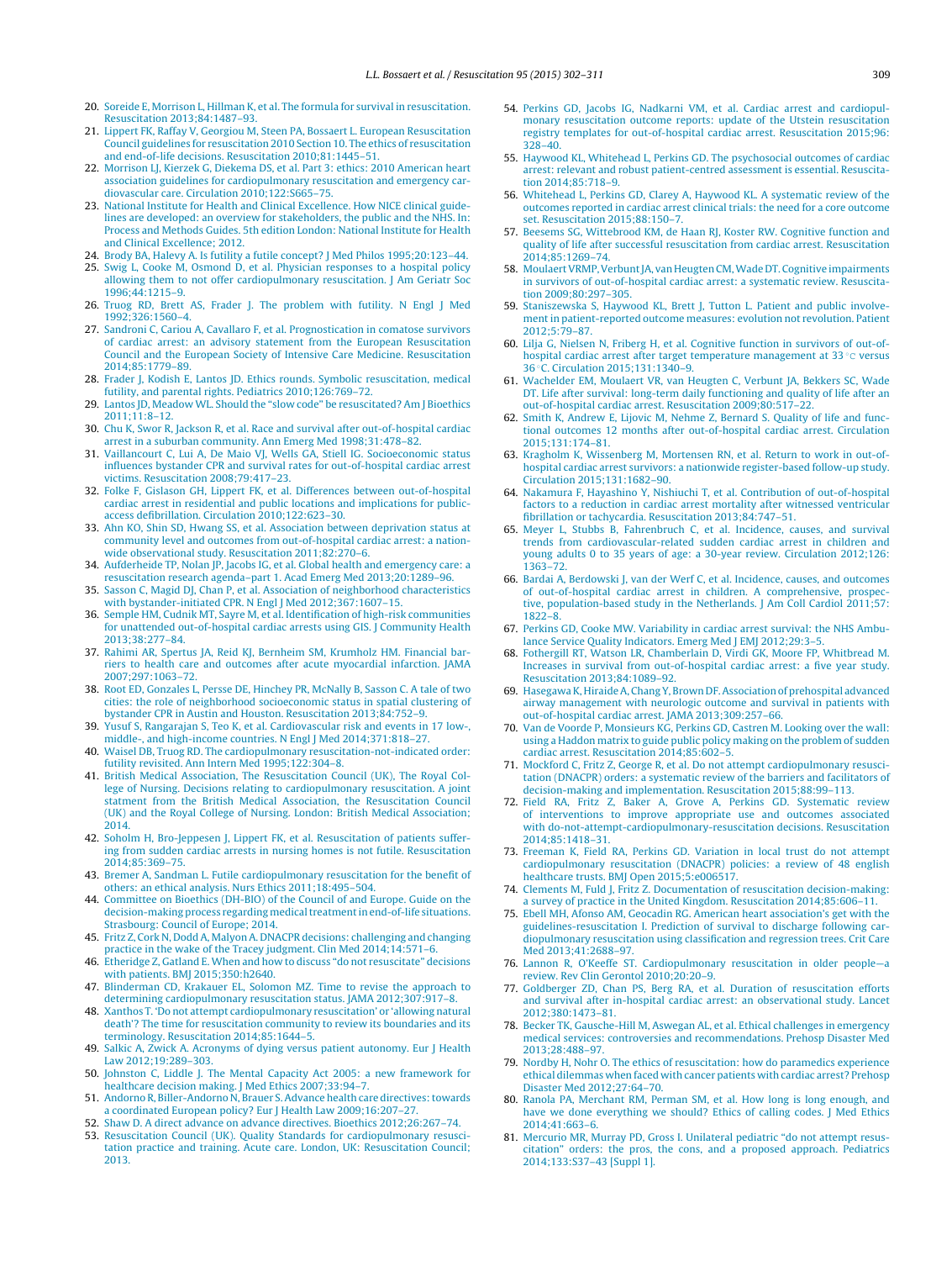- <span id="page-8-0"></span>82. [Levinson](http://refhub.elsevier.com/S0300-9572(15)00345-7/sbref1215) [M,](http://refhub.elsevier.com/S0300-9572(15)00345-7/sbref1215) [Mills](http://refhub.elsevier.com/S0300-9572(15)00345-7/sbref1215) [A.](http://refhub.elsevier.com/S0300-9572(15)00345-7/sbref1215) [Cardiopulmonary](http://refhub.elsevier.com/S0300-9572(15)00345-7/sbref1215) [resuscitation](http://refhub.elsevier.com/S0300-9572(15)00345-7/sbref1215)—[time](http://refhub.elsevier.com/S0300-9572(15)00345-7/sbref1215) [for](http://refhub.elsevier.com/S0300-9572(15)00345-7/sbref1215) [a](http://refhub.elsevier.com/S0300-9572(15)00345-7/sbref1215) [change](http://refhub.elsevier.com/S0300-9572(15)00345-7/sbref1215) [in](http://refhub.elsevier.com/S0300-9572(15)00345-7/sbref1215) [the](http://refhub.elsevier.com/S0300-9572(15)00345-7/sbref1215) [paradigm?](http://refhub.elsevier.com/S0300-9572(15)00345-7/sbref1215) [Med](http://refhub.elsevier.com/S0300-9572(15)00345-7/sbref1215) [J](http://refhub.elsevier.com/S0300-9572(15)00345-7/sbref1215) [Aust](http://refhub.elsevier.com/S0300-9572(15)00345-7/sbref1215) [2014;201:152](http://refhub.elsevier.com/S0300-9572(15)00345-7/sbref1215)–[4.](http://refhub.elsevier.com/S0300-9572(15)00345-7/sbref1215)
- 83. [Morrison](http://refhub.elsevier.com/S0300-9572(15)00345-7/sbref1220) [LJ,](http://refhub.elsevier.com/S0300-9572(15)00345-7/sbref1220) [Verbeek](http://refhub.elsevier.com/S0300-9572(15)00345-7/sbref1220) [PR,](http://refhub.elsevier.com/S0300-9572(15)00345-7/sbref1220) [Zhan](http://refhub.elsevier.com/S0300-9572(15)00345-7/sbref1220) [C,](http://refhub.elsevier.com/S0300-9572(15)00345-7/sbref1220) [Kiss](http://refhub.elsevier.com/S0300-9572(15)00345-7/sbref1220) [A,](http://refhub.elsevier.com/S0300-9572(15)00345-7/sbref1220) [Allan](http://refhub.elsevier.com/S0300-9572(15)00345-7/sbref1220) [KS.](http://refhub.elsevier.com/S0300-9572(15)00345-7/sbref1220) [Validation](http://refhub.elsevier.com/S0300-9572(15)00345-7/sbref1220) [of](http://refhub.elsevier.com/S0300-9572(15)00345-7/sbref1220) [a](http://refhub.elsevier.com/S0300-9572(15)00345-7/sbref1220) [universal](http://refhub.elsevier.com/S0300-9572(15)00345-7/sbref1220) [prehospital](http://refhub.elsevier.com/S0300-9572(15)00345-7/sbref1220) [termination](http://refhub.elsevier.com/S0300-9572(15)00345-7/sbref1220) [of](http://refhub.elsevier.com/S0300-9572(15)00345-7/sbref1220) [resuscitation](http://refhub.elsevier.com/S0300-9572(15)00345-7/sbref1220) [clinical](http://refhub.elsevier.com/S0300-9572(15)00345-7/sbref1220) [prediction](http://refhub.elsevier.com/S0300-9572(15)00345-7/sbref1220) [rule](http://refhub.elsevier.com/S0300-9572(15)00345-7/sbref1220) [for](http://refhub.elsevier.com/S0300-9572(15)00345-7/sbref1220) [advanced](http://refhub.elsevier.com/S0300-9572(15)00345-7/sbref1220) [and](http://refhub.elsevier.com/S0300-9572(15)00345-7/sbref1220) [basic](http://refhub.elsevier.com/S0300-9572(15)00345-7/sbref1220) [life](http://refhub.elsevier.com/S0300-9572(15)00345-7/sbref1220) [support](http://refhub.elsevier.com/S0300-9572(15)00345-7/sbref1220) [providers.](http://refhub.elsevier.com/S0300-9572(15)00345-7/sbref1220) [Resuscitation](http://refhub.elsevier.com/S0300-9572(15)00345-7/sbref1220) [2009;80:324](http://refhub.elsevier.com/S0300-9572(15)00345-7/sbref1220)–[8.](http://refhub.elsevier.com/S0300-9572(15)00345-7/sbref1220)
- 84. [Skrifvars](http://refhub.elsevier.com/S0300-9572(15)00345-7/sbref1225) [MB,](http://refhub.elsevier.com/S0300-9572(15)00345-7/sbref1225) [Vayrynen](http://refhub.elsevier.com/S0300-9572(15)00345-7/sbref1225) [T,](http://refhub.elsevier.com/S0300-9572(15)00345-7/sbref1225) [Kuisma](http://refhub.elsevier.com/S0300-9572(15)00345-7/sbref1225) [M,](http://refhub.elsevier.com/S0300-9572(15)00345-7/sbref1225) [et](http://refhub.elsevier.com/S0300-9572(15)00345-7/sbref1225) [al.](http://refhub.elsevier.com/S0300-9572(15)00345-7/sbref1225) [Comparison](http://refhub.elsevier.com/S0300-9572(15)00345-7/sbref1225) [of](http://refhub.elsevier.com/S0300-9572(15)00345-7/sbref1225) [Helsinki](http://refhub.elsevier.com/S0300-9572(15)00345-7/sbref1225) [and](http://refhub.elsevier.com/S0300-9572(15)00345-7/sbref1225) [Euro](http://refhub.elsevier.com/S0300-9572(15)00345-7/sbref1225)[pean](http://refhub.elsevier.com/S0300-9572(15)00345-7/sbref1225) [Resuscitation](http://refhub.elsevier.com/S0300-9572(15)00345-7/sbref1225) [Council](http://refhub.elsevier.com/S0300-9572(15)00345-7/sbref1225) ["do](http://refhub.elsevier.com/S0300-9572(15)00345-7/sbref1225) [not](http://refhub.elsevier.com/S0300-9572(15)00345-7/sbref1225) [attempt](http://refhub.elsevier.com/S0300-9572(15)00345-7/sbref1225) [to](http://refhub.elsevier.com/S0300-9572(15)00345-7/sbref1225) [resuscitate"](http://refhub.elsevier.com/S0300-9572(15)00345-7/sbref1225) [guidelines,](http://refhub.elsevier.com/S0300-9572(15)00345-7/sbref1225) [and](http://refhub.elsevier.com/S0300-9572(15)00345-7/sbref1225) [a](http://refhub.elsevier.com/S0300-9572(15)00345-7/sbref1225) [termination](http://refhub.elsevier.com/S0300-9572(15)00345-7/sbref1225) [of](http://refhub.elsevier.com/S0300-9572(15)00345-7/sbref1225) [resuscitation](http://refhub.elsevier.com/S0300-9572(15)00345-7/sbref1225) [clinical](http://refhub.elsevier.com/S0300-9572(15)00345-7/sbref1225) [prediction](http://refhub.elsevier.com/S0300-9572(15)00345-7/sbref1225) [rule](http://refhub.elsevier.com/S0300-9572(15)00345-7/sbref1225) [for](http://refhub.elsevier.com/S0300-9572(15)00345-7/sbref1225) [out-of-hospital](http://refhub.elsevier.com/S0300-9572(15)00345-7/sbref1225) [cardiac](http://refhub.elsevier.com/S0300-9572(15)00345-7/sbref1225) [arrest](http://refhub.elsevier.com/S0300-9572(15)00345-7/sbref1225) [patients](http://refhub.elsevier.com/S0300-9572(15)00345-7/sbref1225) [found](http://refhub.elsevier.com/S0300-9572(15)00345-7/sbref1225) [in](http://refhub.elsevier.com/S0300-9572(15)00345-7/sbref1225) [asystole](http://refhub.elsevier.com/S0300-9572(15)00345-7/sbref1225) [or](http://refhub.elsevier.com/S0300-9572(15)00345-7/sbref1225) [pulseless](http://refhub.elsevier.com/S0300-9572(15)00345-7/sbref1225) [electrical](http://refhub.elsevier.com/S0300-9572(15)00345-7/sbref1225) [activity.](http://refhub.elsevier.com/S0300-9572(15)00345-7/sbref1225) [Resuscitation](http://refhub.elsevier.com/S0300-9572(15)00345-7/sbref1225) [2010;81:679–84.](http://refhub.elsevier.com/S0300-9572(15)00345-7/sbref1225)
- 85. [Diskin](http://refhub.elsevier.com/S0300-9572(15)00345-7/sbref1230) [FJ,](http://refhub.elsevier.com/S0300-9572(15)00345-7/sbref1230) [Camp-Rogers](http://refhub.elsevier.com/S0300-9572(15)00345-7/sbref1230) [T,](http://refhub.elsevier.com/S0300-9572(15)00345-7/sbref1230) [Peberdy](http://refhub.elsevier.com/S0300-9572(15)00345-7/sbref1230) [MA,](http://refhub.elsevier.com/S0300-9572(15)00345-7/sbref1230) [Ornato](http://refhub.elsevier.com/S0300-9572(15)00345-7/sbref1230) [JP,](http://refhub.elsevier.com/S0300-9572(15)00345-7/sbref1230) [Kurz](http://refhub.elsevier.com/S0300-9572(15)00345-7/sbref1230) [MC.](http://refhub.elsevier.com/S0300-9572(15)00345-7/sbref1230) [External](http://refhub.elsevier.com/S0300-9572(15)00345-7/sbref1230) [validation](http://refhub.elsevier.com/S0300-9572(15)00345-7/sbref1230) [of](http://refhub.elsevier.com/S0300-9572(15)00345-7/sbref1230) [termination](http://refhub.elsevier.com/S0300-9572(15)00345-7/sbref1230) [of](http://refhub.elsevier.com/S0300-9572(15)00345-7/sbref1230) [resuscitation](http://refhub.elsevier.com/S0300-9572(15)00345-7/sbref1230) [guidelines](http://refhub.elsevier.com/S0300-9572(15)00345-7/sbref1230) [in](http://refhub.elsevier.com/S0300-9572(15)00345-7/sbref1230) [the](http://refhub.elsevier.com/S0300-9572(15)00345-7/sbref1230) [setting](http://refhub.elsevier.com/S0300-9572(15)00345-7/sbref1230) [of](http://refhub.elsevier.com/S0300-9572(15)00345-7/sbref1230) [intra-arrest](http://refhub.elsevier.com/S0300-9572(15)00345-7/sbref1230) [cold](http://refhub.elsevier.com/S0300-9572(15)00345-7/sbref1230) [saline,](http://refhub.elsevier.com/S0300-9572(15)00345-7/sbref1230) [mechanical](http://refhub.elsevier.com/S0300-9572(15)00345-7/sbref1230) [CPR,](http://refhub.elsevier.com/S0300-9572(15)00345-7/sbref1230) [and](http://refhub.elsevier.com/S0300-9572(15)00345-7/sbref1230) [comprehensive](http://refhub.elsevier.com/S0300-9572(15)00345-7/sbref1230) [post](http://refhub.elsevier.com/S0300-9572(15)00345-7/sbref1230) [resuscitation](http://refhub.elsevier.com/S0300-9572(15)00345-7/sbref1230) [care.](http://refhub.elsevier.com/S0300-9572(15)00345-7/sbref1230) [Resuscita](http://refhub.elsevier.com/S0300-9572(15)00345-7/sbref1230)[tion](http://refhub.elsevier.com/S0300-9572(15)00345-7/sbref1230) [2014;85:910–4.](http://refhub.elsevier.com/S0300-9572(15)00345-7/sbref1230)
- 86. [Morrison](http://refhub.elsevier.com/S0300-9572(15)00345-7/sbref1235) [LJ,](http://refhub.elsevier.com/S0300-9572(15)00345-7/sbref1235) [Eby](http://refhub.elsevier.com/S0300-9572(15)00345-7/sbref1235) [D,](http://refhub.elsevier.com/S0300-9572(15)00345-7/sbref1235) [Veigas](http://refhub.elsevier.com/S0300-9572(15)00345-7/sbref1235) [PV,](http://refhub.elsevier.com/S0300-9572(15)00345-7/sbref1235) [et](http://refhub.elsevier.com/S0300-9572(15)00345-7/sbref1235) [al.](http://refhub.elsevier.com/S0300-9572(15)00345-7/sbref1235) [Implementation](http://refhub.elsevier.com/S0300-9572(15)00345-7/sbref1235) [trial](http://refhub.elsevier.com/S0300-9572(15)00345-7/sbref1235) [of](http://refhub.elsevier.com/S0300-9572(15)00345-7/sbref1235) [the](http://refhub.elsevier.com/S0300-9572(15)00345-7/sbref1235) [basic](http://refhub.elsevier.com/S0300-9572(15)00345-7/sbref1235) [life](http://refhub.elsevier.com/S0300-9572(15)00345-7/sbref1235) [support](http://refhub.elsevier.com/S0300-9572(15)00345-7/sbref1235) [termination](http://refhub.elsevier.com/S0300-9572(15)00345-7/sbref1235) [of](http://refhub.elsevier.com/S0300-9572(15)00345-7/sbref1235) [resuscitation](http://refhub.elsevier.com/S0300-9572(15)00345-7/sbref1235) [rule:](http://refhub.elsevier.com/S0300-9572(15)00345-7/sbref1235) [reducing](http://refhub.elsevier.com/S0300-9572(15)00345-7/sbref1235) [the](http://refhub.elsevier.com/S0300-9572(15)00345-7/sbref1235) [transport](http://refhub.elsevier.com/S0300-9572(15)00345-7/sbref1235) [of](http://refhub.elsevier.com/S0300-9572(15)00345-7/sbref1235) [futile](http://refhub.elsevier.com/S0300-9572(15)00345-7/sbref1235) [out](http://refhub.elsevier.com/S0300-9572(15)00345-7/sbref1235)[of-hospital](http://refhub.elsevier.com/S0300-9572(15)00345-7/sbref1235) [cardiac](http://refhub.elsevier.com/S0300-9572(15)00345-7/sbref1235) [arrests.](http://refhub.elsevier.com/S0300-9572(15)00345-7/sbref1235) [Resuscitation](http://refhub.elsevier.com/S0300-9572(15)00345-7/sbref1235) [2014;85:486–91.](http://refhub.elsevier.com/S0300-9572(15)00345-7/sbref1235)
- 87. [Drennan](http://refhub.elsevier.com/S0300-9572(15)00345-7/sbref1240) [IR,](http://refhub.elsevier.com/S0300-9572(15)00345-7/sbref1240) [Lin](http://refhub.elsevier.com/S0300-9572(15)00345-7/sbref1240) [S,](http://refhub.elsevier.com/S0300-9572(15)00345-7/sbref1240) [Sidalak](http://refhub.elsevier.com/S0300-9572(15)00345-7/sbref1240) [DE,](http://refhub.elsevier.com/S0300-9572(15)00345-7/sbref1240) [Morrison](http://refhub.elsevier.com/S0300-9572(15)00345-7/sbref1240) [LJ.](http://refhub.elsevier.com/S0300-9572(15)00345-7/sbref1240) [Survival](http://refhub.elsevier.com/S0300-9572(15)00345-7/sbref1240) [rates](http://refhub.elsevier.com/S0300-9572(15)00345-7/sbref1240) [in](http://refhub.elsevier.com/S0300-9572(15)00345-7/sbref1240) [out-of-hospital](http://refhub.elsevier.com/S0300-9572(15)00345-7/sbref1240) [cardiac](http://refhub.elsevier.com/S0300-9572(15)00345-7/sbref1240) [arrest](http://refhub.elsevier.com/S0300-9572(15)00345-7/sbref1240) [patients](http://refhub.elsevier.com/S0300-9572(15)00345-7/sbref1240) [transported](http://refhub.elsevier.com/S0300-9572(15)00345-7/sbref1240) [without](http://refhub.elsevier.com/S0300-9572(15)00345-7/sbref1240) [prehospital](http://refhub.elsevier.com/S0300-9572(15)00345-7/sbref1240) [return](http://refhub.elsevier.com/S0300-9572(15)00345-7/sbref1240) [of](http://refhub.elsevier.com/S0300-9572(15)00345-7/sbref1240) [sponta](http://refhub.elsevier.com/S0300-9572(15)00345-7/sbref1240)[neous](http://refhub.elsevier.com/S0300-9572(15)00345-7/sbref1240) [circulation:](http://refhub.elsevier.com/S0300-9572(15)00345-7/sbref1240) [an](http://refhub.elsevier.com/S0300-9572(15)00345-7/sbref1240) [observational](http://refhub.elsevier.com/S0300-9572(15)00345-7/sbref1240) [cohort](http://refhub.elsevier.com/S0300-9572(15)00345-7/sbref1240) [study.](http://refhub.elsevier.com/S0300-9572(15)00345-7/sbref1240) [Resuscitation](http://refhub.elsevier.com/S0300-9572(15)00345-7/sbref1240) [2014;85:](http://refhub.elsevier.com/S0300-9572(15)00345-7/sbref1240) [1488–93.](http://refhub.elsevier.com/S0300-9572(15)00345-7/sbref1240)
- 88. [Kellermann](http://refhub.elsevier.com/S0300-9572(15)00345-7/sbref1245) [AL,](http://refhub.elsevier.com/S0300-9572(15)00345-7/sbref1245) [Hackman](http://refhub.elsevier.com/S0300-9572(15)00345-7/sbref1245) [BB,](http://refhub.elsevier.com/S0300-9572(15)00345-7/sbref1245) [Somes](http://refhub.elsevier.com/S0300-9572(15)00345-7/sbref1245) [G.](http://refhub.elsevier.com/S0300-9572(15)00345-7/sbref1245) [Predicting](http://refhub.elsevier.com/S0300-9572(15)00345-7/sbref1245) [the](http://refhub.elsevier.com/S0300-9572(15)00345-7/sbref1245) [outcome](http://refhub.elsevier.com/S0300-9572(15)00345-7/sbref1245) [of](http://refhub.elsevier.com/S0300-9572(15)00345-7/sbref1245) [unsuccessful](http://refhub.elsevier.com/S0300-9572(15)00345-7/sbref1245) [prehospital](http://refhub.elsevier.com/S0300-9572(15)00345-7/sbref1245) [advanced](http://refhub.elsevier.com/S0300-9572(15)00345-7/sbref1245) [cardiac](http://refhub.elsevier.com/S0300-9572(15)00345-7/sbref1245) [life](http://refhub.elsevier.com/S0300-9572(15)00345-7/sbref1245) [support.](http://refhub.elsevier.com/S0300-9572(15)00345-7/sbref1245) [JAMA](http://refhub.elsevier.com/S0300-9572(15)00345-7/sbref1245) [1993;270:1433–6.](http://refhub.elsevier.com/S0300-9572(15)00345-7/sbref1245)
- 89. [Olasveengen](http://refhub.elsevier.com/S0300-9572(15)00345-7/sbref1250) [TM,](http://refhub.elsevier.com/S0300-9572(15)00345-7/sbref1250) [Wik](http://refhub.elsevier.com/S0300-9572(15)00345-7/sbref1250) [L,](http://refhub.elsevier.com/S0300-9572(15)00345-7/sbref1250) [Steen](http://refhub.elsevier.com/S0300-9572(15)00345-7/sbref1250) [PA.](http://refhub.elsevier.com/S0300-9572(15)00345-7/sbref1250) [Quality](http://refhub.elsevier.com/S0300-9572(15)00345-7/sbref1250) [of](http://refhub.elsevier.com/S0300-9572(15)00345-7/sbref1250) [cardiopulmonary](http://refhub.elsevier.com/S0300-9572(15)00345-7/sbref1250) [resuscitation](http://refhub.elsevier.com/S0300-9572(15)00345-7/sbref1250) [before](http://refhub.elsevier.com/S0300-9572(15)00345-7/sbref1250) [and](http://refhub.elsevier.com/S0300-9572(15)00345-7/sbref1250) [during](http://refhub.elsevier.com/S0300-9572(15)00345-7/sbref1250) [transport](http://refhub.elsevier.com/S0300-9572(15)00345-7/sbref1250) [in](http://refhub.elsevier.com/S0300-9572(15)00345-7/sbref1250) [out-of-hospital](http://refhub.elsevier.com/S0300-9572(15)00345-7/sbref1250) [cardiac](http://refhub.elsevier.com/S0300-9572(15)00345-7/sbref1250) [arrest.](http://refhub.elsevier.com/S0300-9572(15)00345-7/sbref1250) [Resuscitation](http://refhub.elsevier.com/S0300-9572(15)00345-7/sbref1250) [2008;76:185](http://refhub.elsevier.com/S0300-9572(15)00345-7/sbref1250)–[90.](http://refhub.elsevier.com/S0300-9572(15)00345-7/sbref1250)
- 90. [Zive](http://refhub.elsevier.com/S0300-9572(15)00345-7/sbref1255) [D,](http://refhub.elsevier.com/S0300-9572(15)00345-7/sbref1255) [Koprowicz](http://refhub.elsevier.com/S0300-9572(15)00345-7/sbref1255) [K,](http://refhub.elsevier.com/S0300-9572(15)00345-7/sbref1255) [Schmidt](http://refhub.elsevier.com/S0300-9572(15)00345-7/sbref1255) [T,](http://refhub.elsevier.com/S0300-9572(15)00345-7/sbref1255) [et](http://refhub.elsevier.com/S0300-9572(15)00345-7/sbref1255) [al.](http://refhub.elsevier.com/S0300-9572(15)00345-7/sbref1255) [Variation](http://refhub.elsevier.com/S0300-9572(15)00345-7/sbref1255) [in](http://refhub.elsevier.com/S0300-9572(15)00345-7/sbref1255) [out-of-hospital](http://refhub.elsevier.com/S0300-9572(15)00345-7/sbref1255) [cardiac](http://refhub.elsevier.com/S0300-9572(15)00345-7/sbref1255) [arrest](http://refhub.elsevier.com/S0300-9572(15)00345-7/sbref1255) [resuscitation](http://refhub.elsevier.com/S0300-9572(15)00345-7/sbref1255) [and](http://refhub.elsevier.com/S0300-9572(15)00345-7/sbref1255) [transport](http://refhub.elsevier.com/S0300-9572(15)00345-7/sbref1255) [practices](http://refhub.elsevier.com/S0300-9572(15)00345-7/sbref1255) [in](http://refhub.elsevier.com/S0300-9572(15)00345-7/sbref1255) [the](http://refhub.elsevier.com/S0300-9572(15)00345-7/sbref1255) [resuscitation](http://refhub.elsevier.com/S0300-9572(15)00345-7/sbref1255) [outcomes](http://refhub.elsevier.com/S0300-9572(15)00345-7/sbref1255) [consor](http://refhub.elsevier.com/S0300-9572(15)00345-7/sbref1255)[tium:](http://refhub.elsevier.com/S0300-9572(15)00345-7/sbref1255) [ROC](http://refhub.elsevier.com/S0300-9572(15)00345-7/sbref1255) [epistry-cardiac](http://refhub.elsevier.com/S0300-9572(15)00345-7/sbref1255) [arrest.](http://refhub.elsevier.com/S0300-9572(15)00345-7/sbref1255) [Resuscitation](http://refhub.elsevier.com/S0300-9572(15)00345-7/sbref1255) [2011;82:277–84.](http://refhub.elsevier.com/S0300-9572(15)00345-7/sbref1255)
- 91. [Sasson](http://refhub.elsevier.com/S0300-9572(15)00345-7/sbref1260) [C,](http://refhub.elsevier.com/S0300-9572(15)00345-7/sbref1260) [Hegg](http://refhub.elsevier.com/S0300-9572(15)00345-7/sbref1260) [AJ,](http://refhub.elsevier.com/S0300-9572(15)00345-7/sbref1260) [Macy](http://refhub.elsevier.com/S0300-9572(15)00345-7/sbref1260) [M,](http://refhub.elsevier.com/S0300-9572(15)00345-7/sbref1260) [Park](http://refhub.elsevier.com/S0300-9572(15)00345-7/sbref1260) [A,](http://refhub.elsevier.com/S0300-9572(15)00345-7/sbref1260) [Kellermann](http://refhub.elsevier.com/S0300-9572(15)00345-7/sbref1260) A, [McNally](http://refhub.elsevier.com/S0300-9572(15)00345-7/sbref1260) [B.](http://refhub.elsevier.com/S0300-9572(15)00345-7/sbref1260) [Prehospital](http://refhub.elsevier.com/S0300-9572(15)00345-7/sbref1260) [ter](http://refhub.elsevier.com/S0300-9572(15)00345-7/sbref1260)[mination](http://refhub.elsevier.com/S0300-9572(15)00345-7/sbref1260) [of](http://refhub.elsevier.com/S0300-9572(15)00345-7/sbref1260) [resuscitation](http://refhub.elsevier.com/S0300-9572(15)00345-7/sbref1260) [in](http://refhub.elsevier.com/S0300-9572(15)00345-7/sbref1260) [cases](http://refhub.elsevier.com/S0300-9572(15)00345-7/sbref1260) [of](http://refhub.elsevier.com/S0300-9572(15)00345-7/sbref1260) [refractory](http://refhub.elsevier.com/S0300-9572(15)00345-7/sbref1260) [out-of-hospital](http://refhub.elsevier.com/S0300-9572(15)00345-7/sbref1260) [cardiac](http://refhub.elsevier.com/S0300-9572(15)00345-7/sbref1260) [arrest.](http://refhub.elsevier.com/S0300-9572(15)00345-7/sbref1260) [JAMA](http://refhub.elsevier.com/S0300-9572(15)00345-7/sbref1260) [2008;300:1432–8.](http://refhub.elsevier.com/S0300-9572(15)00345-7/sbref1260)
- 92. [Stub](http://refhub.elsevier.com/S0300-9572(15)00345-7/sbref1265) [D,](http://refhub.elsevier.com/S0300-9572(15)00345-7/sbref1265) [Bernard](http://refhub.elsevier.com/S0300-9572(15)00345-7/sbref1265) [S,](http://refhub.elsevier.com/S0300-9572(15)00345-7/sbref1265) [Pellegrino](http://refhub.elsevier.com/S0300-9572(15)00345-7/sbref1265) [V,](http://refhub.elsevier.com/S0300-9572(15)00345-7/sbref1265) [et](http://refhub.elsevier.com/S0300-9572(15)00345-7/sbref1265) [al.](http://refhub.elsevier.com/S0300-9572(15)00345-7/sbref1265) [Refractory](http://refhub.elsevier.com/S0300-9572(15)00345-7/sbref1265) [cardiac](http://refhub.elsevier.com/S0300-9572(15)00345-7/sbref1265) [arrest](http://refhub.elsevier.com/S0300-9572(15)00345-7/sbref1265) [treated](http://refhub.elsevier.com/S0300-9572(15)00345-7/sbref1265) [with](http://refhub.elsevier.com/S0300-9572(15)00345-7/sbref1265) [mechanical](http://refhub.elsevier.com/S0300-9572(15)00345-7/sbref1265) [CPR,](http://refhub.elsevier.com/S0300-9572(15)00345-7/sbref1265) [hypothermia,](http://refhub.elsevier.com/S0300-9572(15)00345-7/sbref1265) [ECMO](http://refhub.elsevier.com/S0300-9572(15)00345-7/sbref1265) [and](http://refhub.elsevier.com/S0300-9572(15)00345-7/sbref1265) [early](http://refhub.elsevier.com/S0300-9572(15)00345-7/sbref1265) [reperfusion](http://refhub.elsevier.com/S0300-9572(15)00345-7/sbref1265) [\(the](http://refhub.elsevier.com/S0300-9572(15)00345-7/sbref1265) [CHEER](http://refhub.elsevier.com/S0300-9572(15)00345-7/sbref1265) [trial\).](http://refhub.elsevier.com/S0300-9572(15)00345-7/sbref1265) [Resuscitation](http://refhub.elsevier.com/S0300-9572(15)00345-7/sbref1265) [2015;86:88](http://refhub.elsevier.com/S0300-9572(15)00345-7/sbref1265)–[94.](http://refhub.elsevier.com/S0300-9572(15)00345-7/sbref1265)
- 93. [Fallat](http://refhub.elsevier.com/S0300-9572(15)00345-7/sbref1270) [M,](http://refhub.elsevier.com/S0300-9572(15)00345-7/sbref1270) [American](http://refhub.elsevier.com/S0300-9572(15)00345-7/sbref1270) [College](http://refhub.elsevier.com/S0300-9572(15)00345-7/sbref1270) [of](http://refhub.elsevier.com/S0300-9572(15)00345-7/sbref1270) [Surgeons](http://refhub.elsevier.com/S0300-9572(15)00345-7/sbref1270) [Committee,](http://refhub.elsevier.com/S0300-9572(15)00345-7/sbref1270) [American](http://refhub.elsevier.com/S0300-9572(15)00345-7/sbref1270) [College](http://refhub.elsevier.com/S0300-9572(15)00345-7/sbref1270) [of](http://refhub.elsevier.com/S0300-9572(15)00345-7/sbref1270) [Emergency](http://refhub.elsevier.com/S0300-9572(15)00345-7/sbref1270) [Physicians,](http://refhub.elsevier.com/S0300-9572(15)00345-7/sbref1270) [National](http://refhub.elsevier.com/S0300-9572(15)00345-7/sbref1270) [Association](http://refhub.elsevier.com/S0300-9572(15)00345-7/sbref1270) [of](http://refhub.elsevier.com/S0300-9572(15)00345-7/sbref1270) [EMS,](http://refhub.elsevier.com/S0300-9572(15)00345-7/sbref1270) [American](http://refhub.elsevier.com/S0300-9572(15)00345-7/sbref1270) [Academy](http://refhub.elsevier.com/S0300-9572(15)00345-7/sbref1270) [of](http://refhub.elsevier.com/S0300-9572(15)00345-7/sbref1270) [Pediatrics.](http://refhub.elsevier.com/S0300-9572(15)00345-7/sbref1270) [Withholding](http://refhub.elsevier.com/S0300-9572(15)00345-7/sbref1270) [or](http://refhub.elsevier.com/S0300-9572(15)00345-7/sbref1270) [termination](http://refhub.elsevier.com/S0300-9572(15)00345-7/sbref1270) [of](http://refhub.elsevier.com/S0300-9572(15)00345-7/sbref1270) [resuscitation](http://refhub.elsevier.com/S0300-9572(15)00345-7/sbref1270) [in](http://refhub.elsevier.com/S0300-9572(15)00345-7/sbref1270) [pediatric](http://refhub.elsevier.com/S0300-9572(15)00345-7/sbref1270) [out-of-hospital](http://refhub.elsevier.com/S0300-9572(15)00345-7/sbref1270) [traumatic](http://refhub.elsevier.com/S0300-9572(15)00345-7/sbref1270) [cardiopulmonary](http://refhub.elsevier.com/S0300-9572(15)00345-7/sbref1270) [arrest.](http://refhub.elsevier.com/S0300-9572(15)00345-7/sbref1270) [Pediatrics](http://refhub.elsevier.com/S0300-9572(15)00345-7/sbref1270) [2014;133:](http://refhub.elsevier.com/S0300-9572(15)00345-7/sbref1270) [e1104](http://refhub.elsevier.com/S0300-9572(15)00345-7/sbref1270)–[16.](http://refhub.elsevier.com/S0300-9572(15)00345-7/sbref1270)
- 94. [Larcher](http://refhub.elsevier.com/S0300-9572(15)00345-7/sbref1275) [V,](http://refhub.elsevier.com/S0300-9572(15)00345-7/sbref1275) [Craig](http://refhub.elsevier.com/S0300-9572(15)00345-7/sbref1275) [F,](http://refhub.elsevier.com/S0300-9572(15)00345-7/sbref1275) [Bhogal](http://refhub.elsevier.com/S0300-9572(15)00345-7/sbref1275) [K,](http://refhub.elsevier.com/S0300-9572(15)00345-7/sbref1275) [et](http://refhub.elsevier.com/S0300-9572(15)00345-7/sbref1275) [al.](http://refhub.elsevier.com/S0300-9572(15)00345-7/sbref1275) [Making](http://refhub.elsevier.com/S0300-9572(15)00345-7/sbref1275) [decisions](http://refhub.elsevier.com/S0300-9572(15)00345-7/sbref1275) [to](http://refhub.elsevier.com/S0300-9572(15)00345-7/sbref1275) [limit](http://refhub.elsevier.com/S0300-9572(15)00345-7/sbref1275) [treatment](http://refhub.elsevier.com/S0300-9572(15)00345-7/sbref1275) [in](http://refhub.elsevier.com/S0300-9572(15)00345-7/sbref1275) [life](http://refhub.elsevier.com/S0300-9572(15)00345-7/sbref1275)[limiting](http://refhub.elsevier.com/S0300-9572(15)00345-7/sbref1275) [and](http://refhub.elsevier.com/S0300-9572(15)00345-7/sbref1275) [life-threatening](http://refhub.elsevier.com/S0300-9572(15)00345-7/sbref1275) [conditions](http://refhub.elsevier.com/S0300-9572(15)00345-7/sbref1275) [in](http://refhub.elsevier.com/S0300-9572(15)00345-7/sbref1275) [children:](http://refhub.elsevier.com/S0300-9572(15)00345-7/sbref1275) [a](http://refhub.elsevier.com/S0300-9572(15)00345-7/sbref1275) [framework](http://refhub.elsevier.com/S0300-9572(15)00345-7/sbref1275) [for](http://refhub.elsevier.com/S0300-9572(15)00345-7/sbref1275) [practice.](http://refhub.elsevier.com/S0300-9572(15)00345-7/sbref1275) [Arch](http://refhub.elsevier.com/S0300-9572(15)00345-7/sbref1275) [Dis](http://refhub.elsevier.com/S0300-9572(15)00345-7/sbref1275) [Child](http://refhub.elsevier.com/S0300-9572(15)00345-7/sbref1275) [2015;100:s3–23](http://refhub.elsevier.com/S0300-9572(15)00345-7/sbref1275) [\[Suppl](http://refhub.elsevier.com/S0300-9572(15)00345-7/sbref1275) [2\],](http://refhub.elsevier.com/S0300-9572(15)00345-7/sbref1275) [Published](http://refhub.elsevier.com/S0300-9572(15)00345-7/sbref1275) [Online](http://refhub.elsevier.com/S0300-9572(15)00345-7/sbref1275) [First:](http://refhub.elsevier.com/S0300-9572(15)00345-7/sbref1275) [19](http://refhub.elsevier.com/S0300-9572(15)00345-7/sbref1275) [February](http://refhub.elsevier.com/S0300-9572(15)00345-7/sbref1275) [2015.](http://refhub.elsevier.com/S0300-9572(15)00345-7/sbref1275)
- 95. [Fleming](http://refhub.elsevier.com/S0300-9572(15)00345-7/sbref1280) [PJ,](http://refhub.elsevier.com/S0300-9572(15)00345-7/sbref1280) [Blair](http://refhub.elsevier.com/S0300-9572(15)00345-7/sbref1280) [PS,](http://refhub.elsevier.com/S0300-9572(15)00345-7/sbref1280) [Pease](http://refhub.elsevier.com/S0300-9572(15)00345-7/sbref1280) [A.](http://refhub.elsevier.com/S0300-9572(15)00345-7/sbref1280) [Sudden](http://refhub.elsevier.com/S0300-9572(15)00345-7/sbref1280) [unexpected](http://refhub.elsevier.com/S0300-9572(15)00345-7/sbref1280) [death](http://refhub.elsevier.com/S0300-9572(15)00345-7/sbref1280) [in](http://refhub.elsevier.com/S0300-9572(15)00345-7/sbref1280) [infancy:](http://refhub.elsevier.com/S0300-9572(15)00345-7/sbref1280) [aetiology,](http://refhub.elsevier.com/S0300-9572(15)00345-7/sbref1280) [pathophysiology,](http://refhub.elsevier.com/S0300-9572(15)00345-7/sbref1280) [epidemiology](http://refhub.elsevier.com/S0300-9572(15)00345-7/sbref1280) [and](http://refhub.elsevier.com/S0300-9572(15)00345-7/sbref1280) [prevention](http://refhub.elsevier.com/S0300-9572(15)00345-7/sbref1280) [in](http://refhub.elsevier.com/S0300-9572(15)00345-7/sbref1280) [2015.](http://refhub.elsevier.com/S0300-9572(15)00345-7/sbref1280) [Arch](http://refhub.elsevier.com/S0300-9572(15)00345-7/sbref1280) [Dis](http://refhub.elsevier.com/S0300-9572(15)00345-7/sbref1280) [Child](http://refhub.elsevier.com/S0300-9572(15)00345-7/sbref1280) [2015.](http://refhub.elsevier.com/S0300-9572(15)00345-7/sbref1280)
- 96. [Fraser](http://refhub.elsevier.com/S0300-9572(15)00345-7/sbref1285) [J,](http://refhub.elsevier.com/S0300-9572(15)00345-7/sbref1285) [Sidebotham](http://refhub.elsevier.com/S0300-9572(15)00345-7/sbref1285) [P,](http://refhub.elsevier.com/S0300-9572(15)00345-7/sbref1285) [Frederick](http://refhub.elsevier.com/S0300-9572(15)00345-7/sbref1285) J, [Covington](http://refhub.elsevier.com/S0300-9572(15)00345-7/sbref1285) [T,](http://refhub.elsevier.com/S0300-9572(15)00345-7/sbref1285) [Mitchell](http://refhub.elsevier.com/S0300-9572(15)00345-7/sbref1285) EA, [Learning](http://refhub.elsevier.com/S0300-9572(15)00345-7/sbref1285) [from](http://refhub.elsevier.com/S0300-9572(15)00345-7/sbref1285) [child](http://refhub.elsevier.com/S0300-9572(15)00345-7/sbref1285) [death](http://refhub.elsevier.com/S0300-9572(15)00345-7/sbref1285) [review](http://refhub.elsevier.com/S0300-9572(15)00345-7/sbref1285) [in](http://refhub.elsevier.com/S0300-9572(15)00345-7/sbref1285) [the](http://refhub.elsevier.com/S0300-9572(15)00345-7/sbref1285) [USA,](http://refhub.elsevier.com/S0300-9572(15)00345-7/sbref1285) [England,](http://refhub.elsevier.com/S0300-9572(15)00345-7/sbref1285) [Australia,](http://refhub.elsevier.com/S0300-9572(15)00345-7/sbref1285) [and](http://refhub.elsevier.com/S0300-9572(15)00345-7/sbref1285) [New](http://refhub.elsevier.com/S0300-9572(15)00345-7/sbref1285) [Zealand.](http://refhub.elsevier.com/S0300-9572(15)00345-7/sbref1285) [Lancet](http://refhub.elsevier.com/S0300-9572(15)00345-7/sbref1285) [2014;384:894–903.](http://refhub.elsevier.com/S0300-9572(15)00345-7/sbref1285)
- 97. [Truog](http://refhub.elsevier.com/S0300-9572(15)00345-7/sbref1290) [RD,](http://refhub.elsevier.com/S0300-9572(15)00345-7/sbref1290) [Miller](http://refhub.elsevier.com/S0300-9572(15)00345-7/sbref1290) [FG.](http://refhub.elsevier.com/S0300-9572(15)00345-7/sbref1290) [Counterpoint:](http://refhub.elsevier.com/S0300-9572(15)00345-7/sbref1290) [are](http://refhub.elsevier.com/S0300-9572(15)00345-7/sbref1290) [donors](http://refhub.elsevier.com/S0300-9572(15)00345-7/sbref1290) [after](http://refhub.elsevier.com/S0300-9572(15)00345-7/sbref1290) [circulatory](http://refhub.elsevier.com/S0300-9572(15)00345-7/sbref1290) [death](http://refhub.elsevier.com/S0300-9572(15)00345-7/sbref1290) [really](http://refhub.elsevier.com/S0300-9572(15)00345-7/sbref1290) [dead,](http://refhub.elsevier.com/S0300-9572(15)00345-7/sbref1290) [and](http://refhub.elsevier.com/S0300-9572(15)00345-7/sbref1290) [does](http://refhub.elsevier.com/S0300-9572(15)00345-7/sbref1290) [it](http://refhub.elsevier.com/S0300-9572(15)00345-7/sbref1290) [matter?](http://refhub.elsevier.com/S0300-9572(15)00345-7/sbref1290) [No](http://refhub.elsevier.com/S0300-9572(15)00345-7/sbref1290) [and](http://refhub.elsevier.com/S0300-9572(15)00345-7/sbref1290) [not](http://refhub.elsevier.com/S0300-9572(15)00345-7/sbref1290) [really.](http://refhub.elsevier.com/S0300-9572(15)00345-7/sbref1290) [Chest](http://refhub.elsevier.com/S0300-9572(15)00345-7/sbref1290) [2010;138:16–8](http://refhub.elsevier.com/S0300-9572(15)00345-7/sbref1290) [\[discussion](http://refhub.elsevier.com/S0300-9572(15)00345-7/sbref1290) [8–9\].](http://refhub.elsevier.com/S0300-9572(15)00345-7/sbref1290)
- 98. [Paris](http://refhub.elsevier.com/S0300-9572(15)00345-7/sbref1295) JJ, Angelos [P,](http://refhub.elsevier.com/S0300-9572(15)00345-7/sbref1295) [Schreiber](http://refhub.elsevier.com/S0300-9572(15)00345-7/sbref1295) [MD.](http://refhub.elsevier.com/S0300-9572(15)00345-7/sbref1295) [Does](http://refhub.elsevier.com/S0300-9572(15)00345-7/sbref1295) [compassion](http://refhub.elsevier.com/S0300-9572(15)00345-7/sbref1295) [for](http://refhub.elsevier.com/S0300-9572(15)00345-7/sbref1295) [a](http://refhub.elsevier.com/S0300-9572(15)00345-7/sbref1295) [family](http://refhub.elsevier.com/S0300-9572(15)00345-7/sbref1295) [justify](http://refhub.elsevier.com/S0300-9572(15)00345-7/sbref1295) [providing](http://refhub.elsevier.com/S0300-9572(15)00345-7/sbref1295) [futile](http://refhub.elsevier.com/S0300-9572(15)00345-7/sbref1295) [CPR?](http://refhub.elsevier.com/S0300-9572(15)00345-7/sbref1295) [J](http://refhub.elsevier.com/S0300-9572(15)00345-7/sbref1295) [Perinatol:](http://refhub.elsevier.com/S0300-9572(15)00345-7/sbref1295) [Off](http://refhub.elsevier.com/S0300-9572(15)00345-7/sbref1295) [J](http://refhub.elsevier.com/S0300-9572(15)00345-7/sbref1295) [California](http://refhub.elsevier.com/S0300-9572(15)00345-7/sbref1295) [Perinat](http://refhub.elsevier.com/S0300-9572(15)00345-7/sbref1295) [Assoc](http://refhub.elsevier.com/S0300-9572(15)00345-7/sbref1295) [2010;30:770–2.](http://refhub.elsevier.com/S0300-9572(15)00345-7/sbref1295)
- 99. [Sanders](http://refhub.elsevier.com/S0300-9572(15)00345-7/sbref1300) [A,](http://refhub.elsevier.com/S0300-9572(15)00345-7/sbref1300) [Schepp](http://refhub.elsevier.com/S0300-9572(15)00345-7/sbref1300) [M,](http://refhub.elsevier.com/S0300-9572(15)00345-7/sbref1300) [Baird](http://refhub.elsevier.com/S0300-9572(15)00345-7/sbref1300) [M.](http://refhub.elsevier.com/S0300-9572(15)00345-7/sbref1300) [Partial](http://refhub.elsevier.com/S0300-9572(15)00345-7/sbref1300) [do-not-resuscitate](http://refhub.elsevier.com/S0300-9572(15)00345-7/sbref1300) [orders:](http://refhub.elsevier.com/S0300-9572(15)00345-7/sbref1300) [a](http://refhub.elsevier.com/S0300-9572(15)00345-7/sbref1300) [hazard](http://refhub.elsevier.com/S0300-9572(15)00345-7/sbref1300) [to](http://refhub.elsevier.com/S0300-9572(15)00345-7/sbref1300) [patient](http://refhub.elsevier.com/S0300-9572(15)00345-7/sbref1300) [safety](http://refhub.elsevier.com/S0300-9572(15)00345-7/sbref1300) [and](http://refhub.elsevier.com/S0300-9572(15)00345-7/sbref1300) [clinical](http://refhub.elsevier.com/S0300-9572(15)00345-7/sbref1300) [outcomes?](http://refhub.elsevier.com/S0300-9572(15)00345-7/sbref1300) [Crit](http://refhub.elsevier.com/S0300-9572(15)00345-7/sbref1300) [Care](http://refhub.elsevier.com/S0300-9572(15)00345-7/sbref1300) [Med](http://refhub.elsevier.com/S0300-9572(15)00345-7/sbref1300) [2011;39:14–8.](http://refhub.elsevier.com/S0300-9572(15)00345-7/sbref1300)
- 100. [Forman](http://refhub.elsevier.com/S0300-9572(15)00345-7/sbref1305) [EN,](http://refhub.elsevier.com/S0300-9572(15)00345-7/sbref1305) [Ladd](http://refhub.elsevier.com/S0300-9572(15)00345-7/sbref1305) [RE.](http://refhub.elsevier.com/S0300-9572(15)00345-7/sbref1305) [Why](http://refhub.elsevier.com/S0300-9572(15)00345-7/sbref1305) [not](http://refhub.elsevier.com/S0300-9572(15)00345-7/sbref1305) [a](http://refhub.elsevier.com/S0300-9572(15)00345-7/sbref1305) [slow](http://refhub.elsevier.com/S0300-9572(15)00345-7/sbref1305) [code?](http://refhub.elsevier.com/S0300-9572(15)00345-7/sbref1305) [Virtual](http://refhub.elsevier.com/S0300-9572(15)00345-7/sbref1305) [Mentor](http://refhub.elsevier.com/S0300-9572(15)00345-7/sbref1305) [2012;14:759–62.](http://refhub.elsevier.com/S0300-9572(15)00345-7/sbref1305) 101. [Ulrich](http://refhub.elsevier.com/S0300-9572(15)00345-7/sbref1310) [CM,](http://refhub.elsevier.com/S0300-9572(15)00345-7/sbref1310) [Grady](http://refhub.elsevier.com/S0300-9572(15)00345-7/sbref1310) [C.](http://refhub.elsevier.com/S0300-9572(15)00345-7/sbref1310) [Cardiopulmonary](http://refhub.elsevier.com/S0300-9572(15)00345-7/sbref1310) [resuscitation](http://refhub.elsevier.com/S0300-9572(15)00345-7/sbref1310) [for](http://refhub.elsevier.com/S0300-9572(15)00345-7/sbref1310) [Ebola](http://refhub.elsevier.com/S0300-9572(15)00345-7/sbref1310) [patients:](http://refhub.elsevier.com/S0300-9572(15)00345-7/sbref1310) [ethical](http://refhub.elsevier.com/S0300-9572(15)00345-7/sbref1310)
- [considerations.](http://refhub.elsevier.com/S0300-9572(15)00345-7/sbref1310) [Nurs](http://refhub.elsevier.com/S0300-9572(15)00345-7/sbref1310) [Outlook](http://refhub.elsevier.com/S0300-9572(15)00345-7/sbref1310) [2015;63:16–8.](http://refhub.elsevier.com/S0300-9572(15)00345-7/sbref1310) 102. [Torabi-Parizi](http://refhub.elsevier.com/S0300-9572(15)00345-7/sbref1315) [P,](http://refhub.elsevier.com/S0300-9572(15)00345-7/sbref1315) [Davey](http://refhub.elsevier.com/S0300-9572(15)00345-7/sbref1315) [Jr](http://refhub.elsevier.com/S0300-9572(15)00345-7/sbref1315) [RT,](http://refhub.elsevier.com/S0300-9572(15)00345-7/sbref1315) [Suffredini](http://refhub.elsevier.com/S0300-9572(15)00345-7/sbref1315) [AF,](http://refhub.elsevier.com/S0300-9572(15)00345-7/sbref1315) [Chertow](http://refhub.elsevier.com/S0300-9572(15)00345-7/sbref1315) [DS.](http://refhub.elsevier.com/S0300-9572(15)00345-7/sbref1315) [Ethical](http://refhub.elsevier.com/S0300-9572(15)00345-7/sbref1315) [and](http://refhub.elsevier.com/S0300-9572(15)00345-7/sbref1315) [practical](http://refhub.elsevier.com/S0300-9572(15)00345-7/sbref1315) [considerations](http://refhub.elsevier.com/S0300-9572(15)00345-7/sbref1315) [in](http://refhub.elsevier.com/S0300-9572(15)00345-7/sbref1315) [providing](http://refhub.elsevier.com/S0300-9572(15)00345-7/sbref1315) [critical](http://refhub.elsevier.com/S0300-9572(15)00345-7/sbref1315) [care](http://refhub.elsevier.com/S0300-9572(15)00345-7/sbref1315) [to](http://refhub.elsevier.com/S0300-9572(15)00345-7/sbref1315) [patients](http://refhub.elsevier.com/S0300-9572(15)00345-7/sbref1315) [with](http://refhub.elsevier.com/S0300-9572(15)00345-7/sbref1315) [ebola](http://refhub.elsevier.com/S0300-9572(15)00345-7/sbref1315) [virus](http://refhub.elsevier.com/S0300-9572(15)00345-7/sbref1315) [disease.](http://refhub.elsevier.com/S0300-9572(15)00345-7/sbref1315)
- [Chest](http://refhub.elsevier.com/S0300-9572(15)00345-7/sbref1315) [2015;147:1460–6.](http://refhub.elsevier.com/S0300-9572(15)00345-7/sbref1315) 103. [David](http://refhub.elsevier.com/S0300-9572(15)00345-7/sbref1320) [AS,](http://refhub.elsevier.com/S0300-9572(15)00345-7/sbref1320) [Hotopf](http://refhub.elsevier.com/S0300-9572(15)00345-7/sbref1320) [M,](http://refhub.elsevier.com/S0300-9572(15)00345-7/sbref1320) [Moran](http://refhub.elsevier.com/S0300-9572(15)00345-7/sbref1320) [P,](http://refhub.elsevier.com/S0300-9572(15)00345-7/sbref1320) [Owen](http://refhub.elsevier.com/S0300-9572(15)00345-7/sbref1320) [G,](http://refhub.elsevier.com/S0300-9572(15)00345-7/sbref1320) [Szmukler](http://refhub.elsevier.com/S0300-9572(15)00345-7/sbref1320) [G,](http://refhub.elsevier.com/S0300-9572(15)00345-7/sbref1320) [Richardson](http://refhub.elsevier.com/S0300-9572(15)00345-7/sbref1320) [G.](http://refhub.elsevier.com/S0300-9572(15)00345-7/sbref1320) [Mentally](http://refhub.elsevier.com/S0300-9572(15)00345-7/sbref1320) [disordered](http://refhub.elsevier.com/S0300-9572(15)00345-7/sbref1320) [or](http://refhub.elsevier.com/S0300-9572(15)00345-7/sbref1320) [lacking](http://refhub.elsevier.com/S0300-9572(15)00345-7/sbref1320) [capacity?](http://refhub.elsevier.com/S0300-9572(15)00345-7/sbref1320) [Lessons](http://refhub.elsevier.com/S0300-9572(15)00345-7/sbref1320) [for](http://refhub.elsevier.com/S0300-9572(15)00345-7/sbref1320) [management](http://refhub.elsevier.com/S0300-9572(15)00345-7/sbref1320) [of](http://refhub.elsevier.com/S0300-9572(15)00345-7/sbref1320) [serious](http://refhub.elsevier.com/S0300-9572(15)00345-7/sbref1320) [deliberate](http://refhub.elsevier.com/S0300-9572(15)00345-7/sbref1320)
- [self](http://refhub.elsevier.com/S0300-9572(15)00345-7/sbref1320) [harm.](http://refhub.elsevier.com/S0300-9572(15)00345-7/sbref1320) [BMJ](http://refhub.elsevier.com/S0300-9572(15)00345-7/sbref1320) [2010;341:c4489.](http://refhub.elsevier.com/S0300-9572(15)00345-7/sbref1320)
- 104. [Sontheimer](http://refhub.elsevier.com/S0300-9572(15)00345-7/sbref1325) [D.](http://refhub.elsevier.com/S0300-9572(15)00345-7/sbref1325) [Suicide](http://refhub.elsevier.com/S0300-9572(15)00345-7/sbref1325) [by](http://refhub.elsevier.com/S0300-9572(15)00345-7/sbref1325) [advance](http://refhub.elsevier.com/S0300-9572(15)00345-7/sbref1325) [directive?](http://refhub.elsevier.com/S0300-9572(15)00345-7/sbref1325) [J](http://refhub.elsevier.com/S0300-9572(15)00345-7/sbref1325) [Med](http://refhub.elsevier.com/S0300-9572(15)00345-7/sbref1325) [Ethics](http://refhub.elsevier.com/S0300-9572(15)00345-7/sbref1325) [2008;34:e4.](http://refhub.elsevier.com/S0300-9572(15)00345-7/sbref1325) 105. [Zavalkoff](http://refhub.elsevier.com/S0300-9572(15)00345-7/sbref1330) [SR,](http://refhub.elsevier.com/S0300-9572(15)00345-7/sbref1330) [Shemie](http://refhub.elsevier.com/S0300-9572(15)00345-7/sbref1330) [SD.](http://refhub.elsevier.com/S0300-9572(15)00345-7/sbref1330) [Cardiopulmonary](http://refhub.elsevier.com/S0300-9572(15)00345-7/sbref1330) [resuscitation:](http://refhub.elsevier.com/S0300-9572(15)00345-7/sbref1330) [saving](http://refhub.elsevier.com/S0300-9572(15)00345-7/sbref1330) [life](http://refhub.elsevier.com/S0300-9572(15)00345-7/sbref1330) [then](http://refhub.elsevier.com/S0300-9572(15)00345-7/sbref1330) [sav](http://refhub.elsevier.com/S0300-9572(15)00345-7/sbref1330)[ing](http://refhub.elsevier.com/S0300-9572(15)00345-7/sbref1330) [organs?](http://refhub.elsevier.com/S0300-9572(15)00345-7/sbref1330) [Crit](http://refhub.elsevier.com/S0300-9572(15)00345-7/sbref1330) [Care](http://refhub.elsevier.com/S0300-9572(15)00345-7/sbref1330) [Med](http://refhub.elsevier.com/S0300-9572(15)00345-7/sbref1330) [2013;41:2833](http://refhub.elsevier.com/S0300-9572(15)00345-7/sbref1330)–[4.](http://refhub.elsevier.com/S0300-9572(15)00345-7/sbref1330)
- 106. [Orioles](http://refhub.elsevier.com/S0300-9572(15)00345-7/sbref1335) [A,](http://refhub.elsevier.com/S0300-9572(15)00345-7/sbref1335) [Morrison](http://refhub.elsevier.com/S0300-9572(15)00345-7/sbref1335) [WE,](http://refhub.elsevier.com/S0300-9572(15)00345-7/sbref1335) [Rossano](http://refhub.elsevier.com/S0300-9572(15)00345-7/sbref1335) [JW,](http://refhub.elsevier.com/S0300-9572(15)00345-7/sbref1335) [et](http://refhub.elsevier.com/S0300-9572(15)00345-7/sbref1335) [al.](http://refhub.elsevier.com/S0300-9572(15)00345-7/sbref1335) [An](http://refhub.elsevier.com/S0300-9572(15)00345-7/sbref1335) [under-recognized](http://refhub.elsevier.com/S0300-9572(15)00345-7/sbref1335) [bene](http://refhub.elsevier.com/S0300-9572(15)00345-7/sbref1335)[fit](http://refhub.elsevier.com/S0300-9572(15)00345-7/sbref1335) [of](http://refhub.elsevier.com/S0300-9572(15)00345-7/sbref1335) [cardiopulmonary](http://refhub.elsevier.com/S0300-9572(15)00345-7/sbref1335) [resuscitation:](http://refhub.elsevier.com/S0300-9572(15)00345-7/sbref1335) [organ](http://refhub.elsevier.com/S0300-9572(15)00345-7/sbref1335) [transplantation.](http://refhub.elsevier.com/S0300-9572(15)00345-7/sbref1335) [Crit](http://refhub.elsevier.com/S0300-9572(15)00345-7/sbref1335) [Care](http://refhub.elsevier.com/S0300-9572(15)00345-7/sbref1335) [Med](http://refhub.elsevier.com/S0300-9572(15)00345-7/sbref1335) [2013;41:2794–9.](http://refhub.elsevier.com/S0300-9572(15)00345-7/sbref1335)
- 107. [Ali](http://refhub.elsevier.com/S0300-9572(15)00345-7/sbref1340) [AA,](http://refhub.elsevier.com/S0300-9572(15)00345-7/sbref1340) [Lim](http://refhub.elsevier.com/S0300-9572(15)00345-7/sbref1340) [E,](http://refhub.elsevier.com/S0300-9572(15)00345-7/sbref1340) [Thanikachalam](http://refhub.elsevier.com/S0300-9572(15)00345-7/sbref1340) [M,](http://refhub.elsevier.com/S0300-9572(15)00345-7/sbref1340) [et](http://refhub.elsevier.com/S0300-9572(15)00345-7/sbref1340) [al.](http://refhub.elsevier.com/S0300-9572(15)00345-7/sbref1340) [Cardiac](http://refhub.elsevier.com/S0300-9572(15)00345-7/sbref1340) [arrest](http://refhub.elsevier.com/S0300-9572(15)00345-7/sbref1340) [in](http://refhub.elsevier.com/S0300-9572(15)00345-7/sbref1340) [the](http://refhub.elsevier.com/S0300-9572(15)00345-7/sbref1340) [organ](http://refhub.elsevier.com/S0300-9572(15)00345-7/sbref1340) [donor](http://refhub.elsevier.com/S0300-9572(15)00345-7/sbref1340) [does](http://refhub.elsevier.com/S0300-9572(15)00345-7/sbref1340) [not](http://refhub.elsevier.com/S0300-9572(15)00345-7/sbref1340) [negatively](http://refhub.elsevier.com/S0300-9572(15)00345-7/sbref1340) [influence](http://refhub.elsevier.com/S0300-9572(15)00345-7/sbref1340) [recipient](http://refhub.elsevier.com/S0300-9572(15)00345-7/sbref1340) [survival](http://refhub.elsevier.com/S0300-9572(15)00345-7/sbref1340) [after](http://refhub.elsevier.com/S0300-9572(15)00345-7/sbref1340) [heart](http://refhub.elsevier.com/S0300-9572(15)00345-7/sbref1340) [transplantation.](http://refhub.elsevier.com/S0300-9572(15)00345-7/sbref1340) [Eur](http://refhub.elsevier.com/S0300-9572(15)00345-7/sbref1340) [J](http://refhub.elsevier.com/S0300-9572(15)00345-7/sbref1340) [Cardiothorac](http://refhub.elsevier.com/S0300-9572(15)00345-7/sbref1340) [Surg](http://refhub.elsevier.com/S0300-9572(15)00345-7/sbref1340) [2007;31:929–33.](http://refhub.elsevier.com/S0300-9572(15)00345-7/sbref1340)
- 108. [Matsumoto](http://refhub.elsevier.com/S0300-9572(15)00345-7/sbref1345) [CS,](http://refhub.elsevier.com/S0300-9572(15)00345-7/sbref1345) [Kaufman](http://refhub.elsevier.com/S0300-9572(15)00345-7/sbref1345) [SS,](http://refhub.elsevier.com/S0300-9572(15)00345-7/sbref1345) [Girlanda](http://refhub.elsevier.com/S0300-9572(15)00345-7/sbref1345) [R,](http://refhub.elsevier.com/S0300-9572(15)00345-7/sbref1345) [et](http://refhub.elsevier.com/S0300-9572(15)00345-7/sbref1345) [al.](http://refhub.elsevier.com/S0300-9572(15)00345-7/sbref1345) [Utilization](http://refhub.elsevier.com/S0300-9572(15)00345-7/sbref1345) [of](http://refhub.elsevier.com/S0300-9572(15)00345-7/sbref1345) [donors](http://refhub.elsevier.com/S0300-9572(15)00345-7/sbref1345) [who](http://refhub.elsevier.com/S0300-9572(15)00345-7/sbref1345) [have](http://refhub.elsevier.com/S0300-9572(15)00345-7/sbref1345) [suffered](http://refhub.elsevier.com/S0300-9572(15)00345-7/sbref1345) [cardiopulmonary](http://refhub.elsevier.com/S0300-9572(15)00345-7/sbref1345) [arrest](http://refhub.elsevier.com/S0300-9572(15)00345-7/sbref1345) [and](http://refhub.elsevier.com/S0300-9572(15)00345-7/sbref1345) [resuscitation](http://refhub.elsevier.com/S0300-9572(15)00345-7/sbref1345) [in](http://refhub.elsevier.com/S0300-9572(15)00345-7/sbref1345) [intestinal](http://refhub.elsevier.com/S0300-9572(15)00345-7/sbref1345) [transplanta](http://refhub.elsevier.com/S0300-9572(15)00345-7/sbref1345)[tion.](http://refhub.elsevier.com/S0300-9572(15)00345-7/sbref1345) [Transplantation](http://refhub.elsevier.com/S0300-9572(15)00345-7/sbref1345) [2008;86:941](http://refhub.elsevier.com/S0300-9572(15)00345-7/sbref1345)–[6.](http://refhub.elsevier.com/S0300-9572(15)00345-7/sbref1345)
- 109. [Dhital](http://refhub.elsevier.com/S0300-9572(15)00345-7/sbref1350) [KK,](http://refhub.elsevier.com/S0300-9572(15)00345-7/sbref1350) [Iyer](http://refhub.elsevier.com/S0300-9572(15)00345-7/sbref1350) [A,](http://refhub.elsevier.com/S0300-9572(15)00345-7/sbref1350) [Connellan](http://refhub.elsevier.com/S0300-9572(15)00345-7/sbref1350) [M,](http://refhub.elsevier.com/S0300-9572(15)00345-7/sbref1350) [et](http://refhub.elsevier.com/S0300-9572(15)00345-7/sbref1350) [al.](http://refhub.elsevier.com/S0300-9572(15)00345-7/sbref1350) [Adult](http://refhub.elsevier.com/S0300-9572(15)00345-7/sbref1350) [heart](http://refhub.elsevier.com/S0300-9572(15)00345-7/sbref1350) [transplantation](http://refhub.elsevier.com/S0300-9572(15)00345-7/sbref1350) [with](http://refhub.elsevier.com/S0300-9572(15)00345-7/sbref1350) [distant](http://refhub.elsevier.com/S0300-9572(15)00345-7/sbref1350) [procurement](http://refhub.elsevier.com/S0300-9572(15)00345-7/sbref1350) [and](http://refhub.elsevier.com/S0300-9572(15)00345-7/sbref1350) [ex-vivo](http://refhub.elsevier.com/S0300-9572(15)00345-7/sbref1350) [preservation](http://refhub.elsevier.com/S0300-9572(15)00345-7/sbref1350) [of](http://refhub.elsevier.com/S0300-9572(15)00345-7/sbref1350) [donor](http://refhub.elsevier.com/S0300-9572(15)00345-7/sbref1350) [hearts](http://refhub.elsevier.com/S0300-9572(15)00345-7/sbref1350) [after](http://refhub.elsevier.com/S0300-9572(15)00345-7/sbref1350) [circulatory](http://refhub.elsevier.com/S0300-9572(15)00345-7/sbref1350) [death:](http://refhub.elsevier.com/S0300-9572(15)00345-7/sbref1350) [a](http://refhub.elsevier.com/S0300-9572(15)00345-7/sbref1350) [case](http://refhub.elsevier.com/S0300-9572(15)00345-7/sbref1350) [series.](http://refhub.elsevier.com/S0300-9572(15)00345-7/sbref1350) [Lancet](http://refhub.elsevier.com/S0300-9572(15)00345-7/sbref1350) [2015;385:2585–91.](http://refhub.elsevier.com/S0300-9572(15)00345-7/sbref1350)
- 110. [Gillett](http://refhub.elsevier.com/S0300-9572(15)00345-7/sbref1355) [G.](http://refhub.elsevier.com/S0300-9572(15)00345-7/sbref1355) [Honouring](http://refhub.elsevier.com/S0300-9572(15)00345-7/sbref1355) [the](http://refhub.elsevier.com/S0300-9572(15)00345-7/sbref1355) [donor:](http://refhub.elsevier.com/S0300-9572(15)00345-7/sbref1355) [in](http://refhub.elsevier.com/S0300-9572(15)00345-7/sbref1355) [death](http://refhub.elsevier.com/S0300-9572(15)00345-7/sbref1355) [and](http://refhub.elsevier.com/S0300-9572(15)00345-7/sbref1355) [in](http://refhub.elsevier.com/S0300-9572(15)00345-7/sbref1355) [life.](http://refhub.elsevier.com/S0300-9572(15)00345-7/sbref1355) [J](http://refhub.elsevier.com/S0300-9572(15)00345-7/sbref1355) [Med](http://refhub.elsevier.com/S0300-9572(15)00345-7/sbref1355) [Ethics](http://refhub.elsevier.com/S0300-9572(15)00345-7/sbref1355) [2013;39:149–52.](http://refhub.elsevier.com/S0300-9572(15)00345-7/sbref1355)
- 111. [Baskett](http://refhub.elsevier.com/S0300-9572(15)00345-7/sbref1360) [PJ,](http://refhub.elsevier.com/S0300-9572(15)00345-7/sbref1360) [Lim](http://refhub.elsevier.com/S0300-9572(15)00345-7/sbref1360) [A.](http://refhub.elsevier.com/S0300-9572(15)00345-7/sbref1360) [The](http://refhub.elsevier.com/S0300-9572(15)00345-7/sbref1360) [varying](http://refhub.elsevier.com/S0300-9572(15)00345-7/sbref1360) [ethical](http://refhub.elsevier.com/S0300-9572(15)00345-7/sbref1360) [attitudes](http://refhub.elsevier.com/S0300-9572(15)00345-7/sbref1360) [towards](http://refhub.elsevier.com/S0300-9572(15)00345-7/sbref1360) [resuscitation](http://refhub.elsevier.com/S0300-9572(15)00345-7/sbref1360) [in](http://refhub.elsevier.com/S0300-9572(15)00345-7/sbref1360) [Europe.](http://refhub.elsevier.com/S0300-9572(15)00345-7/sbref1360) [Resuscitation](http://refhub.elsevier.com/S0300-9572(15)00345-7/sbref1360) [2004;62:267–73.](http://refhub.elsevier.com/S0300-9572(15)00345-7/sbref1360)
- 112. [Doyle](http://refhub.elsevier.com/S0300-9572(15)00345-7/sbref1365) [CJ,](http://refhub.elsevier.com/S0300-9572(15)00345-7/sbref1365) [Post](http://refhub.elsevier.com/S0300-9572(15)00345-7/sbref1365) [H,](http://refhub.elsevier.com/S0300-9572(15)00345-7/sbref1365) [Burney](http://refhub.elsevier.com/S0300-9572(15)00345-7/sbref1365) [RE,](http://refhub.elsevier.com/S0300-9572(15)00345-7/sbref1365) [Maino](http://refhub.elsevier.com/S0300-9572(15)00345-7/sbref1365) [J,](http://refhub.elsevier.com/S0300-9572(15)00345-7/sbref1365) [Keefe](http://refhub.elsevier.com/S0300-9572(15)00345-7/sbref1365) [M,](http://refhub.elsevier.com/S0300-9572(15)00345-7/sbref1365) [Rhee](http://refhub.elsevier.com/S0300-9572(15)00345-7/sbref1365) [KJ.](http://refhub.elsevier.com/S0300-9572(15)00345-7/sbref1365) [Family](http://refhub.elsevier.com/S0300-9572(15)00345-7/sbref1365) [participation](http://refhub.elsevier.com/S0300-9572(15)00345-7/sbref1365) [during](http://refhub.elsevier.com/S0300-9572(15)00345-7/sbref1365) [resuscitation:](http://refhub.elsevier.com/S0300-9572(15)00345-7/sbref1365) [an](http://refhub.elsevier.com/S0300-9572(15)00345-7/sbref1365) [option.](http://refhub.elsevier.com/S0300-9572(15)00345-7/sbref1365) [Ann](http://refhub.elsevier.com/S0300-9572(15)00345-7/sbref1365) [Emerg](http://refhub.elsevier.com/S0300-9572(15)00345-7/sbref1365) [Med](http://refhub.elsevier.com/S0300-9572(15)00345-7/sbref1365) [1987;16:673–5.](http://refhub.elsevier.com/S0300-9572(15)00345-7/sbref1365)
- 113. [Boie](http://refhub.elsevier.com/S0300-9572(15)00345-7/sbref1370) [ET,](http://refhub.elsevier.com/S0300-9572(15)00345-7/sbref1370) [Moore](http://refhub.elsevier.com/S0300-9572(15)00345-7/sbref1370) [GP,](http://refhub.elsevier.com/S0300-9572(15)00345-7/sbref1370) [Brummett](http://refhub.elsevier.com/S0300-9572(15)00345-7/sbref1370) [C,](http://refhub.elsevier.com/S0300-9572(15)00345-7/sbref1370) [Nelson](http://refhub.elsevier.com/S0300-9572(15)00345-7/sbref1370) [DR.](http://refhub.elsevier.com/S0300-9572(15)00345-7/sbref1370) [Do](http://refhub.elsevier.com/S0300-9572(15)00345-7/sbref1370) [parents](http://refhub.elsevier.com/S0300-9572(15)00345-7/sbref1370) [want](http://refhub.elsevier.com/S0300-9572(15)00345-7/sbref1370) [to](http://refhub.elsevier.com/S0300-9572(15)00345-7/sbref1370) [be](http://refhub.elsevier.com/S0300-9572(15)00345-7/sbref1370) [present](http://refhub.elsevier.com/S0300-9572(15)00345-7/sbref1370) [during](http://refhub.elsevier.com/S0300-9572(15)00345-7/sbref1370) [invasive](http://refhub.elsevier.com/S0300-9572(15)00345-7/sbref1370) [procedures](http://refhub.elsevier.com/S0300-9572(15)00345-7/sbref1370) [performed](http://refhub.elsevier.com/S0300-9572(15)00345-7/sbref1370) [on](http://refhub.elsevier.com/S0300-9572(15)00345-7/sbref1370) [their](http://refhub.elsevier.com/S0300-9572(15)00345-7/sbref1370) [children](http://refhub.elsevier.com/S0300-9572(15)00345-7/sbref1370) [in](http://refhub.elsevier.com/S0300-9572(15)00345-7/sbref1370) [the](http://refhub.elsevier.com/S0300-9572(15)00345-7/sbref1370) [emergency](http://refhub.elsevier.com/S0300-9572(15)00345-7/sbref1370) [department?](http://refhub.elsevier.com/S0300-9572(15)00345-7/sbref1370) [A](http://refhub.elsevier.com/S0300-9572(15)00345-7/sbref1370) [survey](http://refhub.elsevier.com/S0300-9572(15)00345-7/sbref1370) [of](http://refhub.elsevier.com/S0300-9572(15)00345-7/sbref1370) [400](http://refhub.elsevier.com/S0300-9572(15)00345-7/sbref1370) [parents.](http://refhub.elsevier.com/S0300-9572(15)00345-7/sbref1370) [Ann](http://refhub.elsevier.com/S0300-9572(15)00345-7/sbref1370) [Emerg](http://refhub.elsevier.com/S0300-9572(15)00345-7/sbref1370) [Med](http://refhub.elsevier.com/S0300-9572(15)00345-7/sbref1370) [1999;34:70–4.](http://refhub.elsevier.com/S0300-9572(15)00345-7/sbref1370)
- 114. [Eichhorn](http://refhub.elsevier.com/S0300-9572(15)00345-7/sbref1375) [DJ,](http://refhub.elsevier.com/S0300-9572(15)00345-7/sbref1375) [Meyers](http://refhub.elsevier.com/S0300-9572(15)00345-7/sbref1375) [T,](http://refhub.elsevier.com/S0300-9572(15)00345-7/sbref1375) [Guzzetta](http://refhub.elsevier.com/S0300-9572(15)00345-7/sbref1375) [CE,](http://refhub.elsevier.com/S0300-9572(15)00345-7/sbref1375) [et](http://refhub.elsevier.com/S0300-9572(15)00345-7/sbref1375) [al.](http://refhub.elsevier.com/S0300-9572(15)00345-7/sbref1375) [Family](http://refhub.elsevier.com/S0300-9572(15)00345-7/sbref1375) [presence](http://refhub.elsevier.com/S0300-9572(15)00345-7/sbref1375) [during](http://refhub.elsevier.com/S0300-9572(15)00345-7/sbref1375) [invasive](http://refhub.elsevier.com/S0300-9572(15)00345-7/sbref1375) [pro-](http://refhub.elsevier.com/S0300-9572(15)00345-7/sbref1375)[cedures](http://refhub.elsevier.com/S0300-9572(15)00345-7/sbref1375) [and](http://refhub.elsevier.com/S0300-9572(15)00345-7/sbref1375) [resuscitation:](http://refhub.elsevier.com/S0300-9572(15)00345-7/sbref1375) [hearing](http://refhub.elsevier.com/S0300-9572(15)00345-7/sbref1375) [the](http://refhub.elsevier.com/S0300-9572(15)00345-7/sbref1375) [voice](http://refhub.elsevier.com/S0300-9572(15)00345-7/sbref1375) [of](http://refhub.elsevier.com/S0300-9572(15)00345-7/sbref1375) [the](http://refhub.elsevier.com/S0300-9572(15)00345-7/sbref1375) [patient.](http://refhub.elsevier.com/S0300-9572(15)00345-7/sbref1375) [AJN](http://refhub.elsevier.com/S0300-9572(15)00345-7/sbref1375) [Am](http://refhub.elsevier.com/S0300-9572(15)00345-7/sbref1375) [J](http://refhub.elsevier.com/S0300-9572(15)00345-7/sbref1375) [Nurs](http://refhub.elsevier.com/S0300-9572(15)00345-7/sbref1375) [2001;101:48](http://refhub.elsevier.com/S0300-9572(15)00345-7/sbref1375)–[55.](http://refhub.elsevier.com/S0300-9572(15)00345-7/sbref1375)
- 115. [Wagner](http://refhub.elsevier.com/S0300-9572(15)00345-7/sbref1380) [JM.](http://refhub.elsevier.com/S0300-9572(15)00345-7/sbref1380) [Lived](http://refhub.elsevier.com/S0300-9572(15)00345-7/sbref1380) [experience](http://refhub.elsevier.com/S0300-9572(15)00345-7/sbref1380) [of](http://refhub.elsevier.com/S0300-9572(15)00345-7/sbref1380) [critically](http://refhub.elsevier.com/S0300-9572(15)00345-7/sbref1380) [ill](http://refhub.elsevier.com/S0300-9572(15)00345-7/sbref1380) [patients](http://refhub.elsevier.com/S0300-9572(15)00345-7/sbref1380) [family](http://refhub.elsevier.com/S0300-9572(15)00345-7/sbref1380) [members](http://refhub.elsevier.com/S0300-9572(15)00345-7/sbref1380) [during](http://refhub.elsevier.com/S0300-9572(15)00345-7/sbref1380) [cardiopulmonary](http://refhub.elsevier.com/S0300-9572(15)00345-7/sbref1380) [resusitation.](http://refhub.elsevier.com/S0300-9572(15)00345-7/sbref1380) [AJCC](http://refhub.elsevier.com/S0300-9572(15)00345-7/sbref1380) [2004;13:416–20.](http://refhub.elsevier.com/S0300-9572(15)00345-7/sbref1380)
- 116. [Jabre](http://refhub.elsevier.com/S0300-9572(15)00345-7/sbref1385) [P,](http://refhub.elsevier.com/S0300-9572(15)00345-7/sbref1385) [Tazarourte](http://refhub.elsevier.com/S0300-9572(15)00345-7/sbref1385) [K,](http://refhub.elsevier.com/S0300-9572(15)00345-7/sbref1385) [Azoulay](http://refhub.elsevier.com/S0300-9572(15)00345-7/sbref1385) [E,](http://refhub.elsevier.com/S0300-9572(15)00345-7/sbref1385) [et](http://refhub.elsevier.com/S0300-9572(15)00345-7/sbref1385) [al.](http://refhub.elsevier.com/S0300-9572(15)00345-7/sbref1385) [Offering](http://refhub.elsevier.com/S0300-9572(15)00345-7/sbref1385) [the](http://refhub.elsevier.com/S0300-9572(15)00345-7/sbref1385) [opportunity](http://refhub.elsevier.com/S0300-9572(15)00345-7/sbref1385) [for](http://refhub.elsevier.com/S0300-9572(15)00345-7/sbref1385) [family](http://refhub.elsevier.com/S0300-9572(15)00345-7/sbref1385) [to](http://refhub.elsevier.com/S0300-9572(15)00345-7/sbref1385) [be](http://refhub.elsevier.com/S0300-9572(15)00345-7/sbref1385) [present](http://refhub.elsevier.com/S0300-9572(15)00345-7/sbref1385) [during](http://refhub.elsevier.com/S0300-9572(15)00345-7/sbref1385) [cardiopulmonary](http://refhub.elsevier.com/S0300-9572(15)00345-7/sbref1385) [resuscitation:](http://refhub.elsevier.com/S0300-9572(15)00345-7/sbref1385) [1-year](http://refhub.elsevier.com/S0300-9572(15)00345-7/sbref1385) [assessment.](http://refhub.elsevier.com/S0300-9572(15)00345-7/sbref1385) [Intensive](http://refhub.elsevier.com/S0300-9572(15)00345-7/sbref1385) [Care](http://refhub.elsevier.com/S0300-9572(15)00345-7/sbref1385) [Med](http://refhub.elsevier.com/S0300-9572(15)00345-7/sbref1385) [2014;40:981–7.](http://refhub.elsevier.com/S0300-9572(15)00345-7/sbref1385)
- 117. [Robinson](http://refhub.elsevier.com/S0300-9572(15)00345-7/sbref1390) SM, Mackenzie-Ross [S,](http://refhub.elsevier.com/S0300-9572(15)00345-7/sbref1390) [Campbell](http://refhub.elsevier.com/S0300-9572(15)00345-7/sbref1390) [Hewson](http://refhub.elsevier.com/S0300-9572(15)00345-7/sbref1390) [GL,](http://refhub.elsevier.com/S0300-9572(15)00345-7/sbref1390) [Egleston](http://refhub.elsevier.com/S0300-9572(15)00345-7/sbref1390) [CV,](http://refhub.elsevier.com/S0300-9572(15)00345-7/sbref1390) Prevost AT. [Psychological](http://refhub.elsevier.com/S0300-9572(15)00345-7/sbref1390) [effect](http://refhub.elsevier.com/S0300-9572(15)00345-7/sbref1390) [of](http://refhub.elsevier.com/S0300-9572(15)00345-7/sbref1390) [witnessed](http://refhub.elsevier.com/S0300-9572(15)00345-7/sbref1390) [resuscitation](http://refhub.elsevier.com/S0300-9572(15)00345-7/sbref1390) [on](http://refhub.elsevier.com/S0300-9572(15)00345-7/sbref1390) [bereaved](http://refhub.elsevier.com/S0300-9572(15)00345-7/sbref1390) [relatives.](http://refhub.elsevier.com/S0300-9572(15)00345-7/sbref1390) [Lancet](http://refhub.elsevier.com/S0300-9572(15)00345-7/sbref1390) [1998;352:614–7.](http://refhub.elsevier.com/S0300-9572(15)00345-7/sbref1390)
- 118. [Fallowfield](http://refhub.elsevier.com/S0300-9572(15)00345-7/sbref1395) [LJ,](http://refhub.elsevier.com/S0300-9572(15)00345-7/sbref1395) [Jenkins](http://refhub.elsevier.com/S0300-9572(15)00345-7/sbref1395) [VA,](http://refhub.elsevier.com/S0300-9572(15)00345-7/sbref1395) [Beveridge](http://refhub.elsevier.com/S0300-9572(15)00345-7/sbref1395) [HA.](http://refhub.elsevier.com/S0300-9572(15)00345-7/sbref1395) [Truth](http://refhub.elsevier.com/S0300-9572(15)00345-7/sbref1395) [may](http://refhub.elsevier.com/S0300-9572(15)00345-7/sbref1395) [hurt](http://refhub.elsevier.com/S0300-9572(15)00345-7/sbref1395) [but](http://refhub.elsevier.com/S0300-9572(15)00345-7/sbref1395) [deceit](http://refhub.elsevier.com/S0300-9572(15)00345-7/sbref1395) [hurts](http://refhub.elsevier.com/S0300-9572(15)00345-7/sbref1395) [more:](http://refhub.elsevier.com/S0300-9572(15)00345-7/sbref1395) [communication](http://refhub.elsevier.com/S0300-9572(15)00345-7/sbref1395) [in](http://refhub.elsevier.com/S0300-9572(15)00345-7/sbref1395) [palliative](http://refhub.elsevier.com/S0300-9572(15)00345-7/sbref1395) [care.](http://refhub.elsevier.com/S0300-9572(15)00345-7/sbref1395) [Palliat](http://refhub.elsevier.com/S0300-9572(15)00345-7/sbref1395) [Med](http://refhub.elsevier.com/S0300-9572(15)00345-7/sbref1395) [2002;16:297–303.](http://refhub.elsevier.com/S0300-9572(15)00345-7/sbref1395)
- 119. [LeBrocq](http://refhub.elsevier.com/S0300-9572(15)00345-7/sbref1400) [P,](http://refhub.elsevier.com/S0300-9572(15)00345-7/sbref1400) [Charles](http://refhub.elsevier.com/S0300-9572(15)00345-7/sbref1400) [A,](http://refhub.elsevier.com/S0300-9572(15)00345-7/sbref1400) [Chan](http://refhub.elsevier.com/S0300-9572(15)00345-7/sbref1400) [T,](http://refhub.elsevier.com/S0300-9572(15)00345-7/sbref1400) [Buchanan](http://refhub.elsevier.com/S0300-9572(15)00345-7/sbref1400) [M.](http://refhub.elsevier.com/S0300-9572(15)00345-7/sbref1400) [Establishing](http://refhub.elsevier.com/S0300-9572(15)00345-7/sbref1400) [a](http://refhub.elsevier.com/S0300-9572(15)00345-7/sbref1400) [bereavement](http://refhub.elsevier.com/S0300-9572(15)00345-7/sbref1400) [pro](http://refhub.elsevier.com/S0300-9572(15)00345-7/sbref1400)[gram:](http://refhub.elsevier.com/S0300-9572(15)00345-7/sbref1400) [caring](http://refhub.elsevier.com/S0300-9572(15)00345-7/sbref1400) [for](http://refhub.elsevier.com/S0300-9572(15)00345-7/sbref1400) [bereaved](http://refhub.elsevier.com/S0300-9572(15)00345-7/sbref1400) [families](http://refhub.elsevier.com/S0300-9572(15)00345-7/sbref1400) [and](http://refhub.elsevier.com/S0300-9572(15)00345-7/sbref1400) [staff](http://refhub.elsevier.com/S0300-9572(15)00345-7/sbref1400) [in](http://refhub.elsevier.com/S0300-9572(15)00345-7/sbref1400) [the](http://refhub.elsevier.com/S0300-9572(15)00345-7/sbref1400) [emergency](http://refhub.elsevier.com/S0300-9572(15)00345-7/sbref1400) [department.](http://refhub.elsevier.com/S0300-9572(15)00345-7/sbref1400) [Accid](http://refhub.elsevier.com/S0300-9572(15)00345-7/sbref1400) [Emerg](http://refhub.elsevier.com/S0300-9572(15)00345-7/sbref1400) [Nurs](http://refhub.elsevier.com/S0300-9572(15)00345-7/sbref1400) [2003;11:85–90.](http://refhub.elsevier.com/S0300-9572(15)00345-7/sbref1400)
- 120. [Rabow](http://refhub.elsevier.com/S0300-9572(15)00345-7/sbref1405) [MW,](http://refhub.elsevier.com/S0300-9572(15)00345-7/sbref1405) [Hauser](http://refhub.elsevier.com/S0300-9572(15)00345-7/sbref1405) [JM,](http://refhub.elsevier.com/S0300-9572(15)00345-7/sbref1405) [Adams](http://refhub.elsevier.com/S0300-9572(15)00345-7/sbref1405) [J.](http://refhub.elsevier.com/S0300-9572(15)00345-7/sbref1405) [Supporting](http://refhub.elsevier.com/S0300-9572(15)00345-7/sbref1405) [family](http://refhub.elsevier.com/S0300-9572(15)00345-7/sbref1405) [caregivers](http://refhub.elsevier.com/S0300-9572(15)00345-7/sbref1405) [at](http://refhub.elsevier.com/S0300-9572(15)00345-7/sbref1405) [the](http://refhub.elsevier.com/S0300-9572(15)00345-7/sbref1405) [end](http://refhub.elsevier.com/S0300-9572(15)00345-7/sbref1405) [of](http://refhub.elsevier.com/S0300-9572(15)00345-7/sbref1405) [life:](http://refhub.elsevier.com/S0300-9572(15)00345-7/sbref1405) ["they](http://refhub.elsevier.com/S0300-9572(15)00345-7/sbref1405) [don't](http://refhub.elsevier.com/S0300-9572(15)00345-7/sbref1405) [know](http://refhub.elsevier.com/S0300-9572(15)00345-7/sbref1405) [what](http://refhub.elsevier.com/S0300-9572(15)00345-7/sbref1405) [they](http://refhub.elsevier.com/S0300-9572(15)00345-7/sbref1405) [don't](http://refhub.elsevier.com/S0300-9572(15)00345-7/sbref1405) [know".](http://refhub.elsevier.com/S0300-9572(15)00345-7/sbref1405) [JAMA](http://refhub.elsevier.com/S0300-9572(15)00345-7/sbref1405) [2004;291:483–91.](http://refhub.elsevier.com/S0300-9572(15)00345-7/sbref1405)
- 121. [Olsen](http://refhub.elsevier.com/S0300-9572(15)00345-7/sbref1410) [JC,](http://refhub.elsevier.com/S0300-9572(15)00345-7/sbref1410) [Buenefe](http://refhub.elsevier.com/S0300-9572(15)00345-7/sbref1410) [ML,](http://refhub.elsevier.com/S0300-9572(15)00345-7/sbref1410) [Falco](http://refhub.elsevier.com/S0300-9572(15)00345-7/sbref1410) [WD.](http://refhub.elsevier.com/S0300-9572(15)00345-7/sbref1410) [Death](http://refhub.elsevier.com/S0300-9572(15)00345-7/sbref1410) [in](http://refhub.elsevier.com/S0300-9572(15)00345-7/sbref1410) [the](http://refhub.elsevier.com/S0300-9572(15)00345-7/sbref1410) [emergency](http://refhub.elsevier.com/S0300-9572(15)00345-7/sbref1410) [department.](http://refhub.elsevier.com/S0300-9572(15)00345-7/sbref1410) [Ann](http://refhub.elsevier.com/S0300-9572(15)00345-7/sbref1410) [Emerg](http://refhub.elsevier.com/S0300-9572(15)00345-7/sbref1410) [Med](http://refhub.elsevier.com/S0300-9572(15)00345-7/sbref1410) [1998;31:758–65.](http://refhub.elsevier.com/S0300-9572(15)00345-7/sbref1410)
- 122. [Hurst](http://refhub.elsevier.com/S0300-9572(15)00345-7/sbref1415) [SA,](http://refhub.elsevier.com/S0300-9572(15)00345-7/sbref1415) [Becerra](http://refhub.elsevier.com/S0300-9572(15)00345-7/sbref1415) [M,](http://refhub.elsevier.com/S0300-9572(15)00345-7/sbref1415) [Perrier](http://refhub.elsevier.com/S0300-9572(15)00345-7/sbref1415) [A,](http://refhub.elsevier.com/S0300-9572(15)00345-7/sbref1415) [Perron](http://refhub.elsevier.com/S0300-9572(15)00345-7/sbref1415) [NJ,](http://refhub.elsevier.com/S0300-9572(15)00345-7/sbref1415) [Cochet](http://refhub.elsevier.com/S0300-9572(15)00345-7/sbref1415) [S,](http://refhub.elsevier.com/S0300-9572(15)00345-7/sbref1415) [Elger](http://refhub.elsevier.com/S0300-9572(15)00345-7/sbref1415) [B.](http://refhub.elsevier.com/S0300-9572(15)00345-7/sbref1415) [Including](http://refhub.elsevier.com/S0300-9572(15)00345-7/sbref1415) [patients](http://refhub.elsevier.com/S0300-9572(15)00345-7/sbref1415) [in](http://refhub.elsevier.com/S0300-9572(15)00345-7/sbref1415) [resuscitation](http://refhub.elsevier.com/S0300-9572(15)00345-7/sbref1415) [decisions](http://refhub.elsevier.com/S0300-9572(15)00345-7/sbref1415) [in](http://refhub.elsevier.com/S0300-9572(15)00345-7/sbref1415) [Switzerland:](http://refhub.elsevier.com/S0300-9572(15)00345-7/sbref1415) [from](http://refhub.elsevier.com/S0300-9572(15)00345-7/sbref1415) [doing](http://refhub.elsevier.com/S0300-9572(15)00345-7/sbref1415) [more](http://refhub.elsevier.com/S0300-9572(15)00345-7/sbref1415) [to](http://refhub.elsevier.com/S0300-9572(15)00345-7/sbref1415) [doing](http://refhub.elsevier.com/S0300-9572(15)00345-7/sbref1415) [better.](http://refhub.elsevier.com/S0300-9572(15)00345-7/sbref1415) [J](http://refhub.elsevier.com/S0300-9572(15)00345-7/sbref1415) [Med](http://refhub.elsevier.com/S0300-9572(15)00345-7/sbref1415) [Ethics](http://refhub.elsevier.com/S0300-9572(15)00345-7/sbref1415) 2013:39:158-[65.](http://refhub.elsevier.com/S0300-9572(15)00345-7/sbref1415)
- 123. [Gorton](http://refhub.elsevier.com/S0300-9572(15)00345-7/sbref1420) [AJ,](http://refhub.elsevier.com/S0300-9572(15)00345-7/sbref1420) [Jayanthi](http://refhub.elsevier.com/S0300-9572(15)00345-7/sbref1420) [NV,](http://refhub.elsevier.com/S0300-9572(15)00345-7/sbref1420) [Lepping](http://refhub.elsevier.com/S0300-9572(15)00345-7/sbref1420) [P,](http://refhub.elsevier.com/S0300-9572(15)00345-7/sbref1420) [Scriven](http://refhub.elsevier.com/S0300-9572(15)00345-7/sbref1420) [MW.](http://refhub.elsevier.com/S0300-9572(15)00345-7/sbref1420) [Patients'](http://refhub.elsevier.com/S0300-9572(15)00345-7/sbref1420) [attitudes](http://refhub.elsevier.com/S0300-9572(15)00345-7/sbref1420) [towards](http://refhub.elsevier.com/S0300-9572(15)00345-7/sbref1420) ["do](http://refhub.elsevier.com/S0300-9572(15)00345-7/sbref1420) [not](http://refhub.elsevier.com/S0300-9572(15)00345-7/sbref1420) [attempt](http://refhub.elsevier.com/S0300-9572(15)00345-7/sbref1420) [resuscitation"](http://refhub.elsevier.com/S0300-9572(15)00345-7/sbref1420) [status.](http://refhub.elsevier.com/S0300-9572(15)00345-7/sbref1420) [J](http://refhub.elsevier.com/S0300-9572(15)00345-7/sbref1420) [Med](http://refhub.elsevier.com/S0300-9572(15)00345-7/sbref1420) [Ethics](http://refhub.elsevier.com/S0300-9572(15)00345-7/sbref1420) [2008;34:624–6.](http://refhub.elsevier.com/S0300-9572(15)00345-7/sbref1420)
- 124. [Micallef](http://refhub.elsevier.com/S0300-9572(15)00345-7/sbref1425) [S,](http://refhub.elsevier.com/S0300-9572(15)00345-7/sbref1425) [Skrifvars](http://refhub.elsevier.com/S0300-9572(15)00345-7/sbref1425) [MB,](http://refhub.elsevier.com/S0300-9572(15)00345-7/sbref1425) [Parr](http://refhub.elsevier.com/S0300-9572(15)00345-7/sbref1425) [MJ.](http://refhub.elsevier.com/S0300-9572(15)00345-7/sbref1425) [Level](http://refhub.elsevier.com/S0300-9572(15)00345-7/sbref1425) [of](http://refhub.elsevier.com/S0300-9572(15)00345-7/sbref1425) [agreement](http://refhub.elsevier.com/S0300-9572(15)00345-7/sbref1425) [on](http://refhub.elsevier.com/S0300-9572(15)00345-7/sbref1425) [resuscitation](http://refhub.elsevier.com/S0300-9572(15)00345-7/sbref1425) [deci](http://refhub.elsevier.com/S0300-9572(15)00345-7/sbref1425)[sions](http://refhub.elsevier.com/S0300-9572(15)00345-7/sbref1425) [among](http://refhub.elsevier.com/S0300-9572(15)00345-7/sbref1425) [hospital](http://refhub.elsevier.com/S0300-9572(15)00345-7/sbref1425) [specialists](http://refhub.elsevier.com/S0300-9572(15)00345-7/sbref1425) [and](http://refhub.elsevier.com/S0300-9572(15)00345-7/sbref1425) [barriers](http://refhub.elsevier.com/S0300-9572(15)00345-7/sbref1425) [to](http://refhub.elsevier.com/S0300-9572(15)00345-7/sbref1425) [documenting](http://refhub.elsevier.com/S0300-9572(15)00345-7/sbref1425) [do](http://refhub.elsevier.com/S0300-9572(15)00345-7/sbref1425) [not](http://refhub.elsevier.com/S0300-9572(15)00345-7/sbref1425) [attempt](http://refhub.elsevier.com/S0300-9572(15)00345-7/sbref1425) [resuscitation](http://refhub.elsevier.com/S0300-9572(15)00345-7/sbref1425) [\(DNAR\)](http://refhub.elsevier.com/S0300-9572(15)00345-7/sbref1425) [orders](http://refhub.elsevier.com/S0300-9572(15)00345-7/sbref1425) [in](http://refhub.elsevier.com/S0300-9572(15)00345-7/sbref1425) [ward](http://refhub.elsevier.com/S0300-9572(15)00345-7/sbref1425) [patients.](http://refhub.elsevier.com/S0300-9572(15)00345-7/sbref1425) [Resuscitation](http://refhub.elsevier.com/S0300-9572(15)00345-7/sbref1425) [2011;82:815](http://refhub.elsevier.com/S0300-9572(15)00345-7/sbref1425)–[8.](http://refhub.elsevier.com/S0300-9572(15)00345-7/sbref1425)
- 125. [Horburger](http://refhub.elsevier.com/S0300-9572(15)00345-7/sbref1430) [D,](http://refhub.elsevier.com/S0300-9572(15)00345-7/sbref1430) [Haslinger](http://refhub.elsevier.com/S0300-9572(15)00345-7/sbref1430) [J,](http://refhub.elsevier.com/S0300-9572(15)00345-7/sbref1430) [Bickel](http://refhub.elsevier.com/S0300-9572(15)00345-7/sbref1430) [H,](http://refhub.elsevier.com/S0300-9572(15)00345-7/sbref1430) [et](http://refhub.elsevier.com/S0300-9572(15)00345-7/sbref1430) [al.](http://refhub.elsevier.com/S0300-9572(15)00345-7/sbref1430) [Where](http://refhub.elsevier.com/S0300-9572(15)00345-7/sbref1430) [no](http://refhub.elsevier.com/S0300-9572(15)00345-7/sbref1430) [guideline](http://refhub.elsevier.com/S0300-9572(15)00345-7/sbref1430) [has](http://refhub.elsevier.com/S0300-9572(15)00345-7/sbref1430) [gone](http://refhub.elsevier.com/S0300-9572(15)00345-7/sbref1430) [before:](http://refhub.elsevier.com/S0300-9572(15)00345-7/sbref1430) [retrospective](http://refhub.elsevier.com/S0300-9572(15)00345-7/sbref1430) [analysis](http://refhub.elsevier.com/S0300-9572(15)00345-7/sbref1430) [of](http://refhub.elsevier.com/S0300-9572(15)00345-7/sbref1430) [resuscitation](http://refhub.elsevier.com/S0300-9572(15)00345-7/sbref1430) [in](http://refhub.elsevier.com/S0300-9572(15)00345-7/sbref1430) [the](http://refhub.elsevier.com/S0300-9572(15)00345-7/sbref1430) [24th](http://refhub.elsevier.com/S0300-9572(15)00345-7/sbref1430) [century.](http://refhub.elsevier.com/S0300-9572(15)00345-7/sbref1430) [Resuscitation](http://refhub.elsevier.com/S0300-9572(15)00345-7/sbref1430) [2014;85:1790–4.](http://refhub.elsevier.com/S0300-9572(15)00345-7/sbref1430)
- 126. [Hinkelbein](http://refhub.elsevier.com/S0300-9572(15)00345-7/sbref1435) [J,](http://refhub.elsevier.com/S0300-9572(15)00345-7/sbref1435) [Spelten](http://refhub.elsevier.com/S0300-9572(15)00345-7/sbref1435) [O,](http://refhub.elsevier.com/S0300-9572(15)00345-7/sbref1435) [Marks](http://refhub.elsevier.com/S0300-9572(15)00345-7/sbref1435) [J,](http://refhub.elsevier.com/S0300-9572(15)00345-7/sbref1435) [Hellmich](http://refhub.elsevier.com/S0300-9572(15)00345-7/sbref1435) [M,](http://refhub.elsevier.com/S0300-9572(15)00345-7/sbref1435) [Bottiger](http://refhub.elsevier.com/S0300-9572(15)00345-7/sbref1435) [BW,](http://refhub.elsevier.com/S0300-9572(15)00345-7/sbref1435) [Wetsch](http://refhub.elsevier.com/S0300-9572(15)00345-7/sbref1435) [WA.](http://refhub.elsevier.com/S0300-9572(15)00345-7/sbref1435) [An](http://refhub.elsevier.com/S0300-9572(15)00345-7/sbref1435) [assessment](http://refhub.elsevier.com/S0300-9572(15)00345-7/sbref1435) [of](http://refhub.elsevier.com/S0300-9572(15)00345-7/sbref1435) [resuscitation](http://refhub.elsevier.com/S0300-9572(15)00345-7/sbref1435) [quality](http://refhub.elsevier.com/S0300-9572(15)00345-7/sbref1435) [in](http://refhub.elsevier.com/S0300-9572(15)00345-7/sbref1435) [the](http://refhub.elsevier.com/S0300-9572(15)00345-7/sbref1435) [television](http://refhub.elsevier.com/S0300-9572(15)00345-7/sbref1435) [drama](http://refhub.elsevier.com/S0300-9572(15)00345-7/sbref1435) [emergency](http://refhub.elsevier.com/S0300-9572(15)00345-7/sbref1435) [room:](http://refhub.elsevier.com/S0300-9572(15)00345-7/sbref1435) [guideline](http://refhub.elsevier.com/S0300-9572(15)00345-7/sbref1435) [non-compliance](http://refhub.elsevier.com/S0300-9572(15)00345-7/sbref1435) [and](http://refhub.elsevier.com/S0300-9572(15)00345-7/sbref1435) [low-quality](http://refhub.elsevier.com/S0300-9572(15)00345-7/sbref1435) [cardiopulmonary](http://refhub.elsevier.com/S0300-9572(15)00345-7/sbref1435) [resusci](http://refhub.elsevier.com/S0300-9572(15)00345-7/sbref1435)[tation](http://refhub.elsevier.com/S0300-9572(15)00345-7/sbref1435) [lead](http://refhub.elsevier.com/S0300-9572(15)00345-7/sbref1435) [to](http://refhub.elsevier.com/S0300-9572(15)00345-7/sbref1435) [a](http://refhub.elsevier.com/S0300-9572(15)00345-7/sbref1435) [favorable](http://refhub.elsevier.com/S0300-9572(15)00345-7/sbref1435) [outcome?](http://refhub.elsevier.com/S0300-9572(15)00345-7/sbref1435) [Resuscitation](http://refhub.elsevier.com/S0300-9572(15)00345-7/sbref1435) [2014;85:1106](http://refhub.elsevier.com/S0300-9572(15)00345-7/sbref1435)–[10.](http://refhub.elsevier.com/S0300-9572(15)00345-7/sbref1435)
- 127. [Diem](http://refhub.elsevier.com/S0300-9572(15)00345-7/sbref1440) [SJ,](http://refhub.elsevier.com/S0300-9572(15)00345-7/sbref1440) [Lantos](http://refhub.elsevier.com/S0300-9572(15)00345-7/sbref1440) [JD,](http://refhub.elsevier.com/S0300-9572(15)00345-7/sbref1440) [Tulsky](http://refhub.elsevier.com/S0300-9572(15)00345-7/sbref1440) [JA.](http://refhub.elsevier.com/S0300-9572(15)00345-7/sbref1440) [Cardiopulmonary](http://refhub.elsevier.com/S0300-9572(15)00345-7/sbref1440) [resuscitation](http://refhub.elsevier.com/S0300-9572(15)00345-7/sbref1440) [on](http://refhub.elsevier.com/S0300-9572(15)00345-7/sbref1440) [television.](http://refhub.elsevier.com/S0300-9572(15)00345-7/sbref1440) [Miracles](http://refhub.elsevier.com/S0300-9572(15)00345-7/sbref1440) [and](http://refhub.elsevier.com/S0300-9572(15)00345-7/sbref1440) [misinformation.](http://refhub.elsevier.com/S0300-9572(15)00345-7/sbref1440) [N](http://refhub.elsevier.com/S0300-9572(15)00345-7/sbref1440) [Engl](http://refhub.elsevier.com/S0300-9572(15)00345-7/sbref1440) [J](http://refhub.elsevier.com/S0300-9572(15)00345-7/sbref1440) [Med](http://refhub.elsevier.com/S0300-9572(15)00345-7/sbref1440) [1996;334:1578](http://refhub.elsevier.com/S0300-9572(15)00345-7/sbref1440)–[82.](http://refhub.elsevier.com/S0300-9572(15)00345-7/sbref1440)
- 128. [Roberts](http://refhub.elsevier.com/S0300-9572(15)00345-7/sbref1445) [D,](http://refhub.elsevier.com/S0300-9572(15)00345-7/sbref1445) [Hirschman](http://refhub.elsevier.com/S0300-9572(15)00345-7/sbref1445) [D,](http://refhub.elsevier.com/S0300-9572(15)00345-7/sbref1445) [Scheltema](http://refhub.elsevier.com/S0300-9572(15)00345-7/sbref1445) [K.](http://refhub.elsevier.com/S0300-9572(15)00345-7/sbref1445) [Adult](http://refhub.elsevier.com/S0300-9572(15)00345-7/sbref1445) [and](http://refhub.elsevier.com/S0300-9572(15)00345-7/sbref1445) [pediatric](http://refhub.elsevier.com/S0300-9572(15)00345-7/sbref1445) [CPR:](http://refhub.elsevier.com/S0300-9572(15)00345-7/sbref1445) [attitudes](http://refhub.elsevier.com/S0300-9572(15)00345-7/sbref1445) [and](http://refhub.elsevier.com/S0300-9572(15)00345-7/sbref1445) [expectations](http://refhub.elsevier.com/S0300-9572(15)00345-7/sbref1445) [of](http://refhub.elsevier.com/S0300-9572(15)00345-7/sbref1445) [health](http://refhub.elsevier.com/S0300-9572(15)00345-7/sbref1445) [professionals](http://refhub.elsevier.com/S0300-9572(15)00345-7/sbref1445) [and](http://refhub.elsevier.com/S0300-9572(15)00345-7/sbref1445) [laypersons.](http://refhub.elsevier.com/S0300-9572(15)00345-7/sbref1445) [Am](http://refhub.elsevier.com/S0300-9572(15)00345-7/sbref1445) [J](http://refhub.elsevier.com/S0300-9572(15)00345-7/sbref1445) [Emerg](http://refhub.elsevier.com/S0300-9572(15)00345-7/sbref1445) [Med](http://refhub.elsevier.com/S0300-9572(15)00345-7/sbref1445) [2000;18:465](http://refhub.elsevier.com/S0300-9572(15)00345-7/sbref1445)–[8.](http://refhub.elsevier.com/S0300-9572(15)00345-7/sbref1445)
- 129. [Jones](http://refhub.elsevier.com/S0300-9572(15)00345-7/sbref1450) [GK,](http://refhub.elsevier.com/S0300-9572(15)00345-7/sbref1450) [Brewer](http://refhub.elsevier.com/S0300-9572(15)00345-7/sbref1450) [KL,](http://refhub.elsevier.com/S0300-9572(15)00345-7/sbref1450) [Garrison](http://refhub.elsevier.com/S0300-9572(15)00345-7/sbref1450) [HG.](http://refhub.elsevier.com/S0300-9572(15)00345-7/sbref1450) [Public](http://refhub.elsevier.com/S0300-9572(15)00345-7/sbref1450) [expectations](http://refhub.elsevier.com/S0300-9572(15)00345-7/sbref1450) [of](http://refhub.elsevier.com/S0300-9572(15)00345-7/sbref1450) [survival](http://refhub.elsevier.com/S0300-9572(15)00345-7/sbref1450) [following](http://refhub.elsevier.com/S0300-9572(15)00345-7/sbref1450) [cardiopulmonary](http://refhub.elsevier.com/S0300-9572(15)00345-7/sbref1450) [resuscitation.](http://refhub.elsevier.com/S0300-9572(15)00345-7/sbref1450) [Acad](http://refhub.elsevier.com/S0300-9572(15)00345-7/sbref1450) [Emerg](http://refhub.elsevier.com/S0300-9572(15)00345-7/sbref1450) [Med:](http://refhub.elsevier.com/S0300-9572(15)00345-7/sbref1450) [Off](http://refhub.elsevier.com/S0300-9572(15)00345-7/sbref1450) [J](http://refhub.elsevier.com/S0300-9572(15)00345-7/sbref1450) [Soc](http://refhub.elsevier.com/S0300-9572(15)00345-7/sbref1450) [Acad](http://refhub.elsevier.com/S0300-9572(15)00345-7/sbref1450) [Emerg](http://refhub.elsevier.com/S0300-9572(15)00345-7/sbref1450) [Med](http://refhub.elsevier.com/S0300-9572(15)00345-7/sbref1450) [2000;7:48–53.](http://refhub.elsevier.com/S0300-9572(15)00345-7/sbref1450)
- 130. [Marco](http://refhub.elsevier.com/S0300-9572(15)00345-7/sbref1455) [CA,](http://refhub.elsevier.com/S0300-9572(15)00345-7/sbref1455) [Larkin](http://refhub.elsevier.com/S0300-9572(15)00345-7/sbref1455) [GL.](http://refhub.elsevier.com/S0300-9572(15)00345-7/sbref1455) [Public](http://refhub.elsevier.com/S0300-9572(15)00345-7/sbref1455) [education](http://refhub.elsevier.com/S0300-9572(15)00345-7/sbref1455) [regarding](http://refhub.elsevier.com/S0300-9572(15)00345-7/sbref1455) [resuscitation:](http://refhub.elsevier.com/S0300-9572(15)00345-7/sbref1455) [effects](http://refhub.elsevier.com/S0300-9572(15)00345-7/sbref1455) [of](http://refhub.elsevier.com/S0300-9572(15)00345-7/sbref1455) [a](http://refhub.elsevier.com/S0300-9572(15)00345-7/sbref1455) [multimedia](http://refhub.elsevier.com/S0300-9572(15)00345-7/sbref1455) [intervention.](http://refhub.elsevier.com/S0300-9572(15)00345-7/sbref1455) [Ann](http://refhub.elsevier.com/S0300-9572(15)00345-7/sbref1455) [Emerg](http://refhub.elsevier.com/S0300-9572(15)00345-7/sbref1455) [Med](http://refhub.elsevier.com/S0300-9572(15)00345-7/sbref1455) [2003;42:256–60.](http://refhub.elsevier.com/S0300-9572(15)00345-7/sbref1455)
- 131. [Pitcher](http://refhub.elsevier.com/S0300-9572(15)00345-7/sbref1460) [D,](http://refhub.elsevier.com/S0300-9572(15)00345-7/sbref1460) [Smith](http://refhub.elsevier.com/S0300-9572(15)00345-7/sbref1460) [G,](http://refhub.elsevier.com/S0300-9572(15)00345-7/sbref1460) [Nolan](http://refhub.elsevier.com/S0300-9572(15)00345-7/sbref1460) [J,](http://refhub.elsevier.com/S0300-9572(15)00345-7/sbref1460) [Soar](http://refhub.elsevier.com/S0300-9572(15)00345-7/sbref1460) [J.](http://refhub.elsevier.com/S0300-9572(15)00345-7/sbref1460) [The](http://refhub.elsevier.com/S0300-9572(15)00345-7/sbref1460) [death](http://refhub.elsevier.com/S0300-9572(15)00345-7/sbref1460) [of](http://refhub.elsevier.com/S0300-9572(15)00345-7/sbref1460) [DNR.](http://refhub.elsevier.com/S0300-9572(15)00345-7/sbref1460) [Training](http://refhub.elsevier.com/S0300-9572(15)00345-7/sbref1460) [is](http://refhub.elsevier.com/S0300-9572(15)00345-7/sbref1460) [needed](http://refhub.elsevier.com/S0300-9572(15)00345-7/sbref1460) [to](http://refhub.elsevier.com/S0300-9572(15)00345-7/sbref1460) [dispel](http://refhub.elsevier.com/S0300-9572(15)00345-7/sbref1460) [confusion](http://refhub.elsevier.com/S0300-9572(15)00345-7/sbref1460) [around](http://refhub.elsevier.com/S0300-9572(15)00345-7/sbref1460) [DNAR.](http://refhub.elsevier.com/S0300-9572(15)00345-7/sbref1460) [BMJ](http://refhub.elsevier.com/S0300-9572(15)00345-7/sbref1460) [2009;338:b2021.](http://refhub.elsevier.com/S0300-9572(15)00345-7/sbref1460)
- 132. [Bülow](http://refhub.elsevier.com/S0300-9572(15)00345-7/sbref1465) [H-H,](http://refhub.elsevier.com/S0300-9572(15)00345-7/sbref1465) [Sprung](http://refhub.elsevier.com/S0300-9572(15)00345-7/sbref1465) [C,](http://refhub.elsevier.com/S0300-9572(15)00345-7/sbref1465) [Reinhart](http://refhub.elsevier.com/S0300-9572(15)00345-7/sbref1465) [K,](http://refhub.elsevier.com/S0300-9572(15)00345-7/sbref1465) [et](http://refhub.elsevier.com/S0300-9572(15)00345-7/sbref1465) [al.](http://refhub.elsevier.com/S0300-9572(15)00345-7/sbref1465) [The](http://refhub.elsevier.com/S0300-9572(15)00345-7/sbref1465) [world's](http://refhub.elsevier.com/S0300-9572(15)00345-7/sbref1465) [major](http://refhub.elsevier.com/S0300-9572(15)00345-7/sbref1465) [religions'](http://refhub.elsevier.com/S0300-9572(15)00345-7/sbref1465) [points](http://refhub.elsevier.com/S0300-9572(15)00345-7/sbref1465) [of](http://refhub.elsevier.com/S0300-9572(15)00345-7/sbref1465) [view](http://refhub.elsevier.com/S0300-9572(15)00345-7/sbref1465) [on](http://refhub.elsevier.com/S0300-9572(15)00345-7/sbref1465) [end-of-life](http://refhub.elsevier.com/S0300-9572(15)00345-7/sbref1465) [decisions](http://refhub.elsevier.com/S0300-9572(15)00345-7/sbref1465) [in](http://refhub.elsevier.com/S0300-9572(15)00345-7/sbref1465) [the](http://refhub.elsevier.com/S0300-9572(15)00345-7/sbref1465) [intensive](http://refhub.elsevier.com/S0300-9572(15)00345-7/sbref1465) [care](http://refhub.elsevier.com/S0300-9572(15)00345-7/sbref1465) [unit.](http://refhub.elsevier.com/S0300-9572(15)00345-7/sbref1465) [Intensive](http://refhub.elsevier.com/S0300-9572(15)00345-7/sbref1465) [Care](http://refhub.elsevier.com/S0300-9572(15)00345-7/sbref1465) [Med](http://refhub.elsevier.com/S0300-9572(15)00345-7/sbref1465) [2008;34:423–30.](http://refhub.elsevier.com/S0300-9572(15)00345-7/sbref1465)
- 133. [Berger](http://refhub.elsevier.com/S0300-9572(15)00345-7/sbref1470) [JT,](http://refhub.elsevier.com/S0300-9572(15)00345-7/sbref1470) [Rosner](http://refhub.elsevier.com/S0300-9572(15)00345-7/sbref1470) [F,](http://refhub.elsevier.com/S0300-9572(15)00345-7/sbref1470) [Cassell](http://refhub.elsevier.com/S0300-9572(15)00345-7/sbref1470) [EJ.](http://refhub.elsevier.com/S0300-9572(15)00345-7/sbref1470) [Ethics](http://refhub.elsevier.com/S0300-9572(15)00345-7/sbref1470) [of](http://refhub.elsevier.com/S0300-9572(15)00345-7/sbref1470) [practicing](http://refhub.elsevier.com/S0300-9572(15)00345-7/sbref1470) [medical](http://refhub.elsevier.com/S0300-9572(15)00345-7/sbref1470) [procedures](http://refhub.elsevier.com/S0300-9572(15)00345-7/sbref1470) [on](http://refhub.elsevier.com/S0300-9572(15)00345-7/sbref1470) [newly](http://refhub.elsevier.com/S0300-9572(15)00345-7/sbref1470) [dead](http://refhub.elsevier.com/S0300-9572(15)00345-7/sbref1470) [and](http://refhub.elsevier.com/S0300-9572(15)00345-7/sbref1470) [nearly](http://refhub.elsevier.com/S0300-9572(15)00345-7/sbref1470) [dead](http://refhub.elsevier.com/S0300-9572(15)00345-7/sbref1470) [patients.](http://refhub.elsevier.com/S0300-9572(15)00345-7/sbref1470) [J](http://refhub.elsevier.com/S0300-9572(15)00345-7/sbref1470) [Gen](http://refhub.elsevier.com/S0300-9572(15)00345-7/sbref1470) [Intern](http://refhub.elsevier.com/S0300-9572(15)00345-7/sbref1470) [Med](http://refhub.elsevier.com/S0300-9572(15)00345-7/sbref1470) [2002;17:774–8.](http://refhub.elsevier.com/S0300-9572(15)00345-7/sbref1470)
- 134. [Morag](http://refhub.elsevier.com/S0300-9572(15)00345-7/sbref1475) [RM,](http://refhub.elsevier.com/S0300-9572(15)00345-7/sbref1475) [DeSouza](http://refhub.elsevier.com/S0300-9572(15)00345-7/sbref1475) [S,](http://refhub.elsevier.com/S0300-9572(15)00345-7/sbref1475) [Steen](http://refhub.elsevier.com/S0300-9572(15)00345-7/sbref1475) [PA,](http://refhub.elsevier.com/S0300-9572(15)00345-7/sbref1475) [et](http://refhub.elsevier.com/S0300-9572(15)00345-7/sbref1475) [al.](http://refhub.elsevier.com/S0300-9572(15)00345-7/sbref1475) [Performing](http://refhub.elsevier.com/S0300-9572(15)00345-7/sbref1475) [procedures](http://refhub.elsevier.com/S0300-9572(15)00345-7/sbref1475) [on](http://refhub.elsevier.com/S0300-9572(15)00345-7/sbref1475) [the](http://refhub.elsevier.com/S0300-9572(15)00345-7/sbref1475) [newly](http://refhub.elsevier.com/S0300-9572(15)00345-7/sbref1475) [deceased](http://refhub.elsevier.com/S0300-9572(15)00345-7/sbref1475) [for](http://refhub.elsevier.com/S0300-9572(15)00345-7/sbref1475) [teaching](http://refhub.elsevier.com/S0300-9572(15)00345-7/sbref1475) [purposes:](http://refhub.elsevier.com/S0300-9572(15)00345-7/sbref1475) [what](http://refhub.elsevier.com/S0300-9572(15)00345-7/sbref1475) [if](http://refhub.elsevier.com/S0300-9572(15)00345-7/sbref1475) [we](http://refhub.elsevier.com/S0300-9572(15)00345-7/sbref1475) [were](http://refhub.elsevier.com/S0300-9572(15)00345-7/sbref1475) [to](http://refhub.elsevier.com/S0300-9572(15)00345-7/sbref1475) [ask?](http://refhub.elsevier.com/S0300-9572(15)00345-7/sbref1475) [Arch](http://refhub.elsevier.com/S0300-9572(15)00345-7/sbref1475) [Intern](http://refhub.elsevier.com/S0300-9572(15)00345-7/sbref1475) [Med](http://refhub.elsevier.com/S0300-9572(15)00345-7/sbref1475) [2005;165:92–6.](http://refhub.elsevier.com/S0300-9572(15)00345-7/sbref1475)
- 135. [Fourre](http://refhub.elsevier.com/S0300-9572(15)00345-7/sbref1480) [MW.](http://refhub.elsevier.com/S0300-9572(15)00345-7/sbref1480) [The](http://refhub.elsevier.com/S0300-9572(15)00345-7/sbref1480) [performance](http://refhub.elsevier.com/S0300-9572(15)00345-7/sbref1480) [of](http://refhub.elsevier.com/S0300-9572(15)00345-7/sbref1480) [procedures](http://refhub.elsevier.com/S0300-9572(15)00345-7/sbref1480) [on](http://refhub.elsevier.com/S0300-9572(15)00345-7/sbref1480) [the](http://refhub.elsevier.com/S0300-9572(15)00345-7/sbref1480) [recently](http://refhub.elsevier.com/S0300-9572(15)00345-7/sbref1480) [deceased.](http://refhub.elsevier.com/S0300-9572(15)00345-7/sbref1480) [Acad](http://refhub.elsevier.com/S0300-9572(15)00345-7/sbref1480) [Emerg](http://refhub.elsevier.com/S0300-9572(15)00345-7/sbref1480) [Med:](http://refhub.elsevier.com/S0300-9572(15)00345-7/sbref1480) [Off](http://refhub.elsevier.com/S0300-9572(15)00345-7/sbref1480) [J](http://refhub.elsevier.com/S0300-9572(15)00345-7/sbref1480) [Soc](http://refhub.elsevier.com/S0300-9572(15)00345-7/sbref1480) [Acad](http://refhub.elsevier.com/S0300-9572(15)00345-7/sbref1480) [Emerg](http://refhub.elsevier.com/S0300-9572(15)00345-7/sbref1480) [Med](http://refhub.elsevier.com/S0300-9572(15)00345-7/sbref1480) [2002;9:595](http://refhub.elsevier.com/S0300-9572(15)00345-7/sbref1480)–[8.](http://refhub.elsevier.com/S0300-9572(15)00345-7/sbref1480)
- 136. Makowski AL. The ethics of using the recently deceased to instruct residents in cricothyrotomy. Ann Emerg Med 2015, [http://dx.doi.org/10.1016/](dx.doi.org/10.1016/j.annemergmed.2014.11.019) [j.annemergmed.2014.11.019](dx.doi.org/10.1016/j.annemergmed.2014.11.019), pii: S0196-0644(14)01560-1, [Epub ahead of print].
- 137. [Hergenroeder](http://refhub.elsevier.com/S0300-9572(15)00345-7/sbref1490) [GW,](http://refhub.elsevier.com/S0300-9572(15)00345-7/sbref1490) [Prator](http://refhub.elsevier.com/S0300-9572(15)00345-7/sbref1490) [BC,](http://refhub.elsevier.com/S0300-9572(15)00345-7/sbref1490) [Chow](http://refhub.elsevier.com/S0300-9572(15)00345-7/sbref1490) [AF,](http://refhub.elsevier.com/S0300-9572(15)00345-7/sbref1490) [Powner](http://refhub.elsevier.com/S0300-9572(15)00345-7/sbref1490) [DJ.](http://refhub.elsevier.com/S0300-9572(15)00345-7/sbref1490) [Postmortem](http://refhub.elsevier.com/S0300-9572(15)00345-7/sbref1490) [intubation](http://refhub.elsevier.com/S0300-9572(15)00345-7/sbref1490) [training:](http://refhub.elsevier.com/S0300-9572(15)00345-7/sbref1490) [patient](http://refhub.elsevier.com/S0300-9572(15)00345-7/sbref1490) [and](http://refhub.elsevier.com/S0300-9572(15)00345-7/sbref1490) [family](http://refhub.elsevier.com/S0300-9572(15)00345-7/sbref1490) [opinion.](http://refhub.elsevier.com/S0300-9572(15)00345-7/sbref1490) [Med](http://refhub.elsevier.com/S0300-9572(15)00345-7/sbref1490) [Educ](http://refhub.elsevier.com/S0300-9572(15)00345-7/sbref1490) [2007;41:1210](http://refhub.elsevier.com/S0300-9572(15)00345-7/sbref1490)–[6.](http://refhub.elsevier.com/S0300-9572(15)00345-7/sbref1490)
- 138. [Davies](http://refhub.elsevier.com/S0300-9572(15)00345-7/sbref1495) [H,](http://refhub.elsevier.com/S0300-9572(15)00345-7/sbref1495) [Shakur](http://refhub.elsevier.com/S0300-9572(15)00345-7/sbref1495) [H,](http://refhub.elsevier.com/S0300-9572(15)00345-7/sbref1495) [Padkin](http://refhub.elsevier.com/S0300-9572(15)00345-7/sbref1495) [A,](http://refhub.elsevier.com/S0300-9572(15)00345-7/sbref1495) [Roberts](http://refhub.elsevier.com/S0300-9572(15)00345-7/sbref1495) [I,](http://refhub.elsevier.com/S0300-9572(15)00345-7/sbref1495) [Slowther](http://refhub.elsevier.com/S0300-9572(15)00345-7/sbref1495) [AM,](http://refhub.elsevier.com/S0300-9572(15)00345-7/sbref1495) [Perkins](http://refhub.elsevier.com/S0300-9572(15)00345-7/sbref1495) [GD.](http://refhub.elsevier.com/S0300-9572(15)00345-7/sbref1495) [Guide](http://refhub.elsevier.com/S0300-9572(15)00345-7/sbref1495) [to](http://refhub.elsevier.com/S0300-9572(15)00345-7/sbref1495) [the](http://refhub.elsevier.com/S0300-9572(15)00345-7/sbref1495) [design](http://refhub.elsevier.com/S0300-9572(15)00345-7/sbref1495) [and](http://refhub.elsevier.com/S0300-9572(15)00345-7/sbref1495) [review](http://refhub.elsevier.com/S0300-9572(15)00345-7/sbref1495) [of](http://refhub.elsevier.com/S0300-9572(15)00345-7/sbref1495) [emergency](http://refhub.elsevier.com/S0300-9572(15)00345-7/sbref1495) [research](http://refhub.elsevier.com/S0300-9572(15)00345-7/sbref1495) [when](http://refhub.elsevier.com/S0300-9572(15)00345-7/sbref1495) it is [proposed](http://refhub.elsevier.com/S0300-9572(15)00345-7/sbref1495) [that](http://refhub.elsevier.com/S0300-9572(15)00345-7/sbref1495) [consent](http://refhub.elsevier.com/S0300-9572(15)00345-7/sbref1495) and [consultation](http://refhub.elsevier.com/S0300-9572(15)00345-7/sbref1495) [be](http://refhub.elsevier.com/S0300-9572(15)00345-7/sbref1495) [waived.](http://refhub.elsevier.com/S0300-9572(15)00345-7/sbref1495) [Emerg](http://refhub.elsevier.com/S0300-9572(15)00345-7/sbref1495) [Med](http://refhub.elsevier.com/S0300-9572(15)00345-7/sbref1495) [J](http://refhub.elsevier.com/S0300-9572(15)00345-7/sbref1495) [EMJ](http://refhub.elsevier.com/S0300-9572(15)00345-7/sbref1495) [2014;31:794](http://refhub.elsevier.com/S0300-9572(15)00345-7/sbref1495)–[5.](http://refhub.elsevier.com/S0300-9572(15)00345-7/sbref1495)
- 139. [Mentzelopoulos](http://refhub.elsevier.com/S0300-9572(15)00345-7/sbref1500) [SD,](http://refhub.elsevier.com/S0300-9572(15)00345-7/sbref1500) [Mantzanas](http://refhub.elsevier.com/S0300-9572(15)00345-7/sbref1500) [M,](http://refhub.elsevier.com/S0300-9572(15)00345-7/sbref1500) [van](http://refhub.elsevier.com/S0300-9572(15)00345-7/sbref1500) [Belle](http://refhub.elsevier.com/S0300-9572(15)00345-7/sbref1500) [G,](http://refhub.elsevier.com/S0300-9572(15)00345-7/sbref1500) [Nichol](http://refhub.elsevier.com/S0300-9572(15)00345-7/sbref1500) [G.](http://refhub.elsevier.com/S0300-9572(15)00345-7/sbref1500) [Evolution](http://refhub.elsevier.com/S0300-9572(15)00345-7/sbref1500) [of](http://refhub.elsevier.com/S0300-9572(15)00345-7/sbref1500) [European](http://refhub.elsevier.com/S0300-9572(15)00345-7/sbref1500) [Union](http://refhub.elsevier.com/S0300-9572(15)00345-7/sbref1500) [legislation](http://refhub.elsevier.com/S0300-9572(15)00345-7/sbref1500) [on](http://refhub.elsevier.com/S0300-9572(15)00345-7/sbref1500) [emergency](http://refhub.elsevier.com/S0300-9572(15)00345-7/sbref1500) [research.](http://refhub.elsevier.com/S0300-9572(15)00345-7/sbref1500) [Resuscitation](http://refhub.elsevier.com/S0300-9572(15)00345-7/sbref1500) [2015;91:84–91.](http://refhub.elsevier.com/S0300-9572(15)00345-7/sbref1500)
- 140. [Booth](http://refhub.elsevier.com/S0300-9572(15)00345-7/sbref1505) [MG.](http://refhub.elsevier.com/S0300-9572(15)00345-7/sbref1505) [Informed](http://refhub.elsevier.com/S0300-9572(15)00345-7/sbref1505) [consent](http://refhub.elsevier.com/S0300-9572(15)00345-7/sbref1505) [in](http://refhub.elsevier.com/S0300-9572(15)00345-7/sbref1505) [emergency](http://refhub.elsevier.com/S0300-9572(15)00345-7/sbref1505) [research:](http://refhub.elsevier.com/S0300-9572(15)00345-7/sbref1505) [a](http://refhub.elsevier.com/S0300-9572(15)00345-7/sbref1505) [contradiction](http://refhub.elsevier.com/S0300-9572(15)00345-7/sbref1505) [in](http://refhub.elsevier.com/S0300-9572(15)00345-7/sbref1505) [terms.](http://refhub.elsevier.com/S0300-9572(15)00345-7/sbref1505) [Sci](http://refhub.elsevier.com/S0300-9572(15)00345-7/sbref1505) [Eng](http://refhub.elsevier.com/S0300-9572(15)00345-7/sbref1505) [Ethics](http://refhub.elsevier.com/S0300-9572(15)00345-7/sbref1505) [2007;13:351–9.](http://refhub.elsevier.com/S0300-9572(15)00345-7/sbref1505)
- 141. [World](http://refhub.elsevier.com/S0300-9572(15)00345-7/sbref1510) [Medical](http://refhub.elsevier.com/S0300-9572(15)00345-7/sbref1510) [Association.](http://refhub.elsevier.com/S0300-9572(15)00345-7/sbref1510) [Declaration](http://refhub.elsevier.com/S0300-9572(15)00345-7/sbref1510) [of](http://refhub.elsevier.com/S0300-9572(15)00345-7/sbref1510) [helsinki:](http://refhub.elsevier.com/S0300-9572(15)00345-7/sbref1510) [ethical](http://refhub.elsevier.com/S0300-9572(15)00345-7/sbref1510) [principles](http://refhub.elsevier.com/S0300-9572(15)00345-7/sbref1510) [for](http://refhub.elsevier.com/S0300-9572(15)00345-7/sbref1510) [med](http://refhub.elsevier.com/S0300-9572(15)00345-7/sbref1510)[ical](http://refhub.elsevier.com/S0300-9572(15)00345-7/sbref1510) [research](http://refhub.elsevier.com/S0300-9572(15)00345-7/sbref1510) [involving](http://refhub.elsevier.com/S0300-9572(15)00345-7/sbref1510) [human](http://refhub.elsevier.com/S0300-9572(15)00345-7/sbref1510) [subjects.](http://refhub.elsevier.com/S0300-9572(15)00345-7/sbref1510) [JAMA](http://refhub.elsevier.com/S0300-9572(15)00345-7/sbref1510) [2013;310:2191–4.](http://refhub.elsevier.com/S0300-9572(15)00345-7/sbref1510)
- 142. [Perkins](http://refhub.elsevier.com/S0300-9572(15)00345-7/sbref1515) [GD,](http://refhub.elsevier.com/S0300-9572(15)00345-7/sbref1515) [Bossaert](http://refhub.elsevier.com/S0300-9572(15)00345-7/sbref1515) [L,](http://refhub.elsevier.com/S0300-9572(15)00345-7/sbref1515) [Nolan](http://refhub.elsevier.com/S0300-9572(15)00345-7/sbref1515) [J,](http://refhub.elsevier.com/S0300-9572(15)00345-7/sbref1515) [et](http://refhub.elsevier.com/S0300-9572(15)00345-7/sbref1515) [al.](http://refhub.elsevier.com/S0300-9572(15)00345-7/sbref1515) [Proposed](http://refhub.elsevier.com/S0300-9572(15)00345-7/sbref1515) [revisions](http://refhub.elsevier.com/S0300-9572(15)00345-7/sbref1515) [to](http://refhub.elsevier.com/S0300-9572(15)00345-7/sbref1515) [the](http://refhub.elsevier.com/S0300-9572(15)00345-7/sbref1515) [EU](http://refhub.elsevier.com/S0300-9572(15)00345-7/sbref1515) [clinical](http://refhub.elsevier.com/S0300-9572(15)00345-7/sbref1515) [trials](http://refhub.elsevier.com/S0300-9572(15)00345-7/sbref1515) [directive—comments](http://refhub.elsevier.com/S0300-9572(15)00345-7/sbref1515) [from](http://refhub.elsevier.com/S0300-9572(15)00345-7/sbref1515) [the](http://refhub.elsevier.com/S0300-9572(15)00345-7/sbref1515) [European](http://refhub.elsevier.com/S0300-9572(15)00345-7/sbref1515) [Resuscitation](http://refhub.elsevier.com/S0300-9572(15)00345-7/sbref1515) [Council.](http://refhub.elsevier.com/S0300-9572(15)00345-7/sbref1515) [Resuscitation](http://refhub.elsevier.com/S0300-9572(15)00345-7/sbref1515) [2013;84:263–4.](http://refhub.elsevier.com/S0300-9572(15)00345-7/sbref1515)
- 143. [Lemaire](http://refhub.elsevier.com/S0300-9572(15)00345-7/sbref1520) [F.](http://refhub.elsevier.com/S0300-9572(15)00345-7/sbref1520) [Clinical](http://refhub.elsevier.com/S0300-9572(15)00345-7/sbref1520) [research](http://refhub.elsevier.com/S0300-9572(15)00345-7/sbref1520) [in](http://refhub.elsevier.com/S0300-9572(15)00345-7/sbref1520) [the](http://refhub.elsevier.com/S0300-9572(15)00345-7/sbref1520) [ICU:](http://refhub.elsevier.com/S0300-9572(15)00345-7/sbref1520) [response](http://refhub.elsevier.com/S0300-9572(15)00345-7/sbref1520) [to](http://refhub.elsevier.com/S0300-9572(15)00345-7/sbref1520) [Kompanje](http://refhub.elsevier.com/S0300-9572(15)00345-7/sbref1520) [et](http://refhub.elsevier.com/S0300-9572(15)00345-7/sbref1520) [al.](http://refhub.elsevier.com/S0300-9572(15)00345-7/sbref1520) [Intensive](http://refhub.elsevier.com/S0300-9572(15)00345-7/sbref1520) [Care](http://refhub.elsevier.com/S0300-9572(15)00345-7/sbref1520) [Med](http://refhub.elsevier.com/S0300-9572(15)00345-7/sbref1520) [2014;40:766.](http://refhub.elsevier.com/S0300-9572(15)00345-7/sbref1520)
- 144. [Coats](http://refhub.elsevier.com/S0300-9572(15)00345-7/sbref1525) [TJ.](http://refhub.elsevier.com/S0300-9572(15)00345-7/sbref1525) [Barriers,](http://refhub.elsevier.com/S0300-9572(15)00345-7/sbref1525) [regulations](http://refhub.elsevier.com/S0300-9572(15)00345-7/sbref1525) [and](http://refhub.elsevier.com/S0300-9572(15)00345-7/sbref1525) [solutions](http://refhub.elsevier.com/S0300-9572(15)00345-7/sbref1525) [in](http://refhub.elsevier.com/S0300-9572(15)00345-7/sbref1525) [emergency](http://refhub.elsevier.com/S0300-9572(15)00345-7/sbref1525) [surgery](http://refhub.elsevier.com/S0300-9572(15)00345-7/sbref1525) [research.](http://refhub.elsevier.com/S0300-9572(15)00345-7/sbref1525) [Br](http://refhub.elsevier.com/S0300-9572(15)00345-7/sbref1525) [J](http://refhub.elsevier.com/S0300-9572(15)00345-7/sbref1525) [Surg](http://refhub.elsevier.com/S0300-9572(15)00345-7/sbref1525) [2014;101:e3–4.](http://refhub.elsevier.com/S0300-9572(15)00345-7/sbref1525)
- 145. [van](http://refhub.elsevier.com/S0300-9572(15)00345-7/sbref1530) [Belle](http://refhub.elsevier.com/S0300-9572(15)00345-7/sbref1530) [G,](http://refhub.elsevier.com/S0300-9572(15)00345-7/sbref1530) [Mentzelopoulos](http://refhub.elsevier.com/S0300-9572(15)00345-7/sbref1530) [SD,](http://refhub.elsevier.com/S0300-9572(15)00345-7/sbref1530) [Aufderheide](http://refhub.elsevier.com/S0300-9572(15)00345-7/sbref1530) [T,](http://refhub.elsevier.com/S0300-9572(15)00345-7/sbref1530) [May](http://refhub.elsevier.com/S0300-9572(15)00345-7/sbref1530) [S,](http://refhub.elsevier.com/S0300-9572(15)00345-7/sbref1530) [Nichol](http://refhub.elsevier.com/S0300-9572(15)00345-7/sbref1530) [G.](http://refhub.elsevier.com/S0300-9572(15)00345-7/sbref1530) [Inter](http://refhub.elsevier.com/S0300-9572(15)00345-7/sbref1530)[national](http://refhub.elsevier.com/S0300-9572(15)00345-7/sbref1530) [variation](http://refhub.elsevier.com/S0300-9572(15)00345-7/sbref1530) [in](http://refhub.elsevier.com/S0300-9572(15)00345-7/sbref1530) [policies](http://refhub.elsevier.com/S0300-9572(15)00345-7/sbref1530) [and](http://refhub.elsevier.com/S0300-9572(15)00345-7/sbref1530) [practices](http://refhub.elsevier.com/S0300-9572(15)00345-7/sbref1530) [related](http://refhub.elsevier.com/S0300-9572(15)00345-7/sbref1530) [to](http://refhub.elsevier.com/S0300-9572(15)00345-7/sbref1530) [informed](http://refhub.elsevier.com/S0300-9572(15)00345-7/sbref1530) [consent](http://refhub.elsevier.com/S0300-9572(15)00345-7/sbref1530) [in](http://refhub.elsevier.com/S0300-9572(15)00345-7/sbref1530) [acute](http://refhub.elsevier.com/S0300-9572(15)00345-7/sbref1530) [cardiovascular](http://refhub.elsevier.com/S0300-9572(15)00345-7/sbref1530) [research:](http://refhub.elsevier.com/S0300-9572(15)00345-7/sbref1530) [results](http://refhub.elsevier.com/S0300-9572(15)00345-7/sbref1530) [from](http://refhub.elsevier.com/S0300-9572(15)00345-7/sbref1530) [a](http://refhub.elsevier.com/S0300-9572(15)00345-7/sbref1530) [44](http://refhub.elsevier.com/S0300-9572(15)00345-7/sbref1530) [country](http://refhub.elsevier.com/S0300-9572(15)00345-7/sbref1530) [survey.](http://refhub.elsevier.com/S0300-9572(15)00345-7/sbref1530) [Resuscitation](http://refhub.elsevier.com/S0300-9572(15)00345-7/sbref1530) [2015;91:76](http://refhub.elsevier.com/S0300-9572(15)00345-7/sbref1530)–[83.](http://refhub.elsevier.com/S0300-9572(15)00345-7/sbref1530)